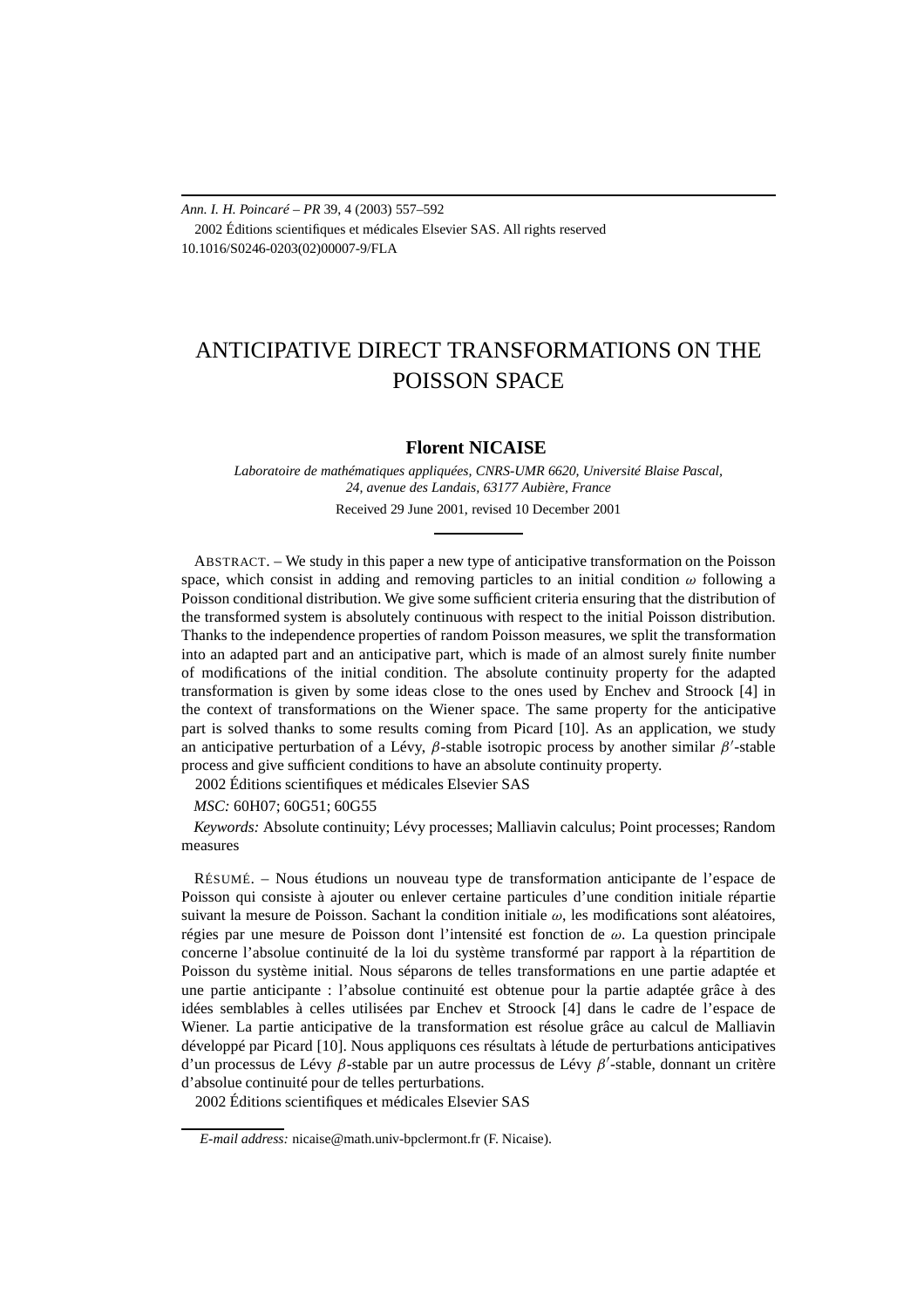**Introduction.** We first give an instance of the kind of problems we want to deal with.

*Original Problem.* – Let  $d \in \mathbb{N}^*$ ,  $\{\beta, \beta'\} \subset ]0; 2[$  and  $(\Omega, \mathcal{F}, \mathbb{P})$ ,  $(\Omega', \mathcal{F}', \mathbb{P}')$  two probability spaces. We consider a *β*-stable, isotropic Lévy process  $X:[0; 1] \times \Omega \to \mathbb{R}^d$ . We consider another Lévy process  $X'$ : [0; 1]  $\times \Omega' \to \mathbb{R}^d$  isotropic,  $\beta'$ -stable. Let give us a measurable mapping  $\Psi : \mathbb{R}^d \to \mathbb{R}$ . Can we find a sufficient condition on *β*, *β'* and  $\Psi$  to have that the distribution of  ${\overline{X}_t = X_t + \Psi(X_1)X'_t, t \in [0; 1]}$  under  $\mathbb{P} \otimes \mathbb{P}'$  is absolutely continuous with respect to the one of  $\{X_t, t \in [0, 1]\}$  under  $\mathbb{P}$ ?

The main difficulty of this kind of question is that we perturbate the path of the Lévy process *X.* by adding to it the jumps of an independent Lévy *X* following an anticipative way: the modification of the path  $X(\omega)$  at time *t* does not only depend on the path  ${X<sub>s</sub>(\omega), s \in [0; t]}$ , but depends on the terminal value of *X*.

The Brownian version of this kind of problem has been widely studied: let  ${B_t, t \in \mathbb{R}^d}$ [0; 1]} a standard Wiener process defined on some probability space  $(W, \mathcal{F}_W, \mathbb{P}_W)$  where *W* is the set of continuous mapping from [0; 1] to  $\mathbb{R}^d$  and  $\hat{f}$  : [0; 1]  $\times$  *W*  $\rightarrow$  R some measurable mapping such that  $\int_0^1 f_s^2(\omega) ds < \infty$   $\mathbb{P}_w$ -almost surely. Let us define the process  $\{\bar{B}_t, t \in [0; 1]\}$  by

$$
\bar{B}_t(\omega) = B_t(\omega) + \int_0^t f_s(\omega) \, ds. \tag{1}
$$

In this setup,  $\bar{B}: W \to W$  may be seen as a transformation of the Brownian path *B* by adding to it the path of a finite variation process  $(t, \omega) \mapsto \int_0^t f_s(\omega) ds$ . The classical question asked in this context is: can we find sufficient conditions on *f* to have that the distribution of the process  $\vec{B}$  is absolutely continuous with respect to the one of  $B$ , that is,

$$
\mathbb{P}_W \circ \bar{B}^{-1} \ll \mathbb{P}_W \circ B^{-1}.
$$
 (2)

This is the Brownian version of the Lévy original problem of the introduction, excepted that in this general setup, the perturbation of the path  $B(\omega)$  may depend on more than the terminal value  $B_1(\omega)$  as it does in our Lévy setup. The positive answers to this Wiener problem are known as Girsanov results, although the first ones are due to Cameron and Martin  $[3]$  in the case of a deterministic  $f$ . The books of Nualart  $[8]$ and Ustunel and Zakai [12] give a good state of the art and an exhaustive bibliography concerning this topic. The study of the anticipative case, where  $f$  is not adapted with respect to the filtration generated by  $(B_t)_t$  needs tools such the Malliavin calculus and most of approaches are based upon a finite dimensional approximation of the infinite dimensional structure of the Wiener measure  $\mathbb{P}_W \circ B^{-1}$ .

However Enchev and Stroock initiate in [4] an original approach. They first study a flow of transformation  $\hat{B}$  : [0; 1]  $\times$  *W*  $\rightarrow$  *W* given by:

$$
\tilde{B}(t,\omega)(.) = B(\omega) + \int_{0}^{\mathcal{M}} h_s(\tilde{B}(s,\omega)) ds
$$
\n(3)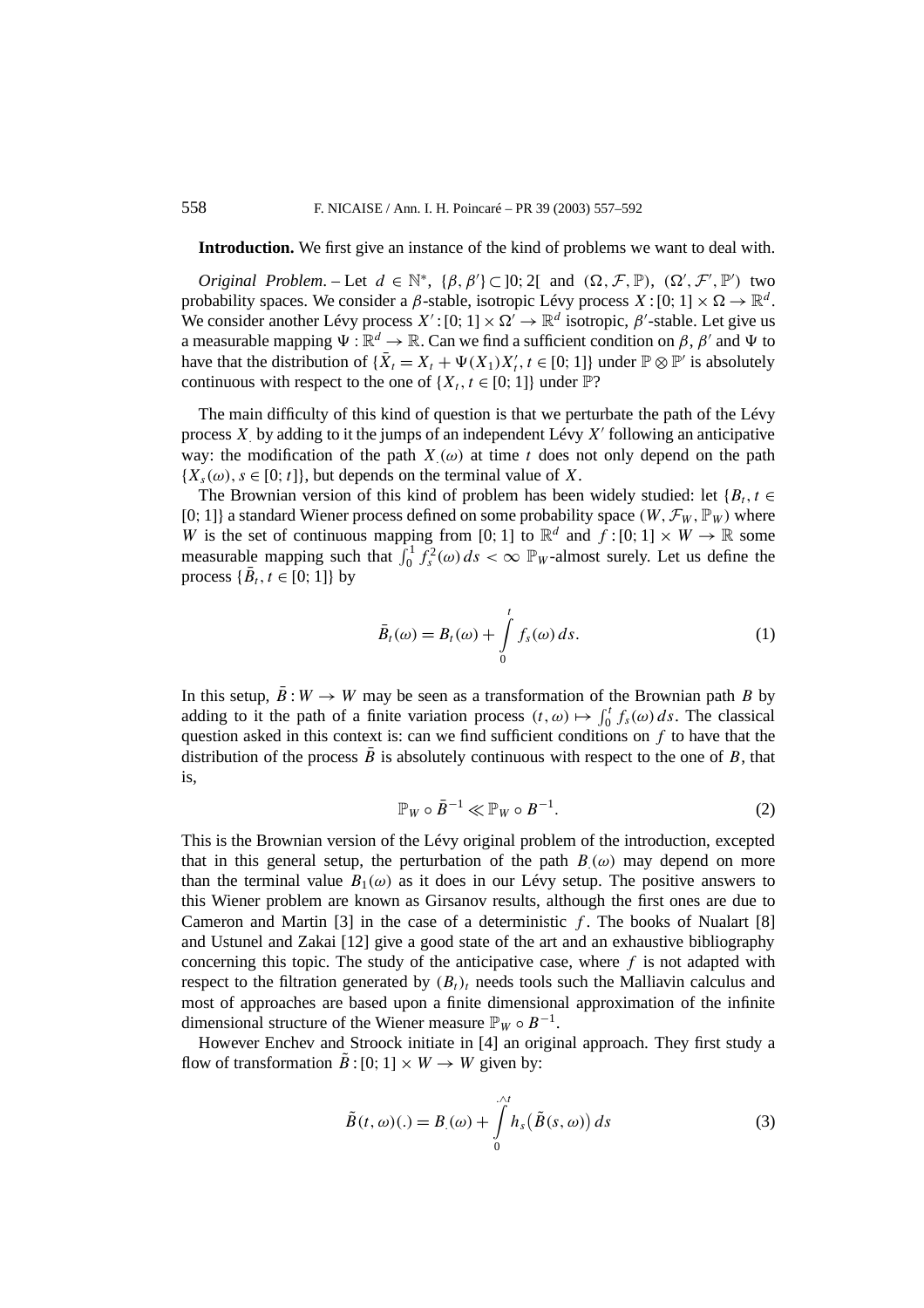for some good process  $h: [0; 1] \times W \to \mathbb{R}$ . Notice that the transformations (1) where explicitly given, whereas the (3)-type ones are implicitly given. The (3)-type transformations were also widely studied, especially by Buckdahn (see [1], for instance) and Buckdahn and Enchev [2]. It was further developed by Ustunel and Zakai [13]. The technique used by Enchev and Stroock in [4] is to find sufficient conditions on *h* to have

$$
\mathbb{P}_W \circ \left[\tilde{B}(1,.)\right]^{-1} \ll \mathbb{P}_W \circ B^{-1}.
$$
 (4)

Then they relate the (3)-type transformations with the (1)-type transformations in a certain sense, allowing them to transfer the results obtained for the first transformations to the study of (2).

The type of absolute continuity problems that we are going to study in this paper is *a priori* slightly different from the one exposed in the first paragraph. In this paper, we will not work on the process *X* himself. We will explain in Section 4.3 how sufficient conditions to the Lévy original problem of the first paragraph may be deduced from the ones that we give in the different context of this paper.

In our paper, we consider a Lusin space  $(U, U)$ , that is, a measurable space homeomorphic to a measurable part of some Polish space and we equip it with a diffuse, *σ* -finite measure  $\lambda^-$ . We define  $\Omega$  as, roughly speaking, the set integer-valued measures  $(U, U)$  such that  $\omega({u}) \leq 1$  for every *u*, the sigma-field F and the Poisson probability P with intensity *λ*<sup>−</sup> will be defined in Section 1 – the canonical example of Section 1 shows how to relate a Poisson space with a Lévy process. The obtained probability space  $(\Omega, \mathcal{F}, \mathbb{P})$  is a Poisson space. We study in this framework some anticipative transformations consisting in, from an initial condition  $\omega \in \Omega$ , picking a random subset  $\tilde{\omega} \subset U$  following a particular, stochastic way: we give us a process  $f: U \times \Omega \to \mathbb{R}^+$  such that  $f_u(\omega) \leq 1$  if  $\omega({u}) = 1$  and pick a random subset – or *cloud* –  $\tilde{\omega} \subset U$  following: each particle *u* of  $\omega$  is taken in the cloud with probability  $f_u(\omega)$ , we include in the cloud the particles of a Poisson random measure on *U* with intensity  $f(\omega)\lambda^{-1}$ . Moreover, each inclusion is made independently of the other selections. Then we modify *ω* at each point of the cloud by adding a particle if there was not one at this point and removing the particle if there was one at this point: we obtain a final system which is also an integervalued measure. The presentation and the existence of those *direct* transformations are done in Section 2 – we say *direct* since the cloud is chosen at once from the initial condition. The absolute continuity question which we study here is to find sufficient conditions on *f* to ensure that the distribution of the final system is absolutely continuous with respect to the distribution  $\mathbb P$  of the initial state – this Absolute Continuity question (AC) is detailed in Section 2.2. Notice that the stochastic nature of this transformation is a great difference with the deterministic transformations of the Brownian paths.

One of the main results of Picard [10] is that a large class of such transformations, even associated with a more general cloud distribution, has the wished absolute continuity property if the cloud is almost surely finite. This result uses a stochastic calculus, developed around the finite difference gradient of Nualart and Vives [9] and Duality Formulae that we recall in Proposition A.1 of Appendix A. As a consequence, a direct transformation having finite clouds has the absolute continuity property; Section 3.1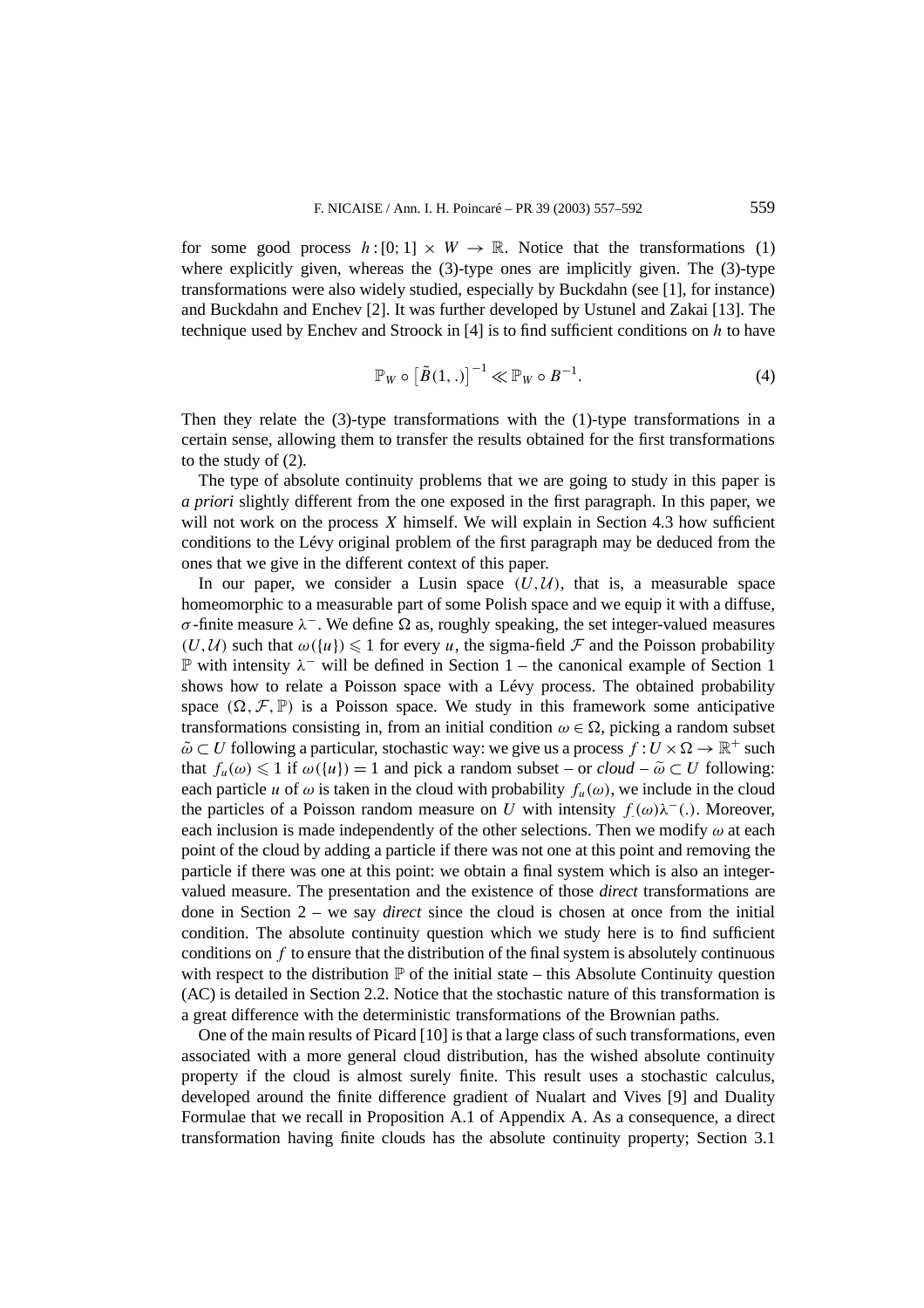investigates this easy case and we state Theorem 3.1 which gives a sufficient condition on *f* to be in this case and which solves the absolute continuity problem.

Then we turn to a more general case of direct transformation, where the cloud is allowed to be infinite. As we know how to deal with the finite case, we intersect in Section 3.2 the cloud with an increasing collection  $(U_t)_t$  covering *U* and satisfying some properties, which we call a *direction*. This notion of direction has been already used in [7] and was recalled in Section 1. Hence we obtain a collection of intermediate transformations indexed by  $t \in \mathbb{R}^+$ , entering in the finite framework of Theorem 3.1 and for which we know the absolute continuity property. This gives an explicit collection  $(L_t)$ <sub>t</sub> of intermediate Radon–Nikodym derivatives. Following the strategy of Lemma 3.1, we could conclude if we were able to estimate  $\mathbb{E}[L_t^2]$  or  $\mathbb{E}[L_t \log L_t]$  uniformly in *t* but it is not possible because of the complex form of  $L_t$ . Thus we follow the idea of Enchev–Stroock and try to relate the direct transformation with the Poisson analogue to the (3)-type transformations, that is, the Markovian transformations introduced by Picard [11] for which we have sufficient conditions for the absolute continuity problem thanks to [7]. Proposition 3.2 shows that one can always relate in a certain sense a direct transformation with a Markovian one, thanks to a Bayes-type formula. Despite of this, we are unable to use the results of [7] in a general anticipative context, mainly because our transformations are stochastic – whereas this transfer of result was possible in the Wiener context.

However, the representation property solves the case of an adapted intensity  $f$ : this allows us to turn to another problem consisting in studying the case of an adapted cloud plus a finite, anticipative cloud. The result is formalized in Theorem 3.3, where we give a sufficient condition in the case of only adding particles. We outline that, even if this main theorem is given in the case of only adding particles, we are obliged to consider in this paper direct transformations which also remove particles for the proof of the theorem.

We give then in Section 4 some applications to the anticipative Theorem 3.3 and we especially turn back to our original problem in Section 4.3. The next and last section gives the results of Picard [10] which we need in this paper and a technical estimation result.

For a measurable space  $(X, \mathcal{X})$ , we will denote by  $\mathcal{E}_b(X, \mathcal{X})$ , or sometimes  $\mathcal{E}_b(X)$ when there is no ambiguity the set of bounded  $\mathcal{X}$ -measurable, real-valued mappings on *X*. We will also denote by  $\mathcal{M}_1(X, \mathcal{X})$ , or sometimes  $\mathcal{M}_1(X)$  the set of probabilities on  $(X, \mathcal{X})$ .

#### **1. Poisson space**

# **1.1. Definitions**

Let  $(U, U)$  be a Lusin space,  $\lambda^-$  be a  $\sigma$ -finite, diffuse measure on  $(U, U)$ . We note  $\Omega$ the set of integer-valued measures on *U* such that

- $-\omega(\{u\}) \leq 1$  for all *u*,
- *ω(A) <* ∞ if *λ*<sup>−</sup>*(A) <* ∞.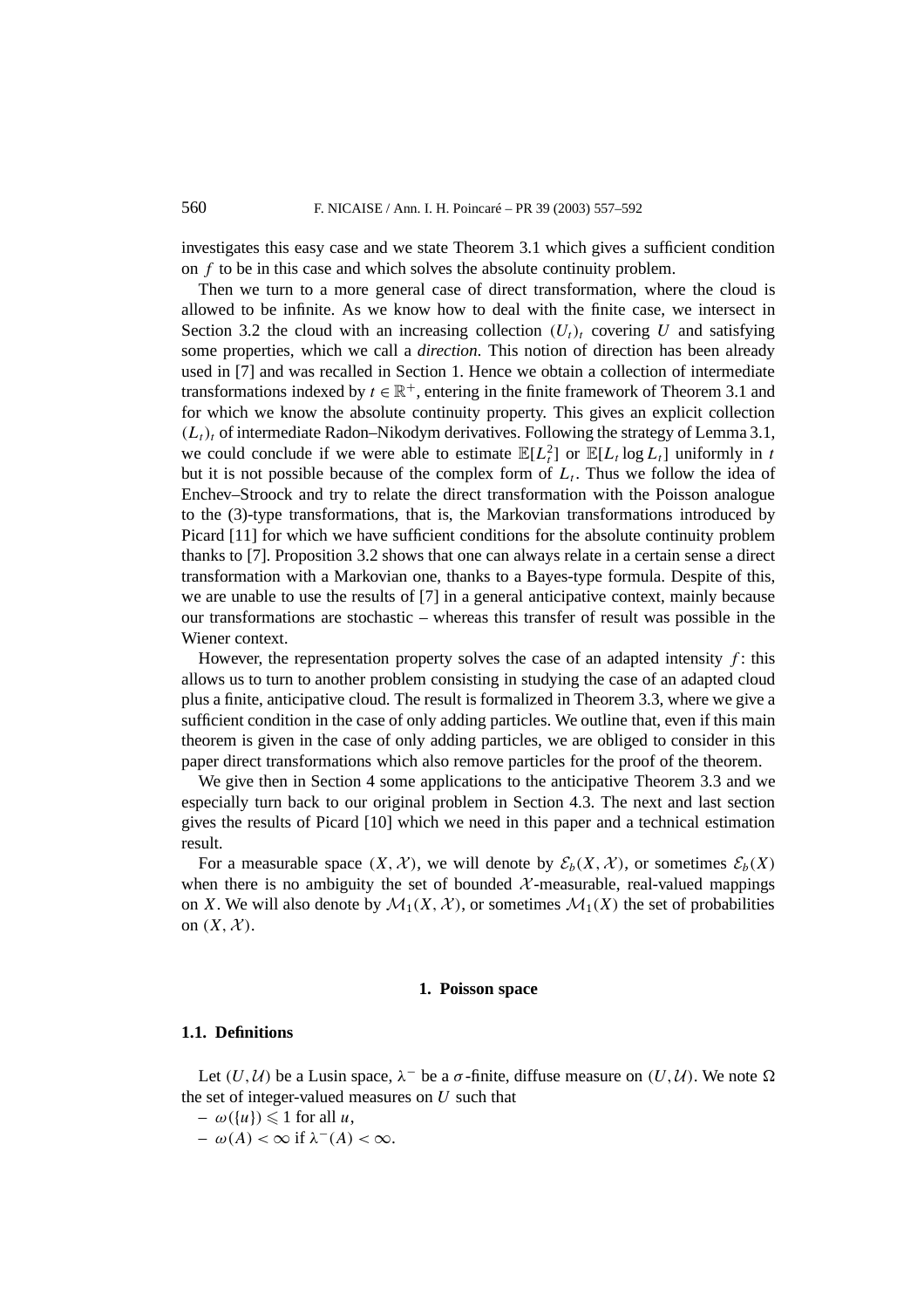For  $V \in \mathcal{U}$  we note  $\omega_{|V}$  the restriction of  $\omega$  to V, identified as an element of  $\Omega$ . We consider the canonical random measure on *U* defined by

$$
\lambda^+(\omega, A) = \omega(A)
$$

and the  $\sigma$ -field F generated by the mappings  $A \mapsto \lambda^+(A)$ ,  $A \in \mathcal{U}$ ; note that we do *not* complete F with respect to  $\mathbb{P}$ . It may be seen that  $(\Omega, \mathcal{F})$  is a Lusin space. We consider now the Poisson probability  $\mathbb P$  on  $(\Omega, \mathcal F)$  such that

– for *<sup>A</sup>* <sup>∈</sup> <sup>U</sup>, *<sup>λ</sup>*<sup>+</sup>*(A)* is a Poisson variable with parameter *<sup>λ</sup>*<sup>−</sup>*(A)*,

 $-$  for *(A<sub>i</sub>)* ⊂ *U* being disjoint sets, the random variables (λ<sup>+</sup>(A<sub>i</sub>)) are independent. Remark that an element  $\omega$  may be seen as a particle system on *U* whose particles are  ${u, \omega(\lbrace u \rbrace) = 1}$ . By a convenient abuse of notation we will sometimes identify a point measure to its support. We call a *process* on  $U \times \Omega$  every measurable mapping from  $(U \times \Omega, U \otimes F)$  to R. We denote by  $\lambda$  the compensated measure on *U* given by

$$
\lambda(\omega, du) = (\lambda^+ - \lambda^-)(\omega, du).
$$

We also define |*λ*| by

$$
|\lambda|(\omega, du) = (\lambda^+ + \lambda^-)(\omega, du).
$$

For  $u \in U$  we define the flip operator  $\varepsilon_u : \Omega \to \Omega$  by  $-\delta_u$  stands for a Dirac mass in *u*:

$$
\varepsilon_u(\omega) = \begin{cases} \omega + \delta_u & \text{if } u \notin \omega, \\ \omega - \delta_u & \text{else.} \end{cases}
$$

This operator acts on  $\omega$  by removing the particle in  $u$  if there was one or adding a particle if there was not one. For  $u \in U$  and  $F \in \mathcal{E}_b(\Omega)$  we will note

$$
\bar{D}_u F = F \circ \varepsilon_u - F.
$$

Notice that this operator has at most a sign difference with the operator  $D_u$  used in [10, 11] and [7]. We also define the measures

$$
\mu^{\pm}(du, d\omega) = \lambda^{\pm}(\omega, du) \otimes \mathbb{P}(d\omega),
$$

on  $(U \times \Omega, U \otimes \mathcal{F})$  and we note

$$
\mu(du, d\omega) = \lambda(\omega, du) \otimes \mathbb{P}(d\omega), \qquad |\mu|(du, d\omega) = |\lambda|(\omega, du) \otimes \mathbb{P}(d\omega).
$$

We turn now to the notion of *direction*, introduced in [7]. Consider a non decreasing collection  $(U_t)_{t \in \mathbb{R}^+}$  ⊂ U of sets of U, such that  $\bigcup_t U_t = U$ . For  $t > 0$ , we note  $U_{t^-} = \bigcup_{t \geq t} U_s$  for  $t > 0$ ,  $U_{0^-} = U_0$  and  $\delta U_t = U_t \setminus U_{t^-}$ . We now define the *gauge* function as  $\bigcup_{s \leq t} U_s$  for *t* > 0,  $U_0$ − =  $U_0$  and  $\delta U_t = U_t \setminus U_t$ −. We now define the *gauge* function as

$$
G(u) = \inf\{t \geq 0, u \in U_t\}
$$

and the *growth measure* of  $(U_t)_t$  as the positive measure  $\lambda_{(U)}^-$  on  $(\mathbb{R}^+, \mathcal{B}(\mathbb{R}^+))$  given by

$$
\lambda_{(U)}^- = \lambda^- \circ G^{-1}.\tag{5}
$$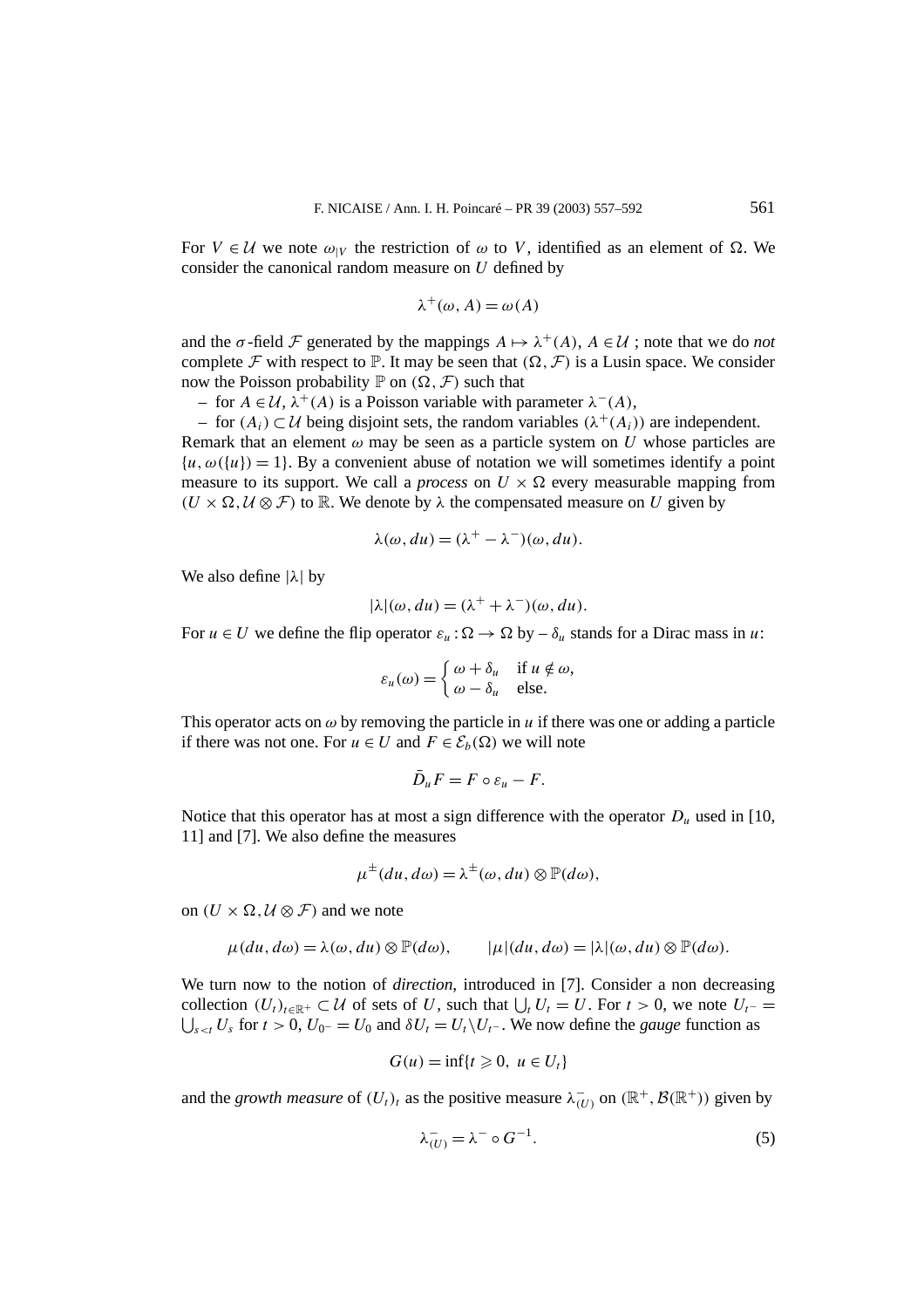Such a collection will be called a *direction* if it satisfies both:

(RC): 
$$
\bigcap_{s>t} U_s = U_t \quad \text{(Right Continuity)},
$$

(GC):  $\lambda_{(U)}^-$  is diffuse and for every *t*,  $\lambda^-(U_t) < \infty$  (Growth Condition).

Remark that  $u \in \delta U_{G(u)}$  for all *u* and that  $G:(U,\mathcal{U}) \to (\mathbb{R}^+, \mathcal{B}(\mathbb{R}^+))$  is finite and measurable. Up to a change of time variable, we will assume that  $\lambda_{(U)}^-(dt) = dt$ . Remark that (GC) implies that  $\lambda^{-}(\delta U_t) = 0$  for all *t*. The second part of (GC), namely,  $\lambda^{-1}(U_t) < \infty$  is called the *finite volume assumption*. For sake of clearness we will denote by *U<sub>I</sub>* for *I* being a subset of  $\mathbb{R}^+$  the set of *u* such that  $G(u) \in I$ . We note  $\mathcal{F}_t = \mathcal{F}_{U_t}$  and for  $V \subset U$  we note  $V_t = V \cap U_t$ . We now give an important example. We end this part by giving the definition of an adapted/predictable process with respect to a direction. We say that a process *h* is adapted if  $h_u(.)$  is  $\mathcal{F}_{G(u)}$ -measurable for all  $u \in U$  and that it is predictable if  $h_u(.)$  is  $\mathcal{F}_{G(u)}$ −-measurable for all  $u \in U$ : we outline that both notions depend on the choice of a direction  $(U_t)_t$ . Those definitions are not the classical ones but the reader may satisfythat, since we do not complete  $\mathcal F$ , they coincide with the classical ones for instance in the case of the canonical example.

## **1.2. The canonical example**

Suppose  $U = [0; 1] \times (\mathbb{R}^d \setminus \{0\})$  for some  $d \ge 1$ . We define  $\lambda^-(dt, dx) = dt \mu(dx)$ where *dt* stands for the Lebesgue measure on [0; 1] and  $\mu$  is a positive,  $\sigma$ -finite measure on  $\mathbb{R}^d$  satisfying – | | denotes the Euclidean norm on  $\mathbb{R}^d$ :

$$
\int_{\mathbb{R}^d} (|x|^2 \wedge 1) \mu(dx) < \infty. \tag{6}
$$

In this setup, the process

$$
X_t(\omega) = \int\limits_{[0;t] \times \{x: \ |x| \leq 1\}} x\lambda(\omega, ds, dx) + \int\limits_{[0;t] \times \{x: \ |x| > 1\}} x\lambda^+(\omega, ds, dx) \tag{7}
$$

is a Lévy process with Lévy measure  $\mu$ . The reader will easily satisfythat the collection  $(U_s)$ <sub>s</sub> given by

$$
U_s = [0; 1] \times \{x: |x| \geq 1/s\}
$$

is a direction on *U*. We have in this case that  $G(t, x) = 1/|x|$  and  $\delta U_s = [0; 1] \times \{x : |x| =$ 1/s}. Remember that we note  $\mathcal{F}_t = \mathcal{F}_{U_t}$ , hence  $(\mathcal{F}_t)_t$  is a filtration. Notice that it differs from the classical filtration  $(\mathcal{F}'_s)$ , usually considered in this setup, where  $\mathcal{F}'_s$  is defined by

$$
\mathcal{F}'_s = \sigma\big\{X_r, r \in [0; s]\big\}.
$$

In our context, the past at time *t* is considered by the events depending on the jumps of *X.* whose size is larger than 1*/t*.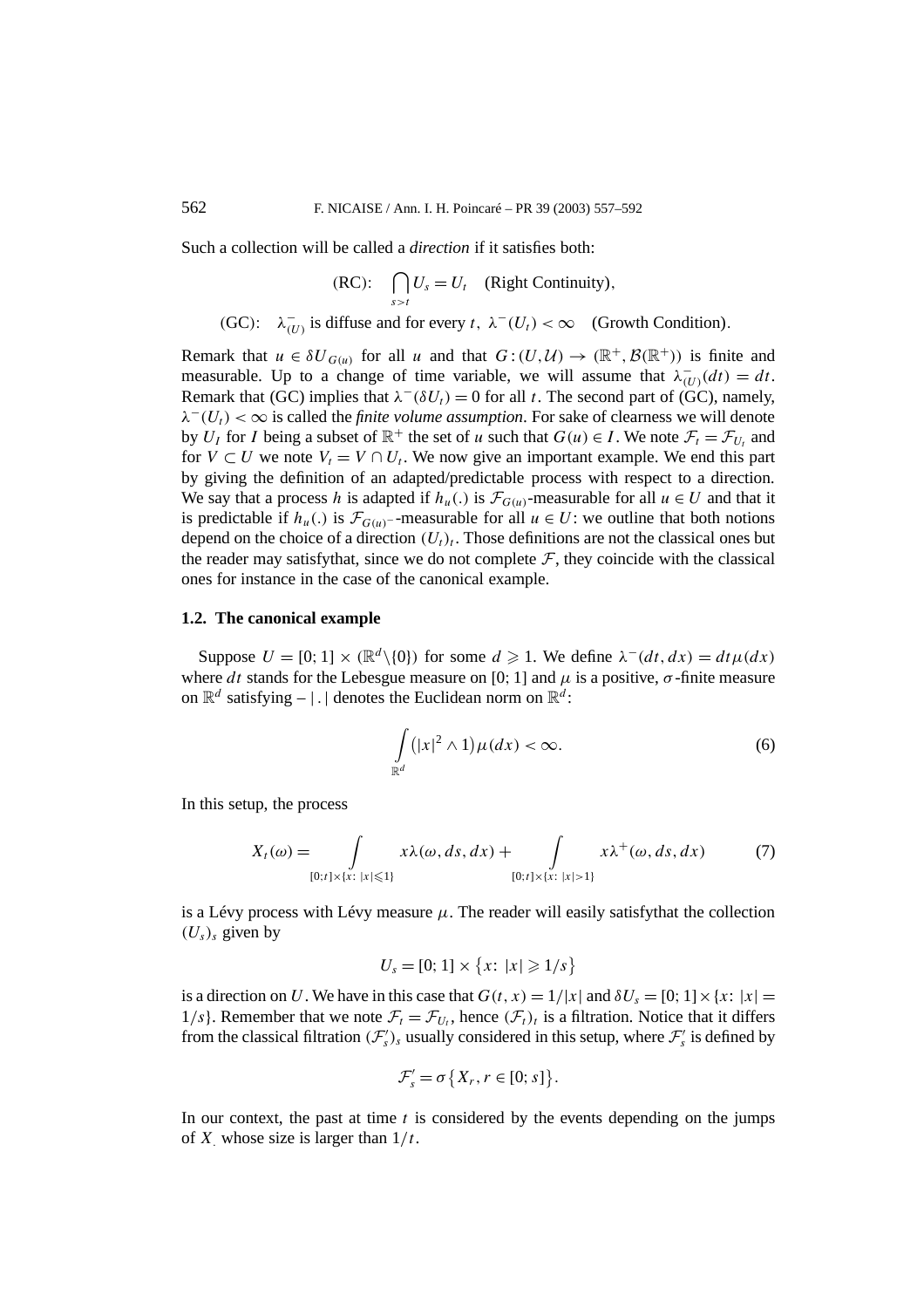#### **2. Definition of a direct transformation and objective**

We give in Section 2.1 the definition and the properties of a direct transformation. The objective of the paper is given in Section 2.2, whereas the technical Section 2.3 gives a mathematical proof of the existence of such transformations. Before turning to all these points, we introduce some useful definitions.

We consider a triplet  $(U, U, \lambda^-)$  as above, equipped with a direction  $(U_t)_t$ . For  $k \in \mathbb{N}$ and *V*  $\subset U$  we introduce  $P_k(V) = \{W \subset V : |W| = k\}$  and  $S_k(V) = \{(u_1, \ldots, u_k) \in$  $V^k$ :  $u_i \neq u_j$  for every  $i \neq j$ ; we note  $P(V) = \bigcup_k P_k(V)$  and  $S(V) = \bigcup_k S_k(V)$ . There is a natural projection  $\pi: S(V) \to P(V)$  and we endow  $P(V)$  with the smallest  $\sigma$ field  $P(U)$  such that  $\pi$  is measurable. If  $m$  is a measure on  $U$ , we can consider  $m^{\otimes k}$ the product measure on  $U^k$ , with  $m^{\otimes 0}$  defined as a Dirac mass in Ø; if we consider the restriction of  $m^{\otimes^k}$  to  $S_k(U)$  we can obtain a measure on  $S(U)$ , that we rewrite m, given by

$$
m(d\tau) = m(du_1) \dots m(du_k)
$$

for  $\tau = (u_1, \ldots, u_k)$ . One can extend this measure to  $P(U)$  – we will rewrite it *m* – defined on each  $P_k(U)$  by

$$
m(A) = m(\pi^{-1}(A))/k!
$$
.

If we apply this construction to  $m := |\lambda|$  we obtain a new measure  $|\lambda|$  on  $P(U)$  and we consider the measure *ν* on  $P(U) \times \Omega$  given by

$$
\nu(dA, d\omega) = |\lambda|(\omega, dA) \mathbb{P}(d\omega).
$$

Thus we have

$$
\int Z d|\lambda| = \sum_{k} \int_{S_k(U)} Z_{\{u_1,\ldots,u_k\}} |\lambda| (du_1) \ldots |\lambda| (du_k) / k!
$$

and

$$
\int Z\,dv = \sum_{k} \mathbb{E}\bigg[\int_{S_k(U)} Z_{\{u_1,\ldots,u_k\}}|\lambda|(du_1)\ldots|\lambda|(du_k)\bigg]/k!
$$

for any process *Z* on  $P(U) \times \Omega$ . We can as well lift the measures  $\lambda^-$  and  $\lambda^+$  up on  $P(U)$ . Remark that the lifted measures are *σ* -finite: there will be no problem to use Fubini and Lebesgue theorems. We now introduce the cloud set  $\tilde{\Omega} = \{V \subset U: V \cap U_t \in P(U_t), t \in$  $\mathbb{R}^+$ }. We endow it with the *σ*-field  $\widetilde{\mathcal{F}} = \sigma \{ \widetilde{\omega} \mapsto \widetilde{\omega}_t, t \in \mathbb{R}^+ \}$ . It may be seen that  $(\widetilde{\Omega}, \widetilde{\mathcal{F}})$ is a Lusin space. For  $\tilde{\omega} = \{u_1, u_2, ...\} \in \tilde{\Omega}$  and  $\omega \in \Omega$  we note

$$
\varepsilon_{\tilde{\omega}}(\omega)=(\varepsilon_{u_1}\circ\varepsilon_{u_2}\circ\cdots)(\omega).
$$

By a convenient abuse of notation, we will sometimes identify an element  $\tilde{\omega} \in \Omega$  to a point measure on *U*, the support of which being given by  $\tilde{\omega}$  whereas an element of  $\Omega$  may also be seen as an element of  $\Omega$ . Notice that the sets  $\Omega$  and  $\Omega$  are actually similar despite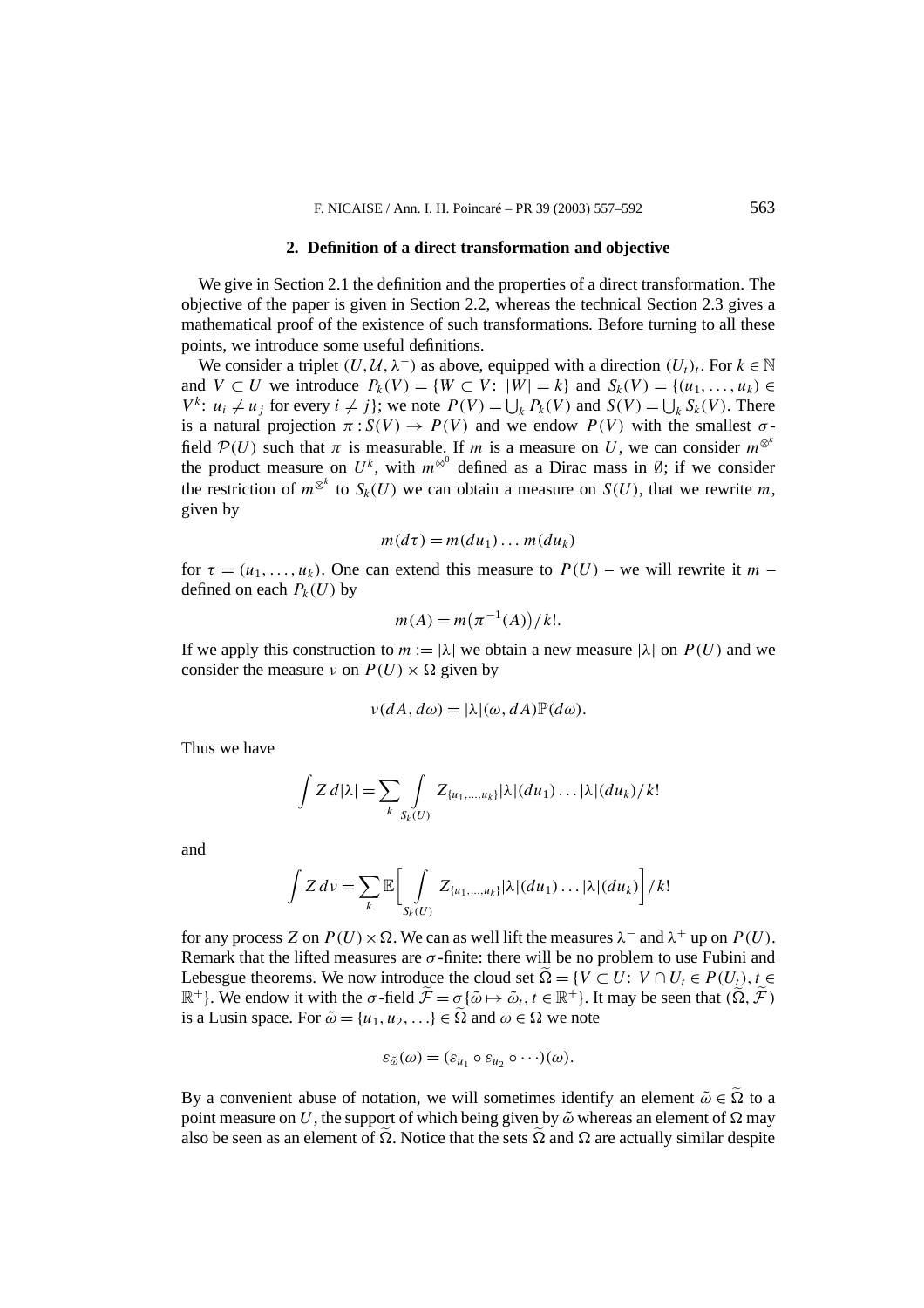of a different transformation. However we prefer to use different notations to design the Poisson set  $\Omega$  and the set of clouds  $\Omega$  in order to avoid confusions. Let  $f: U \times \Omega \to \mathbb{R}^+$ a measurable mapping satisfying

(H): 
$$
\begin{cases} f \text{ is bounded on each } U_t \times \Omega, \\ \text{For every } u \in \omega, f_u(\omega) \leq 1. \end{cases}
$$

## **2.1. Properties of the transformation**

Let  $\omega \in \Omega$ . The first aim of the present work will be to build a collection of probabilities  $(\widetilde{\mathbb{P}}_{{\omega}}^f)_{{\omega}} \subset \mathcal{M}_1(\widetilde{\Omega}, \widetilde{\mathcal{F}})$  such that

- (A) For  $V \in \mathcal{U}$  such that  $\omega(V) = 0$ ,  $\tilde{\omega}(V)$  has a Poisson distribution with parameter *∫<sub>V</sub> f*<sub>*u*</sub>(*ω*)λ<sup>−</sup>(*du*) under  $\widetilde{\mathbb{P}}_{\omega}^f$ ,
- (B) For  $(V, W) \subset \mathcal{U}$  being disjoint, then  $\tilde{\omega}(V)$  and  $\tilde{\omega}(W)$  are independent under  $\tilde{\mathbb{P}}_{\omega}^f$ ,
- (C) For  $u \in \omega$ ,  $u \in \tilde{\omega}$  with probability  $f_u(\omega)$ ,
- (D)  $\omega \mapsto \widetilde{\mathbb{P}}_{\omega}^f[F]$  is measurable for every  $F \in \mathcal{E}_b(\Omega_D)$ .

The proof of the existence of such probabilities will be done in Section 2.3, but we first assume that we have such a collection  $(\widetilde{\mathbb{P}}_{{\omega}}^f)_{\omega \in \Omega}$ .

## **2.2. Objective**

We note  $\mathbb{P}^f_{\otimes} \in \mathcal{M}_1(\Omega \times \tilde{\Omega}, \mathcal{F} \otimes \tilde{\mathcal{F}})$  the probability defined by

$$
\mathbb{P}^f_{\otimes}(d\omega, d\tilde{\omega}) = \widetilde{\mathbb{P}}^f_{\omega}(d\tilde{\omega}) \mathbb{P}(d\omega).
$$

It is well defined thanks to (D). The aim of this paper is to find sufficient conditions on *f* to have the existence of  $L \in L^1(\Omega, \mathcal{F}, \mathbb{P})$  such that

$$
(\text{AC}): \quad \text{For every } F \in \mathcal{E}_b(\Omega), \quad \mathbb{E}_{\otimes}^f \big[ F\big(\varepsilon_{\tilde{\omega}}(\omega)\big) \big] = \mathbb{E}[FL].
$$

This is equivalent to ask that the distribution of the final system  $Y_{\infty} = \varepsilon_{\tilde{\omega}} \omega$  under  $\mathbb{P}^f_{\otimes}$ is absolutely continuous with respect to the Poisson distribution  $P$  of the initial system *Y*<sub>0</sub> =  $\omega$ . Notice that the final system *Y*<sub>∞</sub> is the initial system, the particles of which being in  $\omega \cap \tilde{\omega}$  have been removed, and the particles of which in  $\tilde{\omega} \setminus \omega$  have been added. We end this section by proving in the following part the existence of the collection  $(\tilde{\mathbb{P}}_{{\omega}}^f)_{{\omega}}$ .

## **2.3. Existence of the transformation**

This section is devoted to the construction of the sequence  $(\tilde{\mathbb{P}}_{{\omega}}^f)_{\omega \in \Omega}$  satisfying the four above points. We formulate this construction in the following proposition

PROPOSITION 2.1. – Let *f* satisfying (H) and  $\omega \in \Omega$ . There exists a unique *probability*  $\widetilde{\mathbb{P}}_{\omega}^f \in \mathcal{M}_1(\widetilde{\Omega}, \widetilde{\mathcal{F}})$  *such that for every*  $t \in \mathbb{R}^+,$ 

$$
\widetilde{\mathbb{P}}_{\omega}^{f}[\widetilde{\omega}_{t} \in \mathcal{A}] = \int_{\mathcal{A}} Z_{\omega}^{f,t}(A) |\lambda|(\omega, dA) \quad \text{for every } \mathcal{A} \in \mathcal{P}(U), \tag{8}
$$

*where*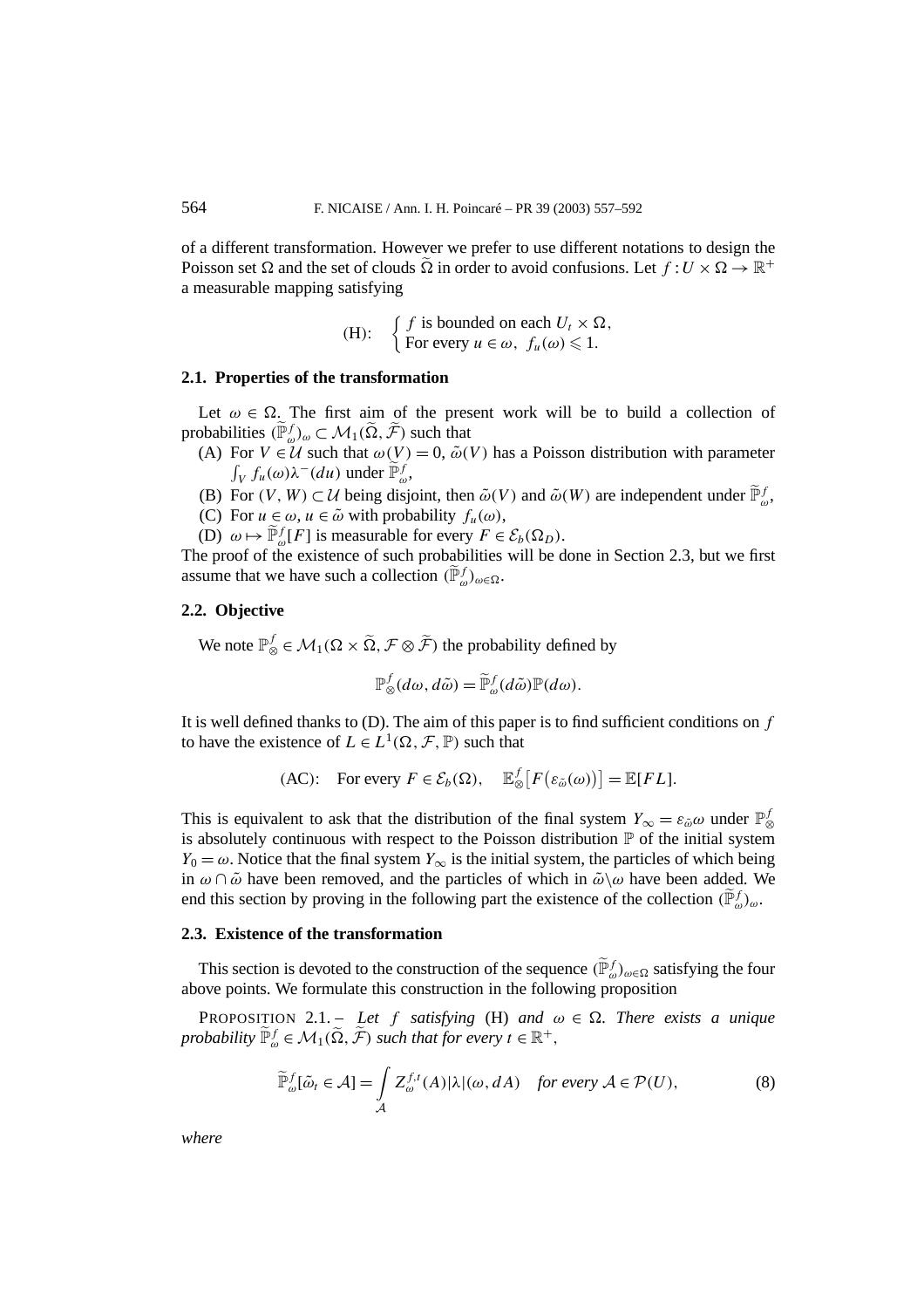F. NICAISE / Ann. I. H. Poincaré – PR 39 (2003) 557–592 565

$$
Z_{\omega}^{f,t}(A) = \exp\biggl(\int_{U_t \backslash A} \log(1 - f_u(\omega))\lambda^+(\omega, du) - \int_{U_t} f_u(\omega)\lambda^-(du)\biggr) \times \biggl(\prod_{u \in A} f_u(\omega)\biggr) 1_{\{A \subset U_t\}}.
$$

*Moreover, the given collection*  $(\tilde{\mathbb{P}}_{\omega}^f)_{\omega \in \Omega}$  *satisfies the points* (A) *to* (D).

We also define  $Z_{\omega}^{f,t-}(A)$  by replacing  $U_t$  by  $U_{t-}$  in the expression of  $Z_{\omega}^{f,t}(\tilde{\omega})$ .

*Proof.* – Observe that for any  $t \in \mathbb{R}^+$ , and *A*, *B* being disjoint subsets of  $U_t$  we have

$$
Z_{\omega}^{f,t}(A \cup B) = \frac{Z_{\omega}^{f,t}(A)Z_{\omega}^{f,t}(B)}{K_t(\omega)},
$$
\n
$$
(9)
$$

*.*

where

$$
K_t = \exp\biggl(\int\limits_{U_t} \log\bigl(1 - f_u(\omega)\bigr)\lambda^+(\omega, du) - \int\limits_{U_t} f_u(\omega)\lambda^-(du)\biggr)
$$

On the other hand, for  $\Psi_1$  and  $\Psi_2$  being two positive mappings on  $P(U)$ , *V* and *W* being a partition of  $U_t$  then one can show that

$$
\int_{P(U_t)} \Psi_1(A \cap V) \Psi_2(A \cap W) |\lambda|(\omega, dA)
$$
\n
$$
= \left( \int_{P(V)} \Psi_1(A) |\lambda|(\omega, dA) \right) \left( \int_{P(W)} \Psi_2(A) |\lambda|(\omega, dA) \right).
$$

By using the same notations and (9) this gives

$$
\int_{P(U_t)} \Psi_1(A \cap V) \Psi_2(A \cap W) Z_{\omega}^{f,t}(A) |\lambda|(\omega, dA)
$$
\n
$$
= K_t^{-1} \Biggl( \int_{P(V)} \Psi_1(A) Z_{\omega}^{f,t}(A) |\lambda|(\omega, dA) \Biggr) \Biggl( \int_{P(W)} \Psi_2(A) Z_{\omega}^{f,t}(A) |\lambda|(\omega, dA) \Biggr). \tag{10}
$$

We now show that  $Z_{\omega}^{f,t}(.)$  is a probability density with respect to the measure  $|\lambda|$  on  $P(U)$  for every *t*, that is,

$$
\int_{P(U)} Z_{\omega}^{f,t}(A) |\lambda|(\omega, dA) = 1.
$$
\n(11)

Suppose first that  $f_u(\omega) = 0$  if  $u \in \omega$ . In this case, we have that  $Z_{\omega}^{f,t}(A) = 0$  if  $A \cap \omega \neq \emptyset$ . This leads to

$$
\int_{P(U)} Z_{\omega}^{f,t}(A) |\lambda|(\omega, dA) = \int_{P(U)} Z_{\omega}^{f,t}(A) \lambda^{-}(dA)
$$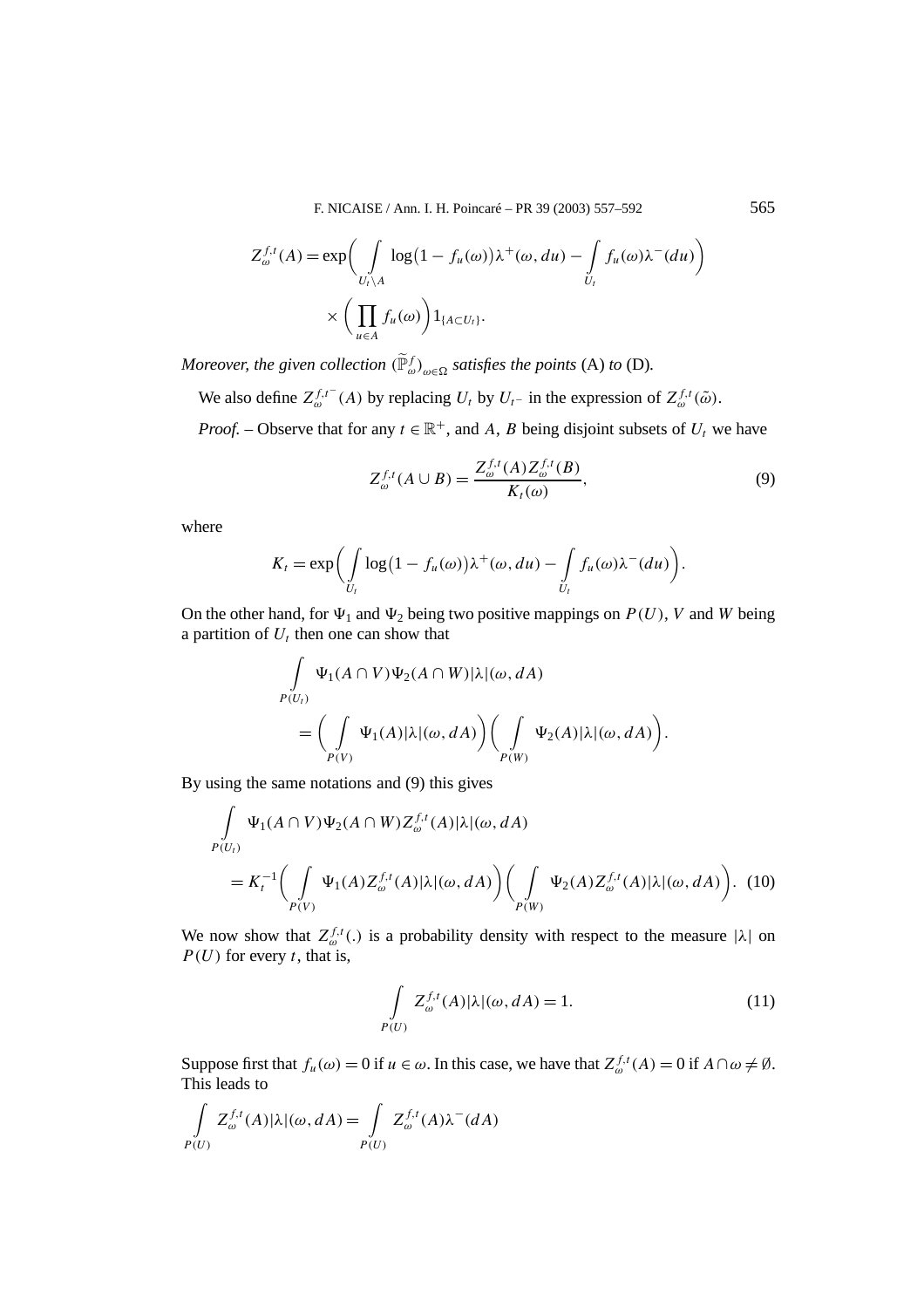$$
= \exp\left(-\int\limits_{U_t} f_u(\omega)\lambda^-(du)\right)\left(\sum_{n\geqslant 0} \frac{1}{n!} \int\limits_{(U_t)^n} \prod_{i=1}^n \left(f_{u_i}(\omega)\lambda^-(du_i)\right)\right)
$$
  
= 1.

On the other hand, suppose that  $f_u(\omega) = 0$  if  $u \notin \omega$ : we obtain that  $Z_{\omega}^{f,t}(A) = 0$  if  $A \not\subset \omega$ . Since  $\lambda^-$  is assumed to be diffuse, one can see in this case that:

$$
\int_{P(U)} Z_{\omega}^{f,t}(A) |\lambda|(\omega, dA) = \int_{P(U)} Z_{\omega}^{f,t}(A) \lambda^{+}(\omega, dA)
$$
\n
$$
= \sum_{A \subset (\omega \cap U_{t})} \left( \left( \prod_{u \in A} f_{u}(\omega) \right) \times \left( \prod_{u \in (\omega \cap U_{t}) \setminus A} (1 - f_{u}(\omega)) \right) \right)
$$
\n
$$
= \prod_{u \in \omega \cap U_{t}} (1 - f_{u}(\omega) + f_{u}(\omega)) = 1
$$

and we also have (11). Consider now a process *f* and set  $f_u^1(\omega) = \omega(u) f_u(\omega)$  and  $f_u^2(\omega) = (1 - \omega(u)) f_u(\omega)$ . By using (10) with  $\Psi_1 \equiv \Psi_2 \equiv 1, V = U_t \cap \omega, W = U_t \setminus V$ we obtain

$$
\int_{P(U)} Z_{\omega}^{f,t}(A) |\lambda|(\omega, dA)
$$
\n
$$
= K_t^{-1} \Biggl(\int_{P(U_t \cap \omega)} Z_{\omega}^{f,t}(A) |\lambda|(\omega, dA) \Biggr) \times \Biggl(\int_{P(U_t \setminus \omega)} Z_{\omega}^{f,t}(A) |\lambda|(\omega, dA) \Biggr).
$$

Since  $\lambda^-$  is diffuse, we have that

$$
Z_{\omega}^{f,t}(A) = Z_{\omega}^{f^{1},t}(A) \exp \left(-\int_{U_t} f_u(\omega) \lambda^-(du)\right)
$$

for  $A \subset U_t \cap \omega$  and

$$
Z_{\omega}^{f,t}(A) = Z_{\omega}^{f^2,t}(A) \exp\left(\int_{U_t} \log(1 - f_u(\omega)) \lambda^+(\omega, du)\right)
$$

for  $A \subset U_t \backslash \omega$ . Then we finally obtain that

$$
\int_{P(U)} Z_{\omega}^{f,t}(A) |\lambda|(\omega, dA)
$$
\n
$$
= \left( \int_{P(U_t)} Z_{\omega}^{f^1,t}(A) |\lambda|(\omega, dA) \right) \left( \int_{P(U_t)} Z_{\omega}^{f^2,t}(A) |\lambda|(\omega, dA) \right)
$$

and we conclude by using both last cases applied to  $f^1$  and  $f^2$ . We turn now to the question of the existence of  $\widetilde{\mathbb{P}}_{\omega}^f$ . This problem may be seen as a Kolmogorov extension problem: let us note  $z_t(\tilde{\omega}) = \tilde{\omega}_t$ , where we recall that  $\tilde{\omega}_t = \tilde{\omega} \cap U_t$ . This process is a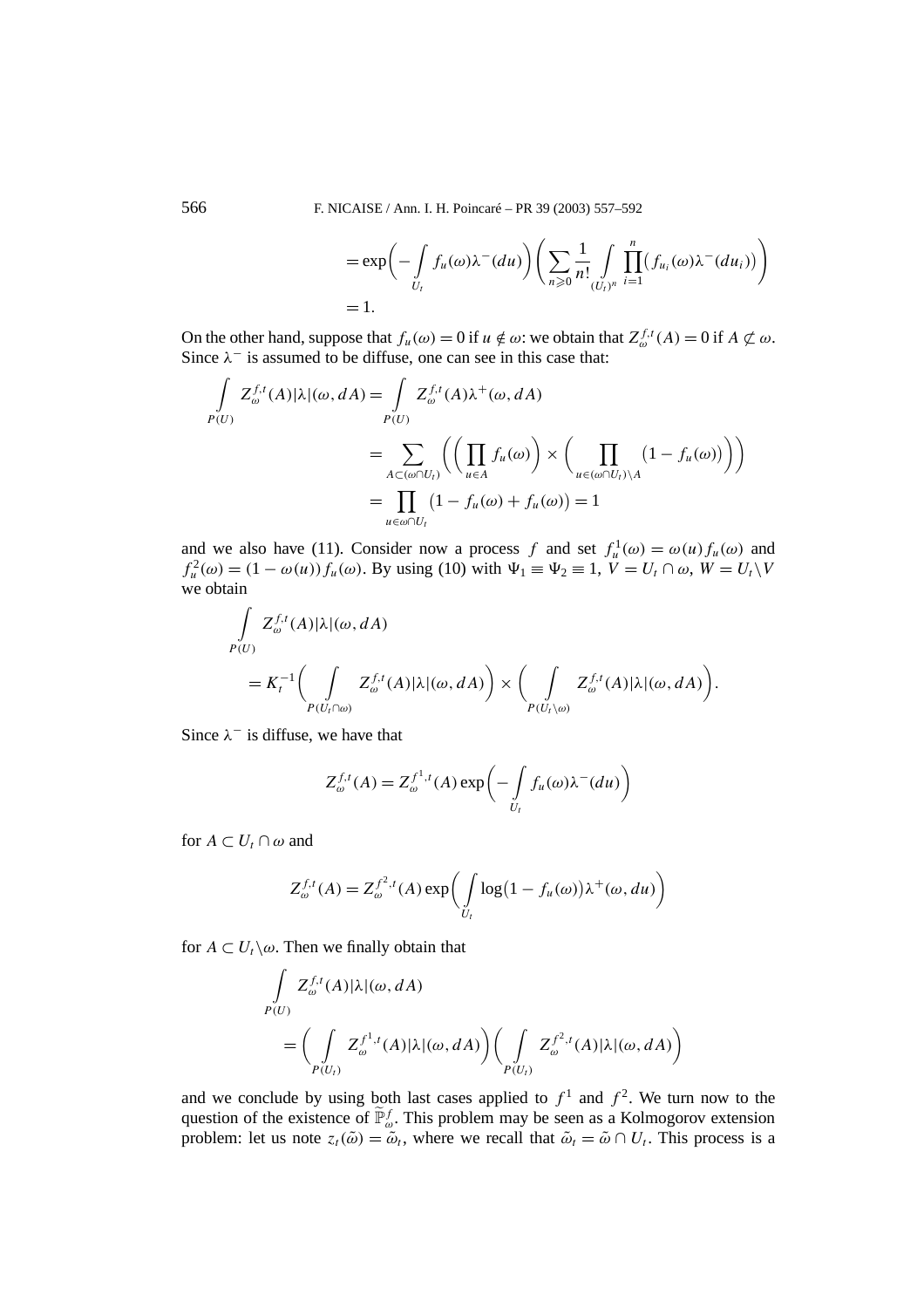càd làg, piecewise constant process thanks to the (RC) assumption. We are looking for a probability  $\tilde{\mathbb{P}}_{\omega}^f \in \mathcal{M}_1(\tilde{\Omega}, \tilde{\mathcal{F}})$  such that the finite-dimensional distributions of *z* would be defined by: for  $t_1 \leq \cdots \leq t_n$  and  $(\mathcal{A}_i)_{i=1}^n \subset \mathcal{P}(U)$  then

$$
\widetilde{\mathbb{P}}_{\omega}^{f}\big[(z_{t_1},\ldots,z_{t_n})\in\mathcal{A}_1\times\cdots\times\mathcal{A}_n\big]=\int\limits_{P(U)}Z_{\omega}^{f,t_n}(A)F(A)|\lambda|(\omega,dA)\qquad\qquad(12)
$$

with

$$
F(A) = \prod_{i=1}^n 1_{\{A_{t_i} \in \mathcal{A}_i\}}.
$$

One easily satisfies thanks to (10) that the right-side distributions of (12) are compatible. *z* takes its values in the Lusin space  $(P(U), P(U))$ , which may itself be embedded in some Polish space  $(\bar{P}(U), \bar{\mathcal{P}}(U))$  for which we note  $(\bar{\Omega}, \bar{\mathcal{F}})$  the space of càd làg paths taking their values in  $\overline{P}(U)$  – the topology on  $\overline{P}(U)$  does not matter since we work with piecewise constant processes. Thus, the extension problem may be embedded in a Polish framework and we obtain by the Kolmogorov's extension theorem a probability  $\bar{\mathbb{P}}_{\omega}^f \in \mathcal{M}_1(\bar{\Omega}, \bar{\mathcal{F}})$  under which the finite-dimensional distributions of  $(t, \bar{\omega}) \mapsto \bar{\omega}_t$  are given by (12). This implies that

$$
\bar{\mathbb{P}}_{\omega}^{f}[\bar{\omega}_t \in P(U), \forall t] = 1
$$

if we identify  $P(U)$  with their image in  $\overline{\Omega}$  and one concludes by setting

$$
\widetilde{\mathbb{P}}_{\omega}^f[\,.\,]=\bar{\mathbb{P}}_{\omega}^f\big[\{\bar{\omega}_t\in P(U),\forall t\}\cap.\big].
$$

We now show that the given collection satisfies the claimed points  $(A)$  to  $(D)$ .  $(D)$  is obvious from the definition of  $\tilde{\mathbb{P}}_{\omega}^f$  and we now prove (A). Let  $\omega \in \Omega$ , *V* ∈ *U* included in some  $U_t$  such that  $\omega(V) = 0$  and  $n \in \mathbb{N}$ . By using (10) we obtain that

$$
\widetilde{\mathbb{P}}_{\omega}^{f}[\widetilde{\omega}(V) = n] = \int_{P(U_{t})} 1_{\{|A \cap V| = n\}} Z_{\omega}^{f,t}(A) |\lambda|(\omega, dA)
$$
\n
$$
= K_{t}^{-1} \Biggl( \int_{P(V)} 1_{\{|A| = n\}} Z_{\omega}^{f,t}(A) |\lambda|(\omega, dA) \Biggr)
$$
\n
$$
\times \Biggl( \int_{P(U_{t} \setminus V)} Z_{\omega}^{f,t}(A) |\lambda|(\omega, dA) \Biggr). \tag{13}
$$

The second integral of the above product is equal to – we use that  $\omega(V) = 0$ :

$$
\left(\int\limits_{U_t \setminus V_t} \exp \left(\int\limits_{(U_t \setminus V) \setminus A} \log(1 - f_u(\omega)) \lambda^+(\omega, du) - \int\limits_{U_t \setminus V} f_u(\omega) \lambda^-(du)\right) \times \left(\prod_{u \in A} f_u(\omega)\right) |\lambda|(\omega, dA)\right) \exp \left(-\int\limits_V f_u(\omega) \lambda^-(du)\right)
$$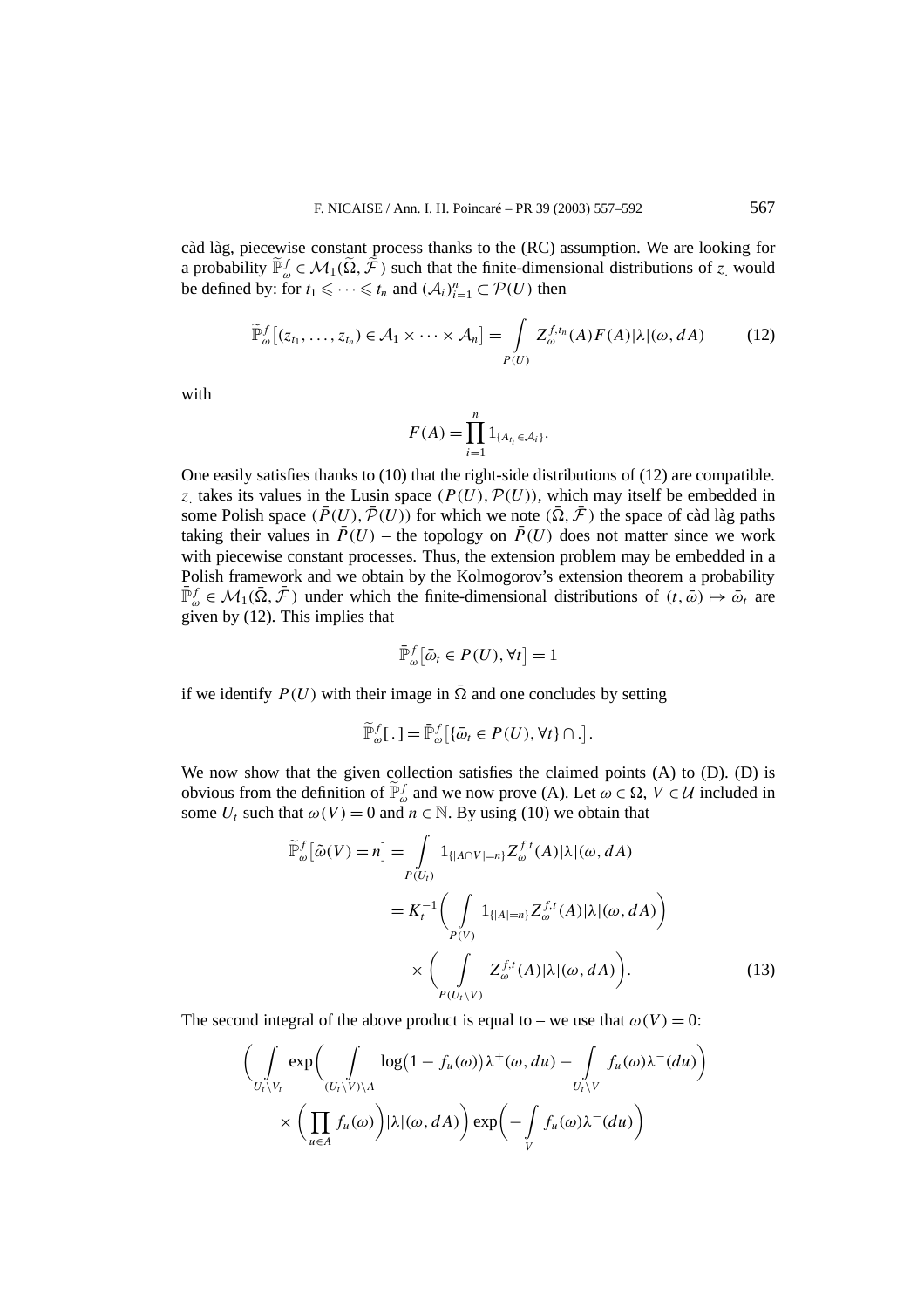$$
= \exp\biggl(-\int\limits_V f_u(\omega)\lambda^-(du)\biggr)
$$

since one shows that the first term is equal to 1 as we proved  $(11)$ . On the other hand, observe that

$$
Z_{\omega}^{f,t}(A)|\lambda|(\omega, dA) = K_t \bigg(\prod_{u \in A} f_u(\omega)\bigg) \lambda^-(dA)
$$

if *A* ⊂ *V*, hence the first integral of the (13) is equal to

$$
\frac{\left(\int_V f_u(\omega)\lambda^-(du)\right)^n}{n!}.
$$

This gives (A). (C) comes from a similar computation and the independence (B) straightforward comes from (10).  $\Box$ 

We end this section by a technical integration result – remember that we sometimes identify an element  $\tilde{\omega} \in \Omega$  to a point measure on *U*:

LEMMA 2.1. – Let  $g: U^n \times \Omega \to \mathbb{R}^+$ , vanishing if two parameters are equal. Then *for every ω we have*

$$
\widetilde{\mathbb{E}}_{\omega}^f\bigg[\int_{U^n}g_{u_1\ldots u_n}(\omega)\widetilde{\omega}(du_1)\cdots\widetilde{\omega}(du_n)\bigg]=\int_{U^n}g_{u_1\ldots u_n}(\omega)\prod_{i=1}^n(f_{u_i}(\omega)|\lambda|(\omega,du_i)).
$$

*Proof. –* We just show the relation in case of a simple *g* having the form

$$
\prod_{i=1}^n (1_{V_i}(u_i)) F(\omega),
$$

where  $(V_i)_i$  is a collection of  $\lambda^-$ -finite subsets of *U* with  $V_i \cap V_j = \emptyset$  if  $i \neq j$ . Observe that the property (B) implies the independence of the random variables  $\tilde{\omega}(V_i)$  under  $\tilde{\mathbb{P}}_{\omega}^f$ thanks to an induction argument on  $n$ . Then we use the points (A) to (C) to compute the expectation and obtain the desired result.  $\Box$ 

## **3. Analysis of the (AC) problem**

We turn back to the (AC) question. The first case we investigate is a rather simple situation where an additional assumption on *f* will imply that the cloud  $\tilde{\omega}$  is almost surely finite. In this case, the (AC) question is a direct consequence of the results from Picard [10].

# **3.1. The case of a finite cloud**

We suppose in this part that the following assumption is in force:

(L1): 
$$
\int\limits_U f_u(\omega)|\lambda|(\omega, du) < \infty, \quad \mathbb{P} \text{ a.s.}
$$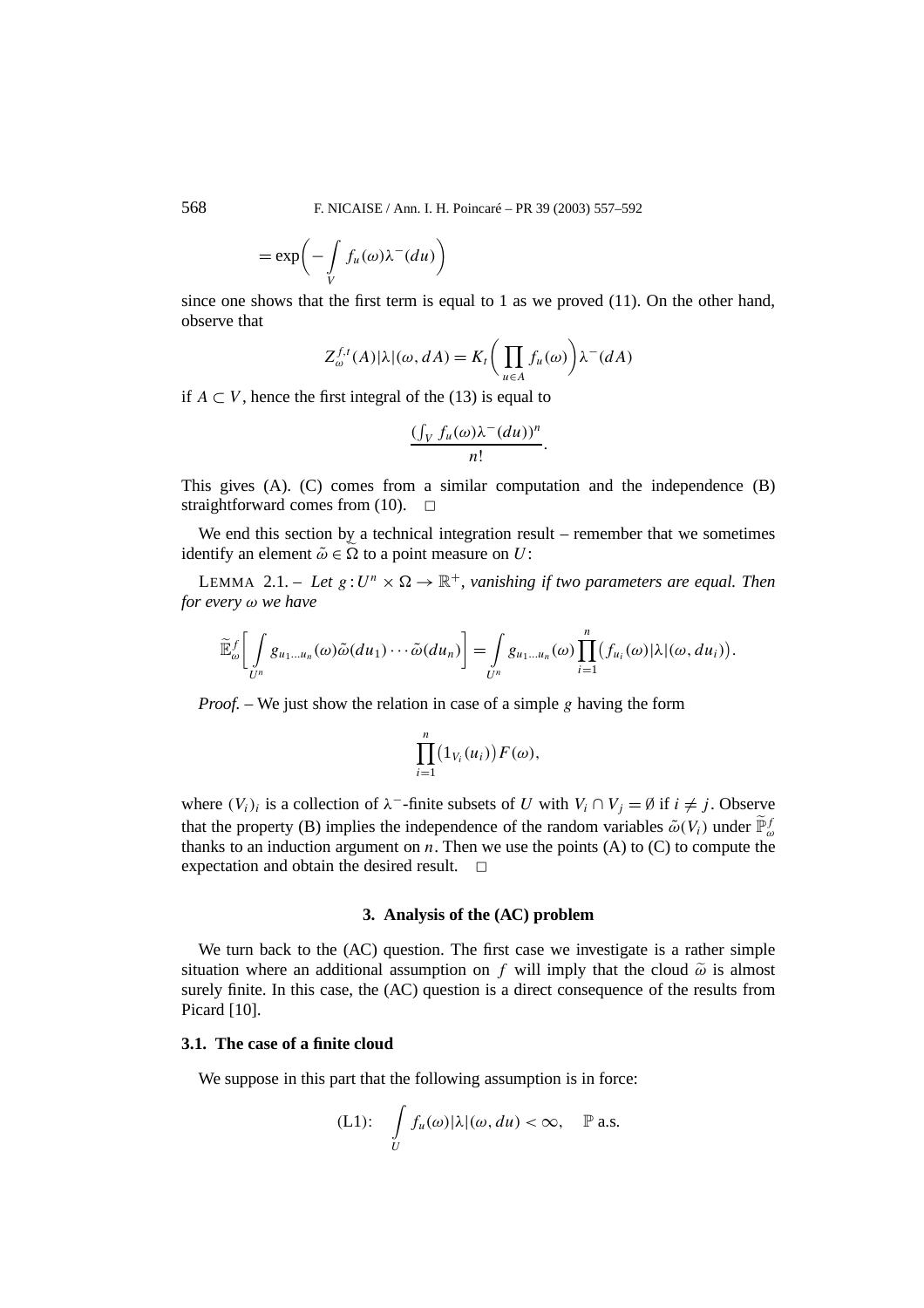and we note  $\Omega_0 = \{\omega: \int_U f_u(\omega) | \lambda | (\omega, du) < \infty \}$ . It may be seen from Lemma 2.1 that

$$
\widetilde{\mathbb{E}}_{\omega}^{f}[\widetilde{\omega}(U)]=\int\limits_{U}f_{u}(\omega)|\lambda|(\omega,du)
$$

hence the (L1) assumption implies that for  $\omega \in \Omega_0$ ,  $\tilde{\omega}$  is  $\tilde{\mathbb{P}}_{\omega}^f$ -almost surely finite. In this case, the (AC) question may be considered as a particular result of Proposition 2 of Picard  $[10]$ ; this is what tells the following theorem. For any process  $X(A)$  indexed by *P(U)*, we define another process  $X'(A)$  defined by  $X'(A) = X(A) \circ \varepsilon_A$ . We will also note  $Y_{\infty}$ :  $\Omega \times \widetilde{\Omega} \to \Omega$  defined by

$$
Y_{\infty}(\omega,\tilde{\omega})=\varepsilon_{\tilde{\omega}}(\omega)
$$

and we will note  $Z_{\omega}^{f,\infty}$ . the  $P(U)$  indexed process given in Proposition 2.1 with  $t := \infty$ .

THEOREM 3.1. – *Suppose that f satisfies* (H) *and* (L1)*. Then for*  $\omega \in \Omega_0$  *we have* 

$$
\frac{d\widetilde{\mathbb{P}}_{\omega}^{f}}{d|\lambda|(\omega,.)} = Z_{\omega}^{f,\infty}(.)
$$

*Moreover,*  $\mathbb{P}^{f}_{\otimes} \circ Y^{-1}_{\infty} \ll \mathbb{P}$  – that is, (AC) is in force – with

$$
\frac{d\mathbb{P}_{\otimes}^f \circ Y_{\infty}^{-1}}{d\mathbb{P}} = \int\limits_{P(U)} (Z_{\omega}^{f,\infty})'(A) |\lambda|(\omega, dA).
$$

*Proof.* – Remember that for every  $t \in \mathbb{R}^+$  and  $V \subset U$  we note  $V_t = V \cap U_t$ . Let  $\omega \in \Omega_0$ . Then  $\tilde{\omega} \in P(U)$ ,  $\tilde{\mathbb{P}}_{\omega}^f$ -almost surely; by using (A), (B) and (C) we have that, for every  $A \in \mathcal{P}(U)$ ,

$$
\widetilde{\mathbb{P}}_{\omega}^{f}[\widetilde{\omega} \in \mathcal{A}] = \lim_{n} \widetilde{\mathbb{P}}_{\omega}^{f}[\widetilde{\omega}_{n} \in \mathcal{A}, \ \widetilde{\omega} \setminus U_{n} = \emptyset]
$$
\n
$$
= \lim_{n} (\widetilde{\mathbb{P}}_{\omega}^{f}[\widetilde{\omega}_{n} \in \mathcal{A}] \widetilde{\mathbb{P}}_{\omega}^{f}[\widetilde{\omega} \setminus U_{n} = \emptyset])
$$
\n
$$
= \lim_{n} \left( \int_{\mathcal{A}} Z_{\omega}^{f,n}(A) |\lambda|(\omega, dA) \exp \left( - \int_{U \setminus U_{n}} f_{u}(\omega) \lambda^{-}(du) \right) \right)
$$
\n
$$
+ \int_{U \setminus U_{n}} \log \left( 1 - f_{u}(\omega) \right) \omega(du) \right)
$$

the exponential term tends to 1 as  $n \to \infty$  since  $\omega \in \Omega_0$  and by a Lebesgue dominated convergence theorem we can show that the first integral tends to  $\int_A Z_\omega^{f, \infty}(A) |\lambda|(\omega, dA)$ . It remains to prove (AC). Let  $F \in \mathcal{E}_b(\Omega)$ . We have by using the multiple Duality Formula – see Proposition A.1 in Appendix  $A$  – and what we proved above that

$$
\mathbb{E}_{\otimes}^f[F(Y_{\infty})] = \int_{P(U)\times\Omega} F(\varepsilon_A\omega) Z_{\omega}^{f,\infty}(A)\nu(d\omega, dA)
$$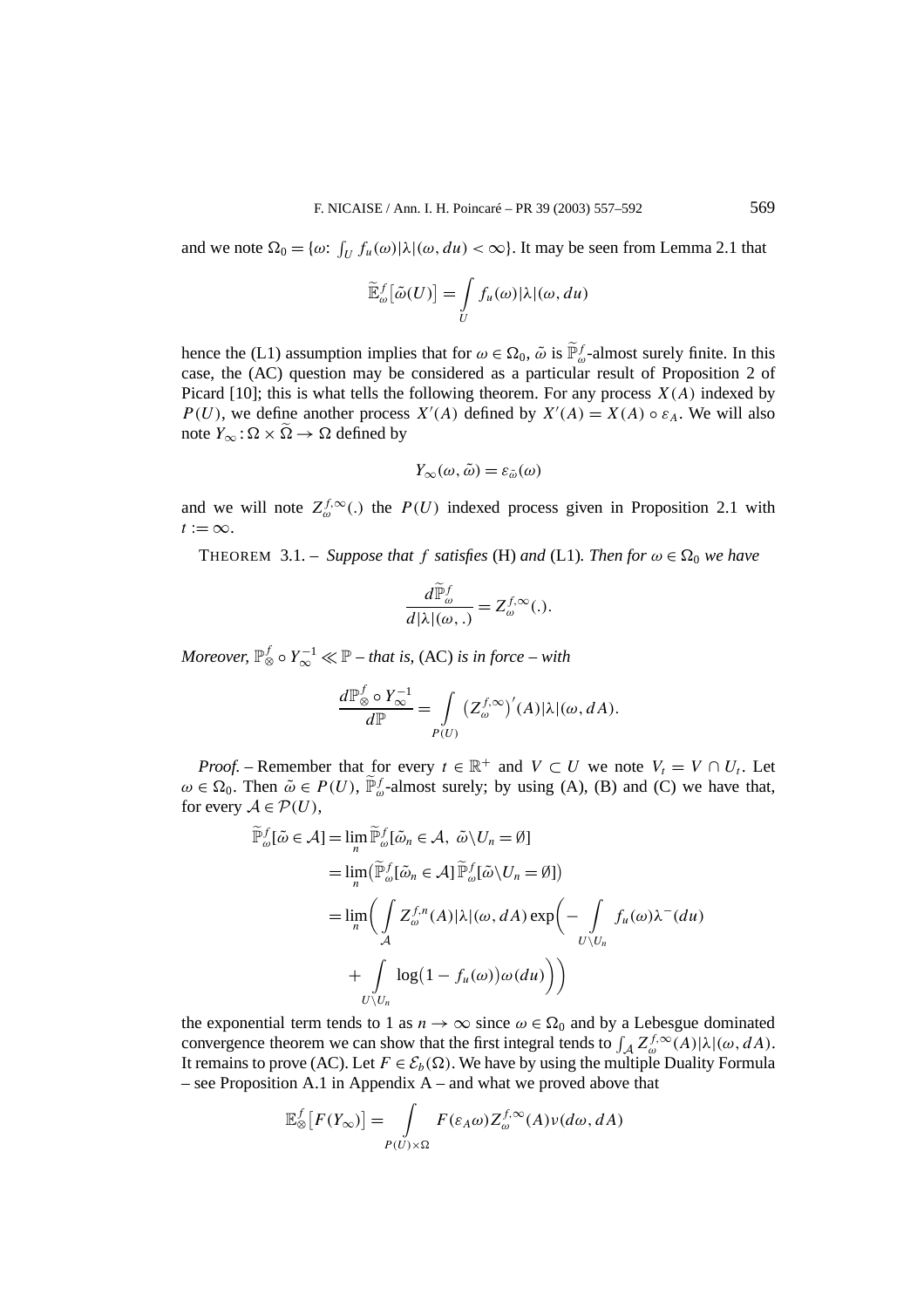$$
= \int_{P(U)\times\Omega} F(\omega) (Z_{\omega}^{f,\infty})'(A)\nu(d\omega, dA)
$$
  

$$
= \mathbb{E}\bigg[F(\omega) \bigg(\int_{P(U)} (Z_{\omega}^{f,\infty})'(A)|\lambda|(d\omega, dA)\bigg)\bigg].
$$

This concludes.  $\Box$ 

## **3.2. Absolute continuity for the stopped transformations**

In the general case of our framework, where we have only (H), the cloud  $\tilde{\omega}$  is allowed to be almost surely infinite and then has no longer density with respect to |*λ*|. Let give us a direction  $(U_t)_t$  and fix  $t \in \mathbb{R}^+$ . The assumption (H) and the definition (8) imply that the *stopped cloud*  $\tilde{\omega}_t = \tilde{\omega} \cap U_t$  is  $\tilde{\mathbb{P}}_{\omega}^f$ -almost surely finite: the idea is, in a first step, to apply the above results to the *stopped transformations* given by:

$$
Y_t(\omega,\tilde{\omega})=\varepsilon_{\tilde{\omega}_t}(\omega).
$$

PROPOSITION 3.1. – *For every*  $t \in \mathbb{R}^+$ ,  $\mathbb{P}^f_{\otimes} \circ Y_t^{-1} \ll \mathbb{P}$ ,  $\mathbb{P}^f_{\otimes} \circ Y_t^{-1} \ll \mathbb{P}$  with respective *densities*

$$
L_t = \int\limits_{P(U)} (Z_{\omega}^{f,t})'(A) |\lambda|(\omega, dA), \qquad L_t^- = \int\limits_{P(U)} (Z_{\omega}^{f,t^-})'(A) |\lambda|(\omega, dA).
$$

*Moreover, L<sub>.</sub> is càd làg and*  $L_t^- = L_t$ -.

Notice that the collection of direct transformations  $(Y_t)_t$  enters in the general framework of Section 2.2 of [7].

*Proof.* – The existence and the expression of  $L_t$  may be seen as a result of the last lemma used with  $f_u := f_u 1_{U_t}(u)$  which satisfies (L1) for every *t*. The expression of  $L_t^$ comes from the same theorem used with  $f_u := f_u 1_{U_{-u}}(u)$ . The question of continuity may be solved thanks to the expressions of  $L_t$  and  $L_t^-$  and dominated convergence theorems.  $\square$ 

The problem is now to link the last result with the (AC) question. The following lemma gives one way to conclude – remember that we note  $\mathcal{F}_t$  for  $\mathcal{F}_{U_t}$ .

LEMMA 3.1. – Let us note  $\bar{L}_t = \mathbb{E}[L_t | \mathcal{F}_t]$ . Then  $\{\bar{L}_t, t \in \mathbb{R}^+\}$  is a  $(\mathcal{F}_t)_t$ -martingale. *Moreover, we have* (AC) *iff*  $\{L_t, t \in \mathbb{R}^+\}$  *is uniformly integrable.* 

The lemma and its proof are similar to the basic Lemma 2.2 in [7]. Following this strategy, we could for instance try to estimate  $\mathbb{E}[L_t^2]$  or  $\mathbb{E}[L_t \log L_t]$  uniformly in *t* in order to conclude for the (AC) question. But the expression given by Proposition 3.1 is too much complex and we are actually unable to estimate both last expressions. Hence we turn to another approach inspired by Enchev and Stroock [4].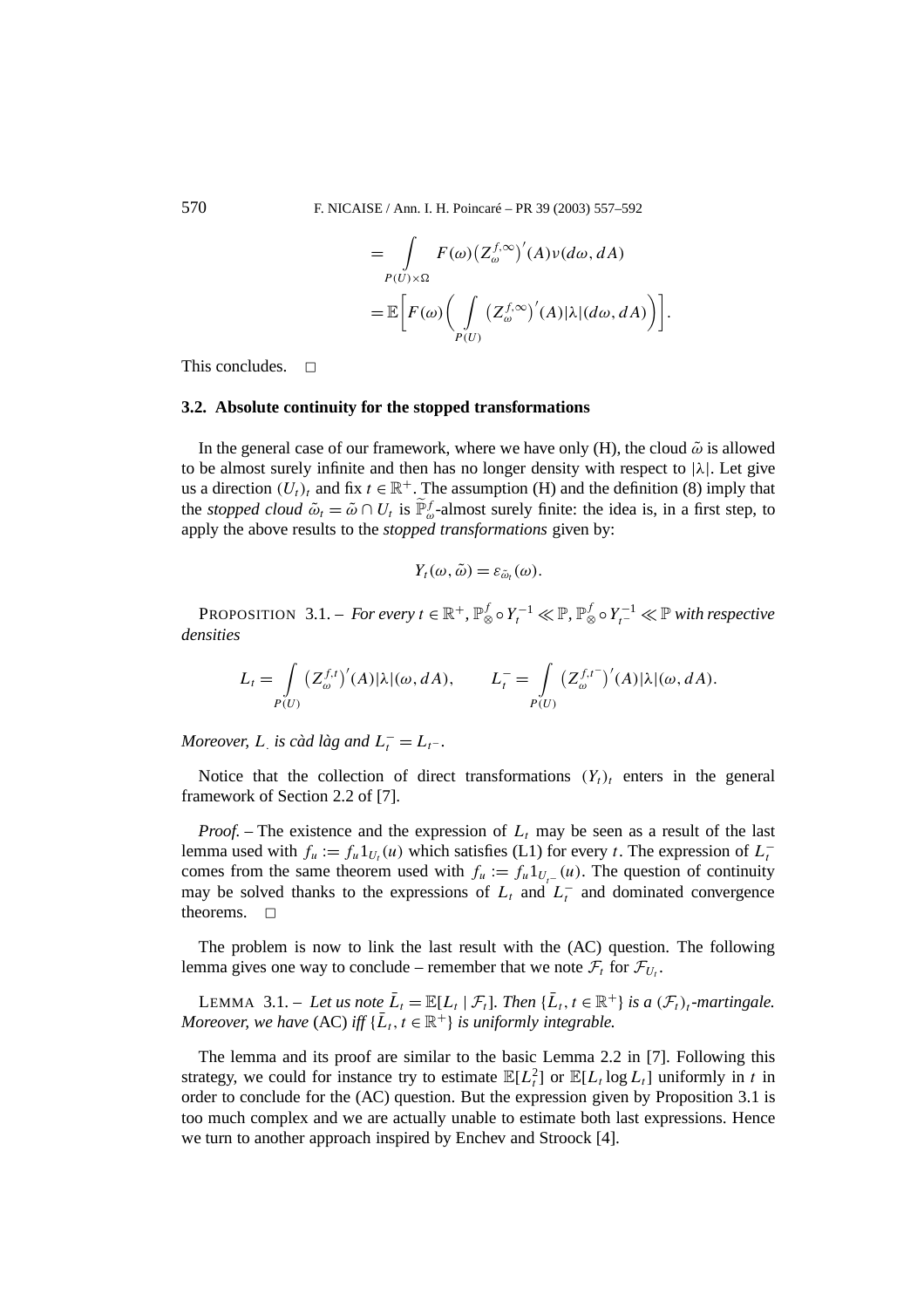### **3.3. Markovian representation**

In Gyongy [5], the following question is investigated: let *ξ* be a Ito process. Is it possible to find a process *X* satisfying a simpler SDE, the one-dimensional distributions of which being the same as the ones of  $\dot{\epsilon}$ ? The answer depends on further assumptions, but the method – the use of conditional expectations – is very close to the one we will use. In Enchev and Stroock [4], a similar question concerning the study of transformations on the Wiener space is asked: let a process  $f : [0; 1] \times \Omega \rightarrow \mathbb{R}$  be given and let  $\overline{B}$  the process given by (1). Is it possible to find a process  $h:[0;1] \times \Omega \to \mathbb{R}$  such that the transformation (3) associated with *h* satisfies:

$$
\mathbb{P}_W \circ \left[\tilde{B}(1,.)\right]^{-1} = \mathbb{P}_W \circ (\bar{B})^{-1}.
$$

In this case, the absolute continuity questions (2) and (4) concerning both transformations are equivalent: this is interesting because they know how to deal with for second one – up to regularity assumptions on *h*.

In both cases, the authors aim at representing, or mimicking some characteristics of complex systems by the ones of better known systems: we will call this a *representation* property. The problem we discuss here is the Poisson analogue of the Enchev– Stroock problem in the Wiener case. We first give the transformation which is the Poisson analogue of the (3)-type transformation. This transformation, the *Markovian transformation*, is defined in Section 3.3.1 and was originally introduced by Picard [11] and the related (AC)-type problem was studied in [7]. We will show in Section 3.3.2 that we have a similar representation property for the direct transformations by a Markovian one in the Poisson case, without restrictions on *f* . On the other hand, we will not be able to use the results concerning the Markovian transformations unless we are in the adapted case – that is, the case of an adapted f with respect to the direction  $(U_t)_t$ . Despite of its lack of generality, the related Theorem 3.2 is a first success for two reasons: the first one is that we do not have *a priori* an easier method to deal with the adapted case. The second one is that the adapted Theorem 3.2 obtained by the Markovian representation is essential in obtaining the anticipative Theorem 3.3.

Before turning to the definition of a Markovian transformation, we give two technical lemmas. We introduce the subset  $\Omega_1$  of  $\Omega$  given by

$$
\Omega_1 = \{ \omega : \omega(\delta U_t) \leq 1 \text{ for every } t \in \mathbb{R}^+ \}.
$$

It is shown in [7] that  $\mathbb{P}[\Omega_1] = 1$  – see Proposition 2.1. We now state – remember that we note for  $\overline{D}_u F = F \circ \varepsilon_u - F$  for  $u \in U$  and  $F \in \mathcal{E}_b(\Omega)$ :

LEMMA 3.2. – Let  $\omega \in \Omega_1$ . Then for all  $F \in \mathcal{E}_b(\Omega)$  and  $t \in \mathbb{R}^+$  we have

$$
\widetilde{\mathbb{E}}_{\omega}^{f}[F(Y_{t})] = F(\omega) + \widetilde{\mathbb{E}}_{\omega}^{f} \bigg[ \int_{U_{t}} \widetilde{D}_{u} F(Y_{G(u)^{-}}) f_{u}(\omega) |\lambda|(\omega, du) \bigg]. \tag{14}
$$

*Proof.* – Remember that we assume that the growth measure given by (5) on  $\mathbb{R}^+$  is the Lebesgue measure. Let  $\omega \in \Omega_1$  and *F* having the form  $F(\omega) = \Phi(\omega(V))$  with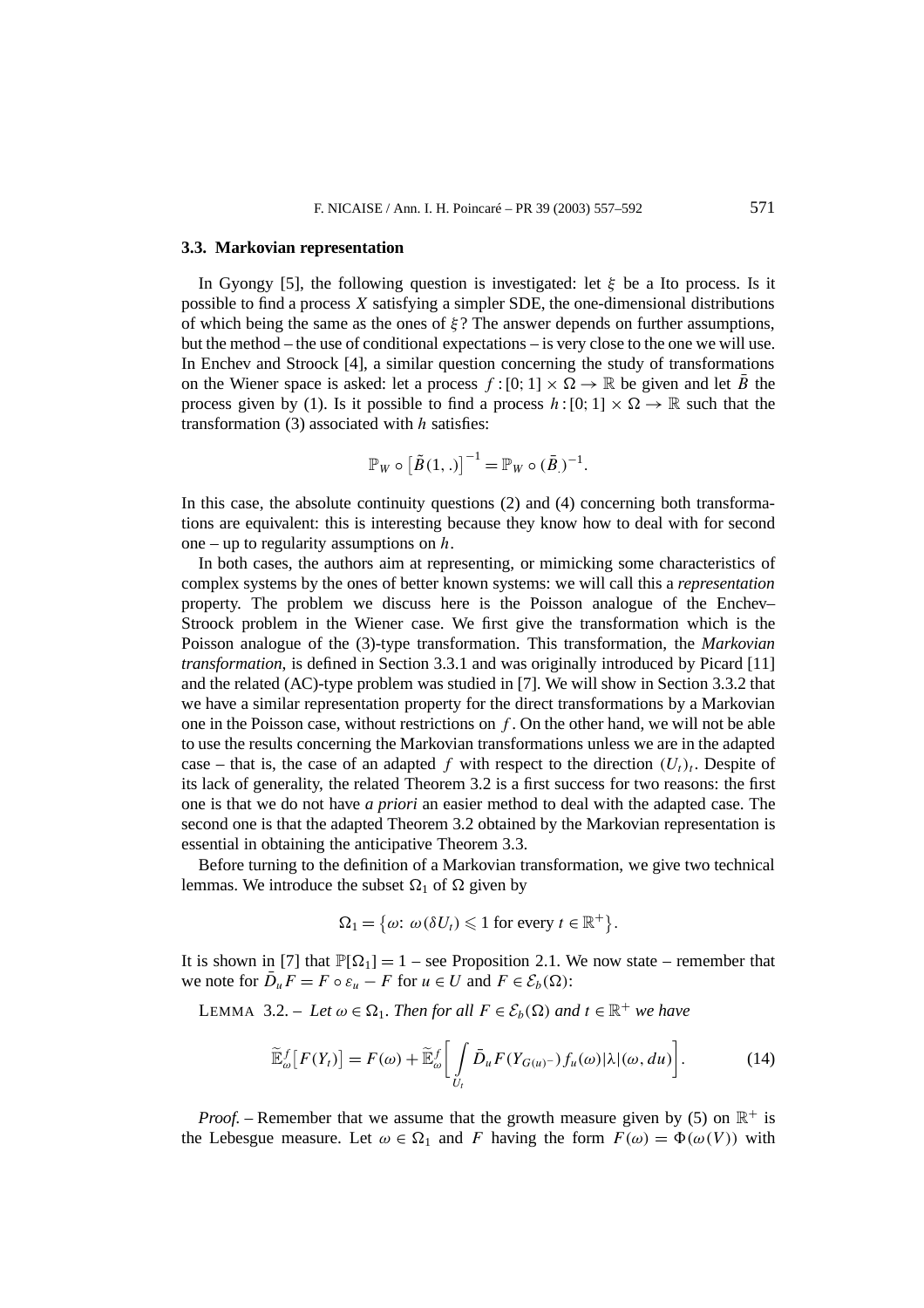$\Phi \in \mathcal{E}_b(\mathbb{R}^+)$  and  $V \in \mathcal{U}$ . It is easy to show that, for every  $a < b$  with  $\omega(U_{a,b}) = 0$ , we have by using the point (A) given in Section 2.1 that

$$
\widetilde{\mathbb{E}}_{\omega}^{f}[F(Y_{b})] = \widetilde{\mathbb{E}}_{\omega}^{f}[\Phi(Y_{a}(V) + \widetilde{\omega}_{|U_{|a:b|}}(V))]
$$
\n
$$
= \widetilde{\mathbb{E}}_{\omega}^{f}[\Phi(Y_{a}(V))\left(1 - \int_{V \cap U_{[a:b]}} f_{u}(\omega)\lambda^{-}(du)\right) + o(b-a)
$$
\n
$$
+ \widetilde{\mathbb{E}}_{\omega}^{f}[\Phi(Y_{a}(V) + 1)\left(\int_{V \cap U_{[a:b]}} f_{u}(\omega)\lambda^{-}(du)\right)]
$$
\n
$$
= \widetilde{\mathbb{E}}_{\omega}^{f}\left[\int_{V \cap U_{[a:b]}} (\Phi(Y_{a}(V) + 1) - \Phi(Y_{a}(V))f_{u}(\omega)\lambda^{-}(du)) + \widetilde{\mathbb{E}}_{\omega}^{f}[F(Y_{a})] + o(b-a).
$$

Now observe that

$$
\big(\Phi\big(\omega'(V)+1\big)-\Phi\big(\omega'(V)\big)\big)\mathbf{1}_{\{u\in V\}}=\bar{D}_u F(\omega')
$$

for any  $(u, \omega')$  such that  $\omega'(\{u\}) = 0$ . Then

$$
\widetilde{\mathbb{E}}_{\omega}^{f}[F(Y_{b})] = \widetilde{\mathbb{E}}_{\omega}^{f}[F(Y_{a})] + \widetilde{\mathbb{E}}_{\omega}^{f} \bigg[ \int\limits_{U_{[a:b]}} \bar{D}_{u} F(Y_{a}) f_{u}(\omega) \lambda^{-}(du) \bigg] + o(b-a).
$$

Now we use that

$$
\widetilde{\mathbb{P}}_{\omega}^f[Y_a \neq Y_{G(u)^-}] \leqslant M(b-a)
$$

for every  $u \in U_{[a;b]}$ , M being a bound of f on  $U_{[a;b]}$ . We finally obtain that

$$
\widetilde{\mathbb{E}}_{\omega}^f[F(Y_b)] = \widetilde{\mathbb{E}}_{\omega}^f\bigg[\int\limits_{U_{[a:b]}} \bar{D}_u F(Y_{G(u)^{-}}) f_u(\omega) \lambda^-(du)\bigg] + \widetilde{\mathbb{E}}_{\omega}^f[F(Y_a)] + o(b-a).
$$

On the other hand, for *a* such that  $\omega(\delta U_a) = 1$ , then it is clear from (C) that

$$
\widetilde{\mathbb{E}}_{\omega}^{f}[F(Y_a)] = \widetilde{\mathbb{E}}_{\omega}^{f}[F(Y_{a-})] + \widetilde{\mathbb{E}}_{\omega}^{f} \bigg[ \int_{\delta U_a} \bar{D}_u F(Y_{G(u)^{-}}) f_u(\omega) \lambda^+(\omega, du) \bigg].
$$

The claimed result for such *F* may be deduced from the last two equalities by taking subdivisions of the interval  $[0; t]$ . By using the same ideas and the independence property (B), we could as well show the result for *F* having the form

$$
F(\omega) = \Phi\big(\omega(V_1), \dots, \omega(V_n)\big),\tag{15}
$$

for disjoint subsets  $(V_i)_i$ ; by using (H), (A) and (B) we have for every  $[a; b]$  such that  $ω(U_{[a:b]}) = 0$ :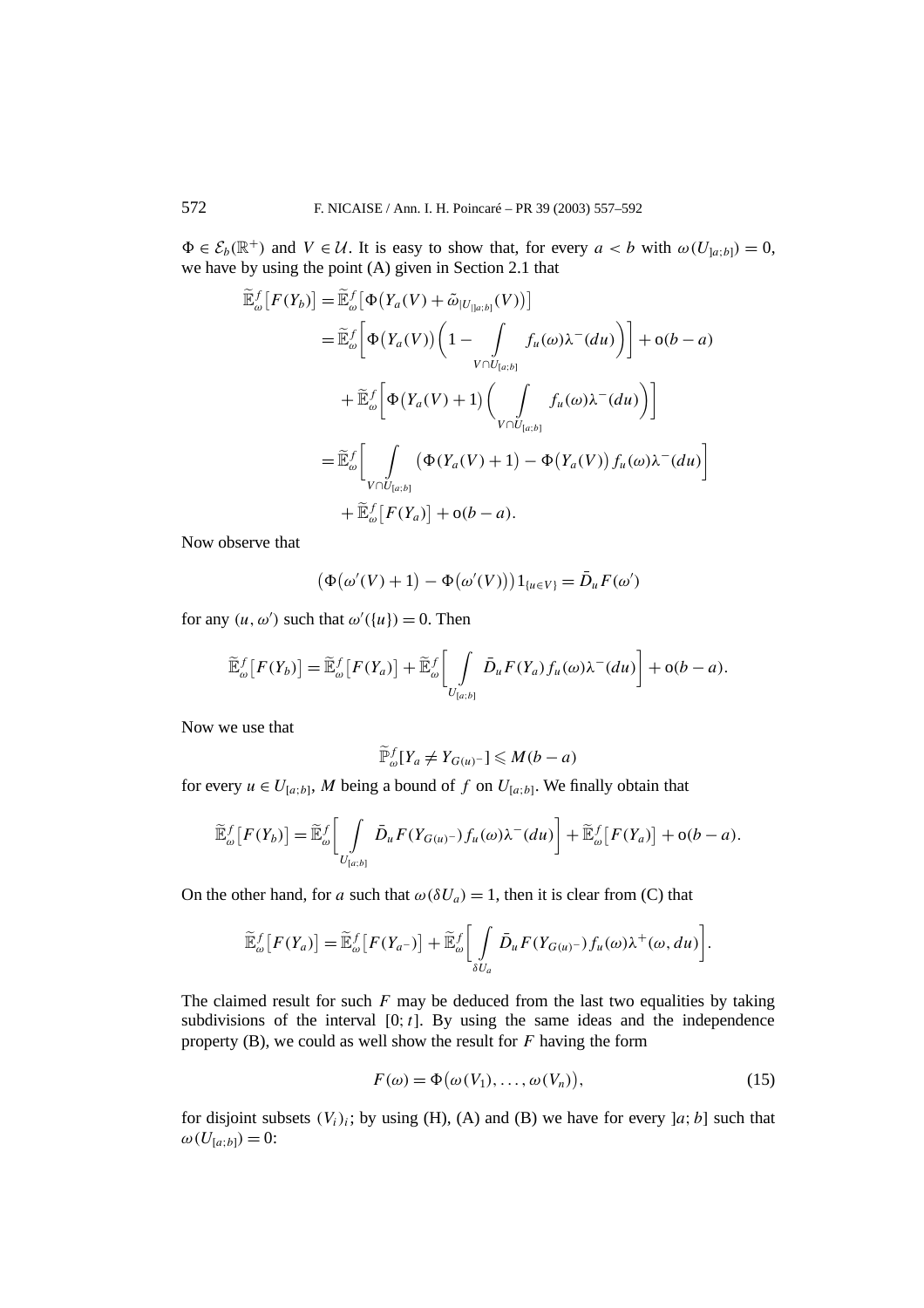F. NICAISE / Ann. I. H. Poincaré – PR 39 (2003) 557–592 573

$$
\widetilde{\mathbb{E}}_{\omega}^{f}[F(Y_{b})] = \widetilde{\mathbb{E}}_{\omega}^{f}\bigg[\big(\Phi(Y_{a}(V_{1}) + 1, Y_{a}(V_{2}), \ldots, Y_{a}(V_{n})) - F(Y_{a})\big)\bigg(\int_{V_{1} \cap U_{[a;b]}} f_{u}(\omega) \lambda^{-}(du)\big)\bigg] + \cdots + \widetilde{\mathbb{E}}_{\omega}^{f}\bigg[\big(\Phi(Y_{a}(V_{1}), Y_{a}(V_{2}), \ldots, Y_{a}(V_{n}) + 1) - F(Y_{a})\big) \times \bigg(\int_{V_{n} \cap U_{[a;b]}} f_{u}(\omega) \lambda^{-}(du)\bigg)\bigg] + o(b-a) + \widetilde{\mathbb{E}}_{\omega}^{f}[F(Y_{a})],
$$

since the probability that  $\tilde{\omega}$  has a particle in more than one set  $V_i \cap U_{[a,b]}$  is a  $o(b-a)$ . From this equality, one concludes as above for functions (15) and the general case comes from a monotone class argument.  $\square$ 

LEMMA 3.3. – *For every bounded process g on*  $U \times \Omega$  *and*  $t \in \mathbb{R}^+$  *we have* 

$$
\mathbb{E}_{\otimes}^f \bigg[ \int_{U_t} g_u(Y_{G(u)^{-}}) \lambda^+(\omega, du) \bigg] = \mathbb{E} \bigg[ \int_{U_t} L_{G(u)^{-}} g_u \lambda^+(\omega, du) \bigg].
$$

*Proof. –* We can prove the relation for *g* smaller than one and having the form

$$
g_u(\omega) = 1_V(u) F(\omega)
$$

where  $V \in \mathcal{U}$  and  $F \in \mathcal{E}_b(\Omega)$ . The general results then comes from a monotone class argument. Let  $(a_k^N)_{k=0}^N$  be a subdivision of [0; *t*]. We have that

$$
\mathbb{E}_{\otimes}^{f} \bigg[ \int_{U_{t}} g_{u}(Y_{G(u)^{-}}) \lambda^{+}(\omega, du) \bigg] \n= \sum_{k=0}^{N-1} \mathbb{E}_{\otimes}^{f} \bigg[ \int_{U_{]a_{k}^{N}:a_{k+1}^{N}}}\big(g_{u}(Y_{G(u)^{-}}) - g_{u}(Y_{a_{k}^{N}})\big) \lambda^{+}(\omega, du)\bigg] \n+ \sum_{k=0}^{N-1} \mathbb{E}_{\otimes}^{f} \big[F(Y_{a_{k}^{N}}) \omega(U_{]a_{k}^{N}:a_{k+1}^{N}} \cap V)\big].
$$
\n(16)

On the one hand we have for any  $u \in U_{a_k^N; a_{k+1}^N}$  and  $\omega$  that

$$
\widetilde{\mathbb{P}}_{\omega}^f[Y_{G(u)^-} \neq Y_{a_k^N}] \leq M |\lambda|(\omega, U_{a_k^N; G(u)[}),
$$
\n(17)

where *M* is a bound of *f* on  $U_t \times \Omega$ . Hence the first sum of (16) is bounded by

$$
\sum_{k=0}^{N-1} 2M \mathbb{E} \bigg[ \int\limits_{U_{]a_k^N; a_{k+1}^N}} |\lambda|(\omega, U_{]a_k^N; G(u)[}) \lambda^+(\omega, du) \bigg]
$$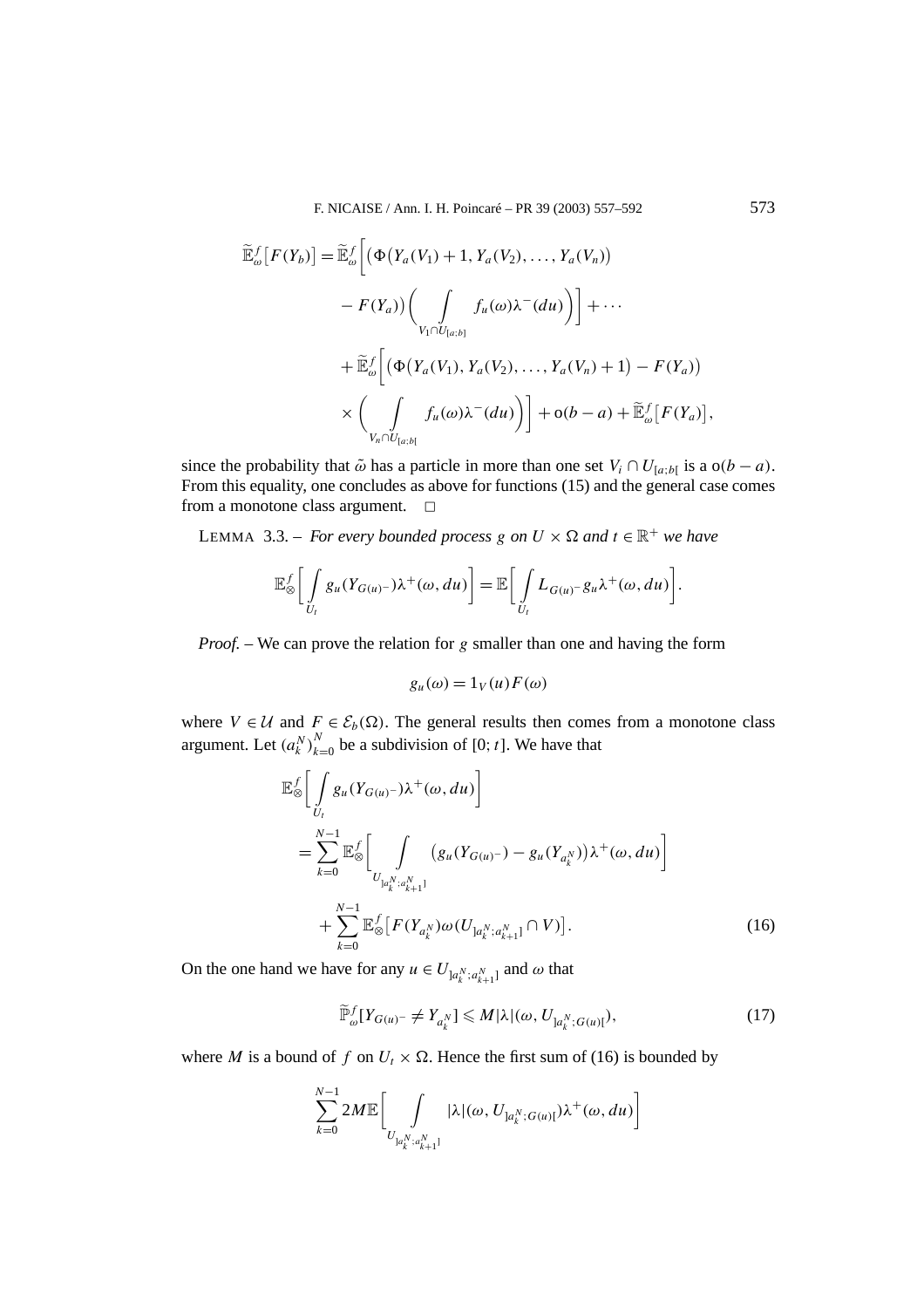and it may be seen by a classical argument each term of the sum is a  $o(a_{k+1}^N - a_k^N)$ . Hence this first sum of (16) goes to 0 as  $N \to \infty$ . On the other hand, by using that  $\omega(U_{]a_k^N; a_{k+1}^N]}) = Y_{a_k^N}(U_{]a_k^N; a_{k+1}^N]}$ ,  $\widetilde{\mathbb{P}}_{\omega}^f$ -almost surely, one finds that the second sum of (16) is equal to

$$
\sum_{k=0}^{N-1} \mathbb{E}_{\otimes}^{f} \left[ F(Y_{a_{k}^{N}}) \times Y_{a_{k}^{N}}(U_{a_{k}^{N}; a_{k+1}^{N}} \cap V) \right]
$$
  
= 
$$
\sum_{k=0}^{N-1} \mathbb{E}_{\otimes}^{f} \left[ \left( F \times \omega(U_{a_{k}^{N}; a_{k+1}^{N}} \cap V) \right) L_{a_{k}^{N}} \right]
$$
  
= 
$$
\mathbb{E}_{\otimes}^{f} \left[ \int_{U_{t}} \left( \sum_{k=0}^{N-1} \mathbb{1}_{U_{a_{k}^{N}; a_{k+1}^{N}}}(u) g_{u} L_{a_{k}^{N}} \right) \lambda^{+}(\omega, du) \right].
$$

We can now easily show that this Riemann sum goes to the claimed right-side as  $N \to \infty$ thanks to a dominated convergence argument based upon the bound

$$
L_s(\omega) \leqslant \exp\bigl(2M|\lambda|(\omega, U_t)\bigr)
$$

for every  $s \in [0; t]$  – this bound is obvious from Proposition 3.1.  $\Box$ 

# **3.3.1. Definition of a Markovian transformation**

We now quickly recall what a Markovian transformation is. Let *h* be a process satisfying (H) and  $\omega \in \Omega_1$ . We consider on an auxiliary space  $(\Omega', \mathcal{F}')$  a non homogeneous Markov process  $\Lambda : \mathbb{R}^+ \times \Omega' \to \Omega$ , càd làg, the transition probabilities being given as follows: for  $[t; t + \Delta t] \subset \mathbb{R}^+$  such that  $\omega(U_{t:t+\Delta t}) = 0$  then

$$
\mathbb{P}'[\Lambda_{t+\Delta t} = \omega \mid \Lambda_t = \omega] = 1 - \int_{U_{]t:t+\Delta t]}} h_u(\omega) \lambda^-(du) + o(\Delta t),
$$
  

$$
\mathbb{P}'[\Lambda_{t+\Delta t} \in \{\varepsilon_u \omega, u \in V \cap U_{]t:t+\Delta t]}\} \mid \Lambda_t = \omega] = \int_{V \cap U_{]t:t+\Delta t]}} h_u(\omega) \lambda^-(du) + o(\Delta t)
$$

for  $V \in U$  and if  $\omega(\delta U_t) = 1$ , by noting *u* the *unique* particle in  $\delta U_t$  – remember that  $\omega \in \Omega_1$  – then

$$
\mathbb{P}'[\Lambda_t = \omega \mid \Lambda_{t^-} = \omega] = 1 - h_u(\omega),
$$
  

$$
\mathbb{P}'[\Lambda_t = \varepsilon_u \omega \mid \Lambda_{t^-} = \omega] = h_u(\omega).
$$

Thus, starting from an initial condition  $\Lambda_0 = \omega \in \Omega_1$ , we add at time *t* such that  $ω(δU_t) = 0$  a particle in *u* ∈ δU<sub>t</sub> with intensity  $h<sub>u</sub>(Λ<sub>t</sub>−)$  with respect to  $λ<sup>-</sup>$ . On the other hand, a particle of  $\omega$  in  $u \in \delta U_t$  is removed at time *t* with probability  $h_u(\Lambda_t)$ . Since  $\mathbb{P}[\Omega_1] = 1$ , we can define such a Markov process having  $\mathbb{P}$  for initial distribution and we note  $\mathbb{P}'$  its distribution. In terms of martingale problem, this means that for any  $g \in \mathcal{E}_b(\Omega)$ ,

$$
(PM')\colon M_t^g = g(\Lambda_t) - \int_{U_t} \left( (g \circ \varepsilon_u) h_u \right) (\Lambda_{G(u)^-}) |\lambda| (\Lambda_0, du)
$$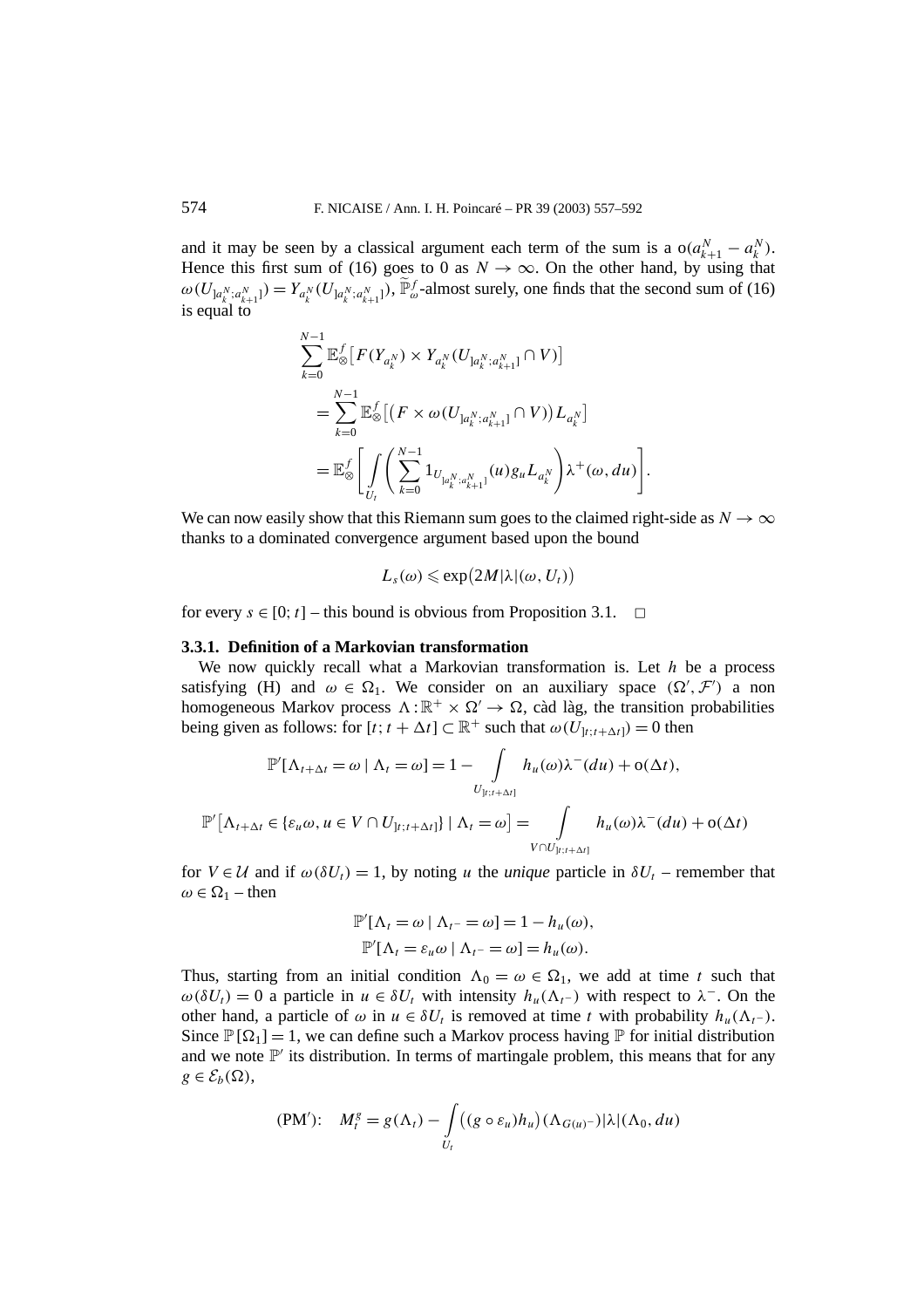is a martingale under the probabilities  $\mathbb{P}'$ [. |  $\Lambda_0 = \omega$ ]. It is shown in Picard [11] that, if we note

$$
\mathbb{P}_t(d\omega) = \int \mathbb{P}'[\Lambda_t \in d\omega \mid \Lambda_0 = \omega_0] \mathbb{P}(d\omega_0)
$$

then  $\mathbb{P}_t \ll \mathbb{P}$ , the corresponding density  $L_t$  being a càd làg solution to the Fokker–Planck equation:

$$
L_t(\omega) = 1 + \int\limits_{U_t} \bar{D}_u[h_u L_{G(u)} - \lambda] \lambda | (\omega, du). \tag{18}
$$

It is also shown that this equation has an unique càd làg solution if *h* satisfies (H).

## **3.3.2. Representation property**

We ask here the following question: for *f* being given, satisfying (H), is it possible to find some process *h* satisfying (H) such that for every  $t \in \mathbb{R}^+$ , the distribution of the stopped Markovian transformation  $\Lambda_t$  is the same as the one of  $Y_t$  under  $\mathbb{P}^f_{\otimes}$ ? The following proposition shows that finding such a *Markovian representation* is always possible by a Bayes-type formula. We introduce the additional assumption

(HM): 
$$
(u, \omega) \mapsto (1 - \omega({u}) f_u(\omega))^{-1}
$$
 is bounded on each  $U_t \times \Omega$ .

PROPOSITION 3.2 (Markovian representation). – *Assume that f satisfies* (H) *and* (HM). Let  $h: U \times \Omega \rightarrow \mathbb{R}$  be given by

$$
h_u(\omega) = \frac{1}{L_{G(u)}(\omega)} \int_{P(U)} f_u(\varepsilon_A \omega) \left(Z_{\omega}^{f, G(u)^{-}}\right)'(A) |\lambda|(\omega, dA),
$$

*then h is measurable, satisfies* (H)*,* (HM) *and we have*

$$
h_u(Y_{G(u)^-}) = \mathbb{E}_{\otimes}^f[f_u(\omega) | Y_{G(u)^-}].
$$
\n(19)

Let us consider the Markovian transformation  $\Lambda$  defined on  $(\Omega', \mathcal{F}', \mathbb{P}')$ , associated *with h. Then*

$$
\forall t, \ \forall F \in \mathcal{E}_b(\Omega), \quad \mathbb{E}'\big[F(\Lambda_t)\big] = \mathbb{E}_{\otimes}^f\big[F(Y_t)\big].\tag{20}
$$

*Proof.* – Notice that the additional assumption (HM) implies that  $L_t$ −(ω) > 0 for every  $t, \omega$ , then the given *h* is well defined. The fact that *h* fulfills (H) and (HM) may be seen from its expression. The measurability of the given process is not obvious, but may be proved by using monotone class arguments. We now show (19). Let  $G \in \mathcal{E}_b(\Omega)$  and  $u \in U$ . We have

$$
\mathbb{E}_{\otimes}^{f}[f_{u}(\omega)G(Y_{G(u)^{-}})] = \mathbb{E}\left[f_{u}\int_{P(U)}G(\varepsilon_{A}\omega)Z_{\omega}^{f,G(u)^{-}}(A)|\lambda|(\omega, dA)\right]
$$

$$
= \mathbb{E}\left[\left(\int_{P(U)}f_{u}(\varepsilon_{A}\omega)\left(Z_{\omega}^{f,G(u)^{-}}\right)'(A)|\lambda|(\omega, dA)\right)G(\omega)\right]
$$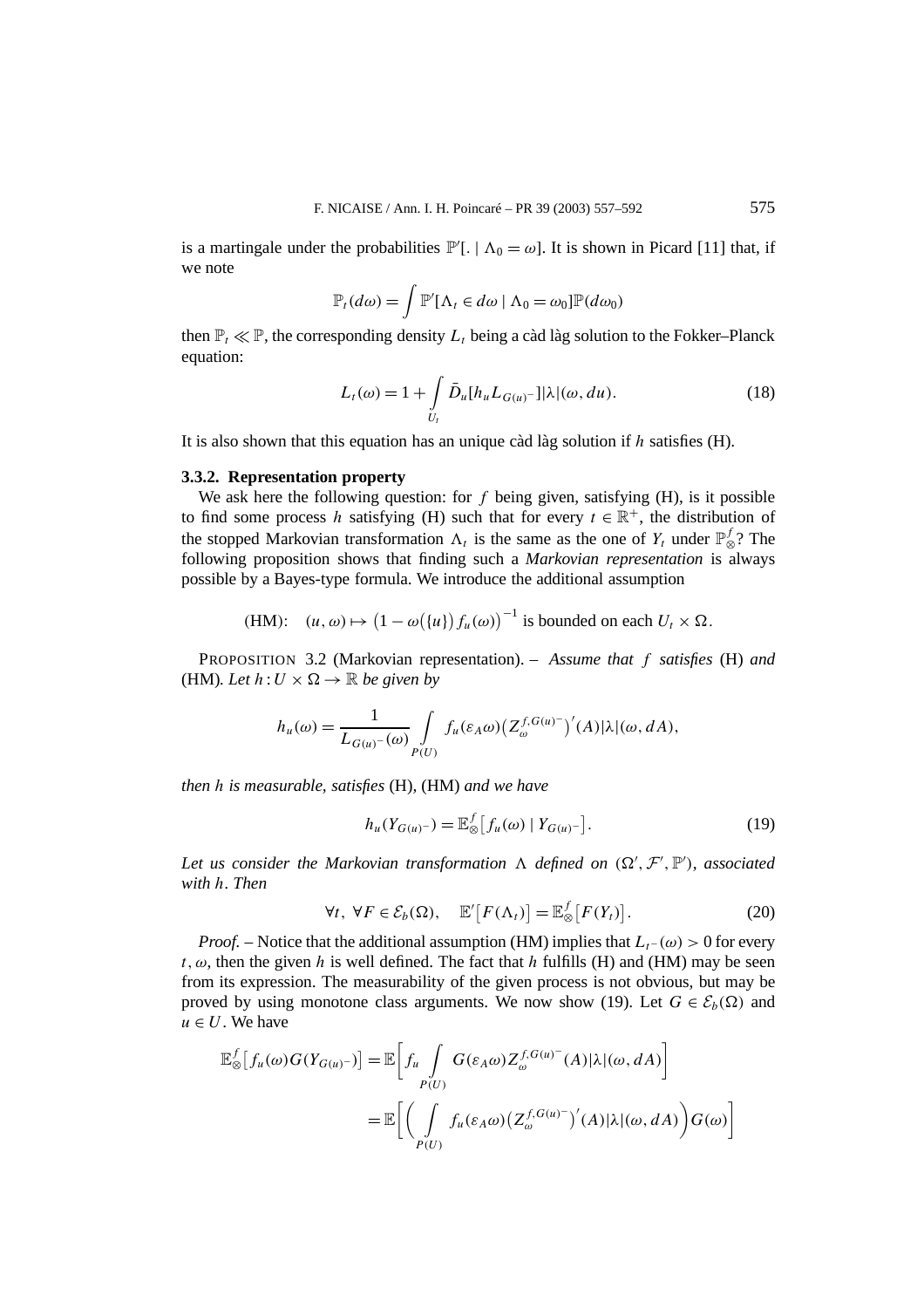$$
= \mathbb{E}[L_{G(u)}-h_uG]
$$
  
=  $\mathbb{E}_{\otimes}^f[h_u(Y_{G(u)}-)G(Y_{G(u)}-)]$ 

where we have used the multiple Duality Formula of Proposition A.1 for the second equality, jointly with the fact that  $\varepsilon_A \circ \varepsilon_A = Id$ . This proves (19). Now we prove (20). Consider now  $F \in \mathcal{E}_b(\Omega)$ . We obtain from Lemma 3.3 and from the given expression of *h* that

$$
\mathbb{E}_{\otimes}^{f} \Bigg[ \int_{U_{t}} \bar{D}_{u} F(Y_{G(u)}-)h_{u}(Y_{G(u)}-)|\lambda|(\omega, du) \Bigg]
$$
\n
$$
= \mathbb{E} \Bigg[ \int_{U_{t}} \bar{D}_{u} F h_{u} L_{G(u)}-|\lambda|(\omega, du) \Bigg]
$$
\n
$$
= \mathbb{E} \Bigg[ \int_{U} \bar{D}_{u} F \Big( \int_{P(U)} f_{u}(\varepsilon_{A}\omega) (Z_{\omega}^{f, G(u)}-)'|\lambda|(\omega, dA) \Big) |\lambda|(\omega, du) \Bigg]
$$
\n
$$
= \mathbb{E} \Bigg[ \int_{U_{t}} \Big( \int_{P(U)} \bar{D}_{u} F(\varepsilon_{A}\omega) Z_{\omega}^{f, G(u)}(A) |\lambda|(\omega, dA) \Big) f_{u}(\omega) |\lambda|(\omega, du) \Bigg]
$$
\n
$$
= \mathbb{E}_{\otimes}^{f} \Bigg[ \int_{U_{t}} \bar{D}_{u} F(Y_{G(u)}-) f_{u}(\omega) |\lambda|(\omega, du) \Bigg]
$$

by using again the multiple Duality Formula of Proposition A.1 for the third equality. Hence, by using Lemmas 3.2 and 3.3, we obtain that for every  $F \in \mathcal{E}_b(\Omega)$ ,

$$
\mathbb{E}_{\otimes}^{f}[F(Y_{t})] = \mathbb{E}[F] + \mathbb{E}_{\otimes}^{f}\left[\int_{U_{t}} (\bar{D}_{u}F h_{u})(Y_{G(u)^{-}})|\lambda|(\omega, du)\right]
$$
  
\n
$$
\Rightarrow \mathbb{E}[FL_{t}] = \mathbb{E}[F] + \mathbb{E}\left[\int_{U_{t}} \bar{D}_{u}F(h_{u}L_{G(u)^{-}})|\lambda|(\omega, du)\right]
$$
  
\n
$$
\Rightarrow \mathbb{E}[FL_{t}] = \mathbb{E}[F] + \mathbb{E}\left[F\int_{U_{t}} \bar{D}_{u}[h_{u}L_{G(u)^{-}}]|\lambda|(\omega, du)\right]
$$

by using the single Duality Formula for the last line. We can deduce from this that  $(L_t)$ <sub>t</sub> satisfies the Fokker–Planck equation (18) associated with *h*. As we told above, this equation has an unique solution and this concludes the proof.  $\Box$ 

Notice that it is obvious from our definitions that *h* is adapted (respectively predictable) if *f* is so. This possibility of having a Markovian representation for any  $f$  looks like powerful and we tried to use the results of [7] concerning the  $(AC)$ question for Markovian transformation. Unfortunately, the main result of this paper needs assumptions on the Malliavin kernel *Dh*, and we are unable to relate it with the one of *Df* . However, the Markovian representation is useful in the case of an adapted *f* .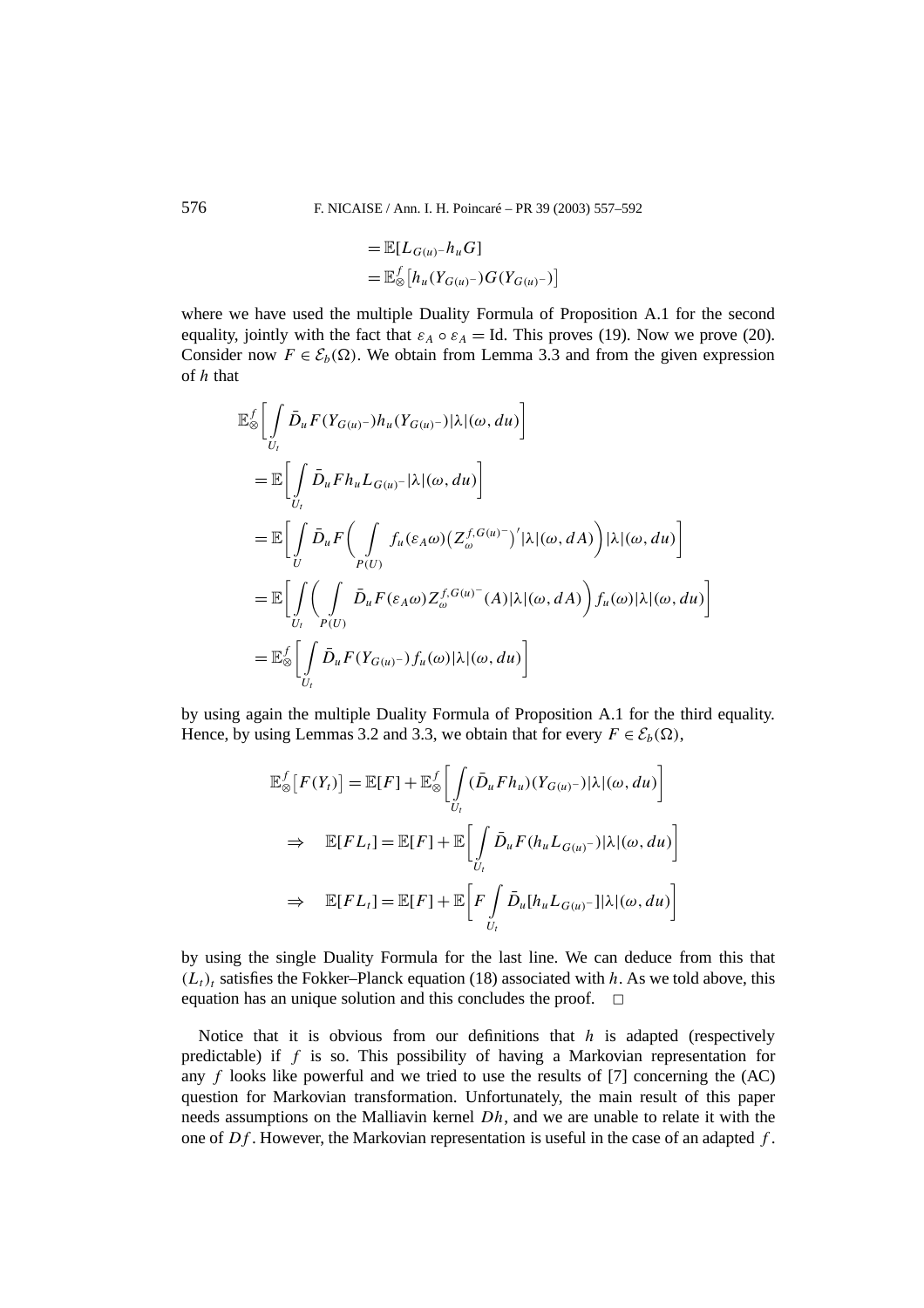THEOREM 3.2 (Adapted case for direct transformations). – *Suppose that f is an adapted process satisfying* (H)*,* (HM) *and*

$$
(L2): \int\limits_{U} (\bar{D}_u f_u)^2(\omega) \lambda^-(du) < \infty, \quad \mathbb{P} \text{ -a.s.}
$$

*Then we have* (AC)*.*

*Proof. –* We first show (AC) in the case of

$$
\mathbb{E}\bigg[\int\limits_{U} \left(\bar{D}_u f_u\right)^2 \lambda^-(du)\bigg] < \infty. \tag{21}
$$

We recall now the definition of the finite difference gradient *D* taken from Picard [10]. We introduce the operators  $\varepsilon_u^{\pm}$  on  $\Omega$  defined by

$$
\forall V \in \mathcal{U}, \quad (\varepsilon_u^-(\omega))(V) = \omega(V \setminus \{u\}), \quad (\varepsilon_u^+(\omega))(V) = (\varepsilon_u^-(\omega))(V) + 1_V(u).
$$

Those operators are used in [10,11,7]; they give the finite difference gradient *D* introduced by Picard [10], given by

$$
D_u F = F \circ \varepsilon_u^+ - F \circ \varepsilon_u^-
$$

for every  $u \in U$  and  $F \in \mathcal{E}_b(\Omega)$ . Notice that for every F, u and  $\omega$  we have

$$
|D_u F(\omega)| = |\bar{D}_u F(\omega)|. \tag{22}
$$

Remark now that  $\bar{D}_u L_{G(u)}$ −(ω) = 0 and  $\bar{D}_u Z_{\omega}^{f, G(u)^-}(A) = 0$  for every *A* since *f* is adapted. We obtain then from the definition of *h* that

$$
h_u \circ \varepsilon_u(\omega) = \frac{1}{L_{G(u)}(\omega)} \int_{P(U)} f_u \circ \varepsilon_u(\varepsilon_A \omega) \big( Z_A^{f, G(u)} \big)'(\omega) |\lambda|(\omega, dA),
$$

since  $\varepsilon_u \circ \varepsilon_A = \varepsilon_A \circ \varepsilon_u$  for every  $A \in U_{G(u)}$ . We could show from this relation that

$$
(\bar{D}_u h_u)(Y_{G(u)^-}) = \mathbb{E}_{\otimes}^f [\bar{D}_u f_u(\omega) | Y_{G(u)^-}] \tag{23}
$$

as we showed (19). On the other hand, one can see from the Fokker–Planck equation (18) that  $L_t$  satisfies

$$
L_t = 1 - \int\limits_{U_t} L_{G(u)^{-}}(D_u h_u) \lambda(\omega, du),
$$

that is,  $L_t$  is the stochastic exponential of the locally square-integrable martingale

$$
X_t(\omega) = -\int_{U_t} D_u h_u \lambda(\omega, du).
$$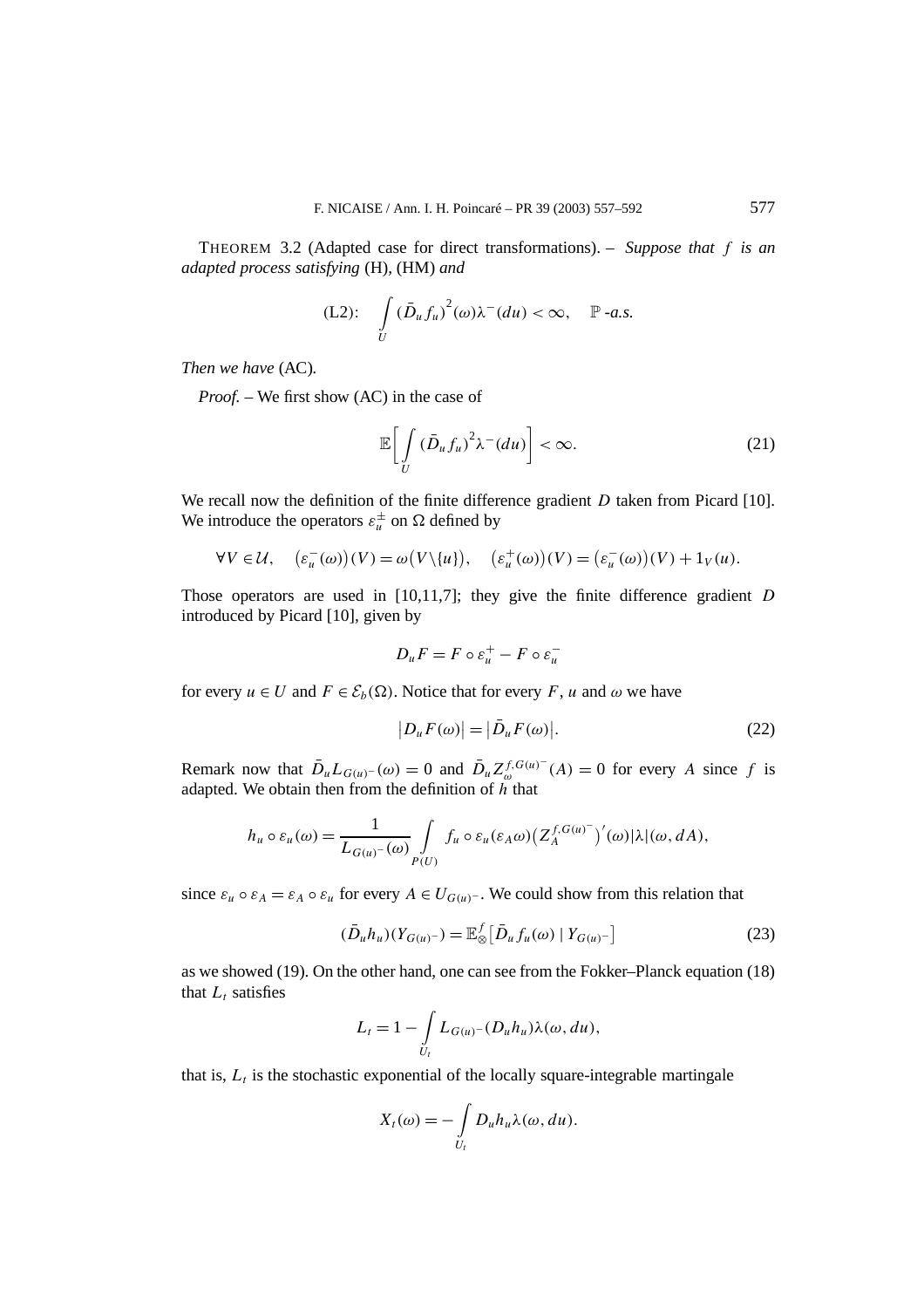This may also be seen as a consequence of the classical Girsanov theory – see for instance Jacod and Shyryaev [6]. Notice that the process  $D<sub>u</sub>h<sub>u</sub>$  is a predictable process, whereas the process  $\bar{D}_u h_u$  is only adapted. By using an estimation of [7] concerning the Markovian transformations – see Theorem 3.2 and its proof – and  $(22)$ , we obtain that

$$
\mathbb{E}[L_t \log L_t] \leq \int\limits_U \mathbb{E}'[(D_u h_u)^2 (\Lambda_{G(u)^-})] \lambda^-(du)
$$
  
= 
$$
\int\limits_U \mathbb{E}'[(\bar{D}_u h_u)^2 (\Lambda_{G(u)^-})] \lambda^-(du).
$$

By using (23) jointly with the Jensen inequality, we obtain that

$$
\sup_t \mathbb{E}[L_t \log L_t] \leq \mathbb{E}\bigg[\int_U (\bar{D}_u f_u)^2 \lambda^-(du)\bigg] < \infty.
$$

This concludes for the (AC) question in the case of (21), thanks to Lemma 3.1. We now turn to the general case (L2) and introduce for  $k \in \mathbb{N}$ :

$$
\tau_k = \inf \bigg\{ t \in \mathbb{R}^+ \colon \int\limits_{U_t} (\bar{D}_u f_u)^2 \lambda^-(du) \geq k \bigg\}.
$$

We consider  $f_u^k(\omega) = f_u(\omega) \times 1_{\{G(u) \leq \tau_k\}}$ . Then  $f^k$  is an adapted process satisfying (21), (H) and (HM). On the other hand, if we note  $\tilde{\omega}^k(\omega) = \tilde{\omega} \cap U_{\tau_k(\omega)}$  and

$$
Y_t^k(\omega,\tilde{\omega})=\varepsilon_{(\tilde{\omega}^k(\omega))_t}(\omega),
$$

one easily shows that  $\mathbb{P}_{\otimes}^f \circ (Y_t^k)^{-1} = \mathbb{P}_{\otimes}^{f^k} \circ Y_t^{-1}$ . Consider now  $B \in \mathcal{F}$  such that  $\mathbb{P}[B] = 0$ . The above case used with  $f := f^k$  implies that

$$
\mathbb{P}_{\otimes}^{f^k}[Y_{\infty} \in B] = 0
$$

for every *k*, then we obtain that

$$
\mathbb{P}_{\otimes}^{f}[Y_{\infty} \in B] = \mathbb{P}_{\otimes}^{f}[(Y_{\infty} \in B) \cap (\tau_{k} = \infty)] + \mathbb{P}_{\otimes}^{f}[(Y_{\infty} \in B) \cap (\tau_{k} < \infty)]
$$
  

$$
\leq \mathbb{P}_{\otimes}^{f^{k}}[(Y_{\infty} \in B)] + \mathbb{P}[(\tau_{k} < \infty)]
$$
  

$$
= \mathbb{P}\Big[\int_{U} (\bar{D}_{u}f_{u})^{2} \lambda^{-}(du) \geq k \Big] \stackrel{k \to \infty}{\longrightarrow} 0.
$$

This concludes.  $\Box$ 

## **3.4. The main anticipative result**

From now until the end of the paper we will assume for technical reasons that *f* satisfies the additional assumption

(H'): 
$$
f_u(\omega) = 0
$$
 for every  $u: \omega(\{u\}) = 1$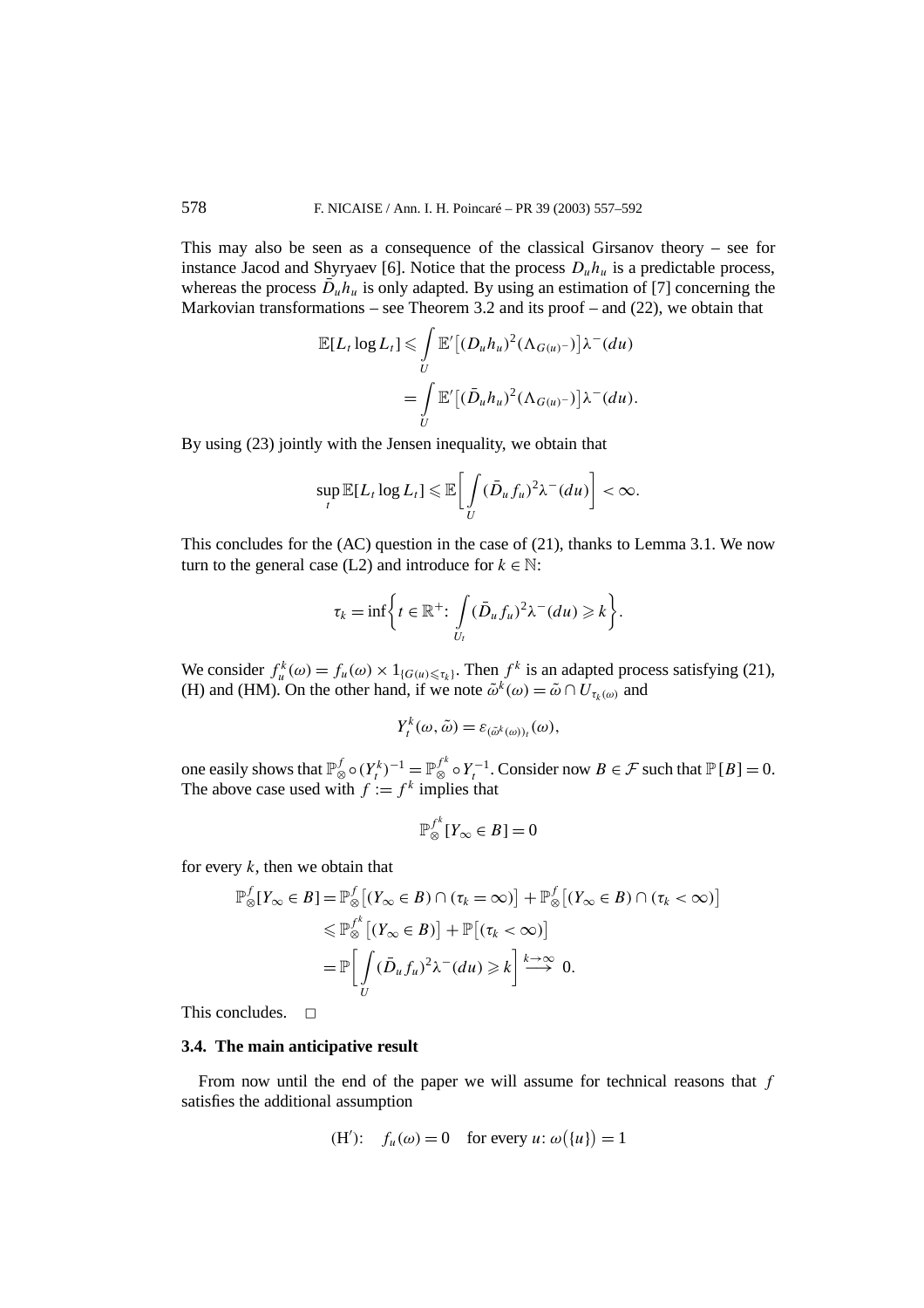which implies (HM). Note that if we apply Lemma 2.1 with  $g_u(\omega) := \omega({u})$ , then we obtain that  $\tilde{\mathbb{P}}_{\omega}^f[\omega \cap \tilde{\omega} \neq \emptyset] = 0$  for every  $\omega \in \Omega$ ; this means that the transformation only adds particles. We now turn to the anticipative part of the paper. We begin with an useful lemma.

LEMMA 3.4. – *Let f a process satisfying* (H) *and (*H *). Suppose that f has a decomposition*

$$
f = f^1 + f^2,\t(24)
$$

*where*  $f<sup>1</sup>$  *is a nonnegative process satisfying* (L1) *and*  $f<sup>2</sup>$  *is a non negative process such that the direct transformation associated to*  $f^2$  *is absolutely continuous with respect to* P*. Then we have* (AC)*.*

*Remark*. – This lemma roughly says that if we are in case of such an above decomposition, we do not have to worry about the  $f<sup>1</sup>$  part of  $f$  – which gives an almost surely finite cloud – and the  $(AC)$  problem related to  $f$  turns to an  $(AC)$ -type problem related to  $f^2$ , which may be simpler. Hence a finite perturbation of an absolute continuity situation is still an absolute continuity situation. Notice also that  $f^i$  satisfies also  $(H')$ for  $i \in \{1, 2\}$  since they are nonnegative processes.

*Proof.* – We define for  $i \in \{1, 2\}$  the probability  $\tilde{\mathbb{P}}_{\omega}^{f^i} \in \mathcal{M}_1(\tilde{\Omega}, \tilde{\mathcal{F}})$  by (8), where we replace  $f$  by  $f^i$ . We note

$$
L_2 = \frac{d\mathbb{P}_{\otimes}^{f^2}}{d\mathbb{P}},
$$

which exists by our assumptions. The proof of the theorem will use two remarks.  $\Box$ 

*Remark* 1. – By using Theorem 3.1,  $\tilde{\omega}$  is  $\tilde{\mathbb{P}}_{\omega}^{f}$ -almost surely finite and has a density  ${Z_{\infty}^{f^{1},\infty}(A), A \in P(U)}$  with respect to the measure  $|\lambda|$  on  $P(U)$  for P-almost every  $\omega$ . The additional assumption *(*H *)* implies that this density is in fact a density with respect to the measure  $\lambda^-$  on  $P(U)$ .

*Remark* 2. – Remember now that the sum of two independent Poisson variables is still a Poisson variable associated with the sum of the intensities; this remark leads to: for every  $\omega \in \Omega$  and  $G \in \mathcal{E}_b(\Omega)$ , we have

$$
\widetilde{\mathbb{E}}_{\omega}^{f}[G(\tilde{\omega})] = \int\limits_{\widetilde{\Omega}^2} G(\tilde{\omega} \cup \tilde{\omega}') \widetilde{\mathbb{P}}_{\omega}^{f^1}(d\tilde{\omega}) \widetilde{\mathbb{P}}_{\omega}^{f^2}(d\tilde{\omega}').
$$

We now turn back to the proof of the lemma. We obtain by using Remark 1 that

$$
\mathbb{E}_{\otimes}^{f}[F(Y_{\infty})] = \mathbb{E}\bigg[\int\limits_{\widetilde{\Omega}}\bigg(\int\limits_{\widetilde{\Omega}}F(\varepsilon_{\widetilde{\omega}\cup\widetilde{\omega}}\omega)\widetilde{\mathbb{P}}_{\omega}^{f^{2}}(d\widetilde{\omega})\bigg)\widetilde{\mathbb{P}}_{\omega}^{f^{1}}(d\widetilde{\omega}')\bigg]
$$
  

$$
= \mathbb{E}\bigg[\int\limits_{P(U)}\bigg(\int\limits_{\widetilde{\Omega}}F(\varepsilon_{\widetilde{\omega}\cup A}\omega)\widetilde{\mathbb{P}}_{\omega}^{f^{2}}(d\widetilde{\omega})\bigg)Z_{\omega}^{f^{1},\infty}(A)\lambda^{-}(dA)\bigg].
$$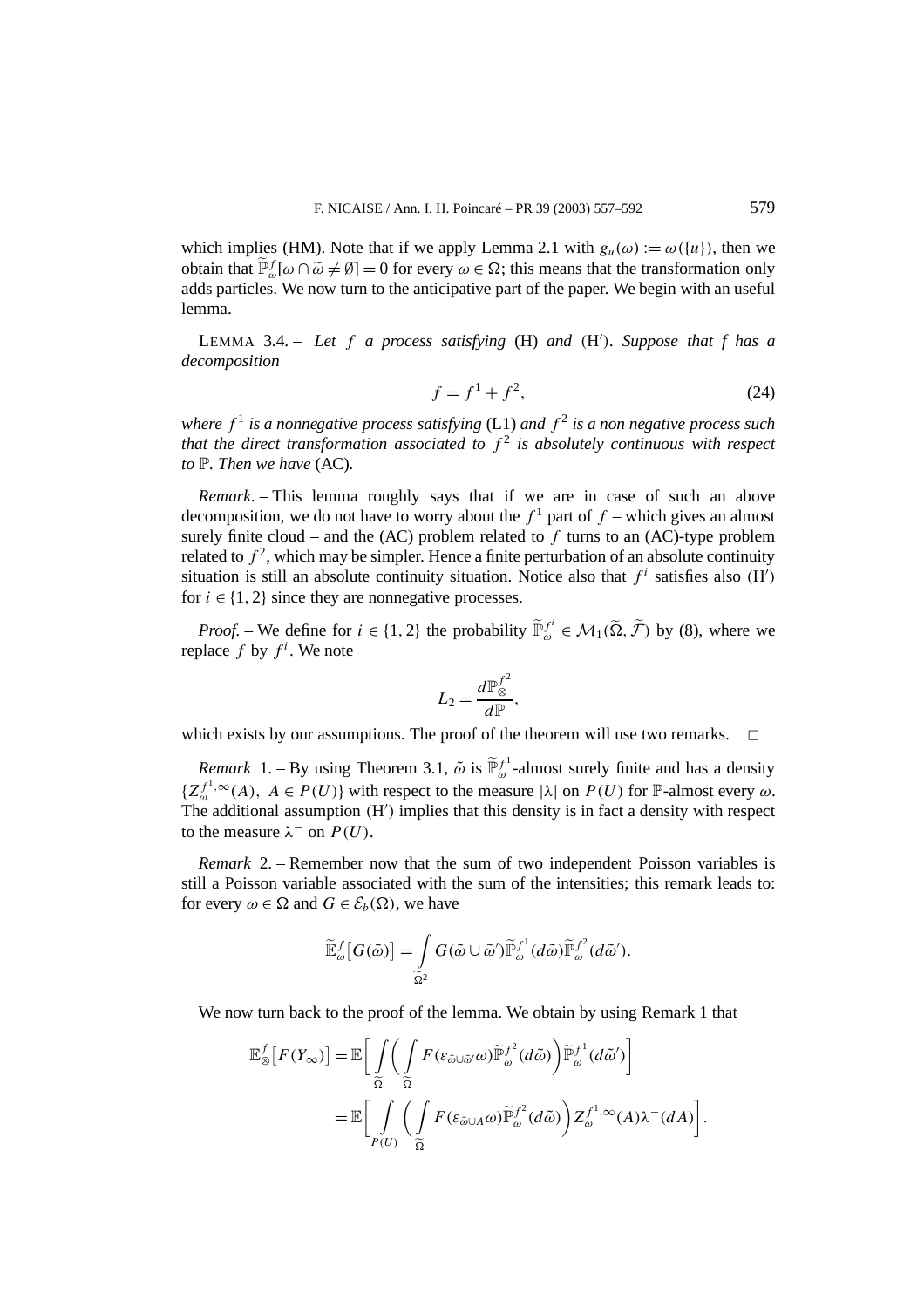Observe now that, for any  $\omega \in \Omega$  and  $A \in P(U)$ , then

$$
\widetilde{\mathbb{P}}_{\omega}^{f^2}[\tilde{\omega} \cap A \neq \emptyset] = 0
$$

thanks to *(H')*. Moreover, for any *A* and  $\tilde{\omega}$  such that  $\tilde{\omega} \cap A = \emptyset$ , we have that  $\varepsilon_{\tilde{\omega} \cup A} =$  $\varepsilon_A \circ \varepsilon_{\tilde{\omega}}$ . Therefore we finally come to

$$
\mathbb{E}_{\otimes}^f[F(Y_{\infty})] = \int_{P(U)} \mathbb{E}_{\otimes}^{f^2} [F(\varepsilon_A Y_{\infty}) Z_{\omega}^{f^1, \infty}(A)] \lambda^-(dA)
$$

thanks to Fubini's theorem. Now denote by  ${G_A, A \in P(U)}$  a process satisfying

$$
G_A(Y_\infty) = \mathbb{E}_{\otimes}^{f^2} \big[ Z_\omega^{f^1, \infty}(A) \mid Y_\infty \big], \quad \forall A \in P(U).
$$

We obtain that

$$
\mathbb{E}_{\otimes}^{f}[F(Y_{\infty})] = \int_{P(U)} \mathbb{E}_{\otimes}^{f^{2}}[F(\varepsilon_{A}Y_{\infty})G_{A}(Y_{\infty})]\lambda^{-}(dA)
$$

$$
= \int_{P(U)} \mathbb{E}[F(\varepsilon_{A}\omega)G_{A}(\omega)L_{2}]\lambda^{-}(dA)
$$

$$
= \mathbb{E}\Big[F\Big(\int_{P(U)} (G_{A}L_{2})'\lambda^{+}(dA)\Big)\Big]
$$

by using Remark 2 for the second equality and the multiple Duality Formula of Proposition A.1 for the third one. This concludes.

The lemma we state now is a generalization of the last lemma, claiming (AC) when the process  $f<sup>1</sup>$  is no longer positive. The argument given for the last proof is then no longer applicable, since we cannot give a sense to a Poisson random measure whose intensity may eventually be negative. However, we can write the decomposition of  $f<sup>1</sup>$ into its positive/negative parts following

$$
f^1 = f^{1,+} - f^{1,-}.
$$

The idea of the next lemma is the following: adding particles with an intensity *f* is the same as considering two successive transformations: we first add particles with intensity  $f^{1,+} + f^2$  and we then kill a finite number of particles with some rate  $\check{k}$  to compute. Those two steps will respectively use the results of the last lemma and Theorem 3.1.

LEMMA 3.5. – *Suppose that f satisfies* (H) *and (*H *) and admits a decomposition of the form* (24) *where f* <sup>1</sup> *is a process satisfying* (H)*, (*H *) and* (L1) *and f* <sup>2</sup> *is a nonnegative process satisfying*

$$
\mathbb{P}^{f^2}_{\otimes} \ll \mathbb{P}.
$$

*Then we have* (AC)*.*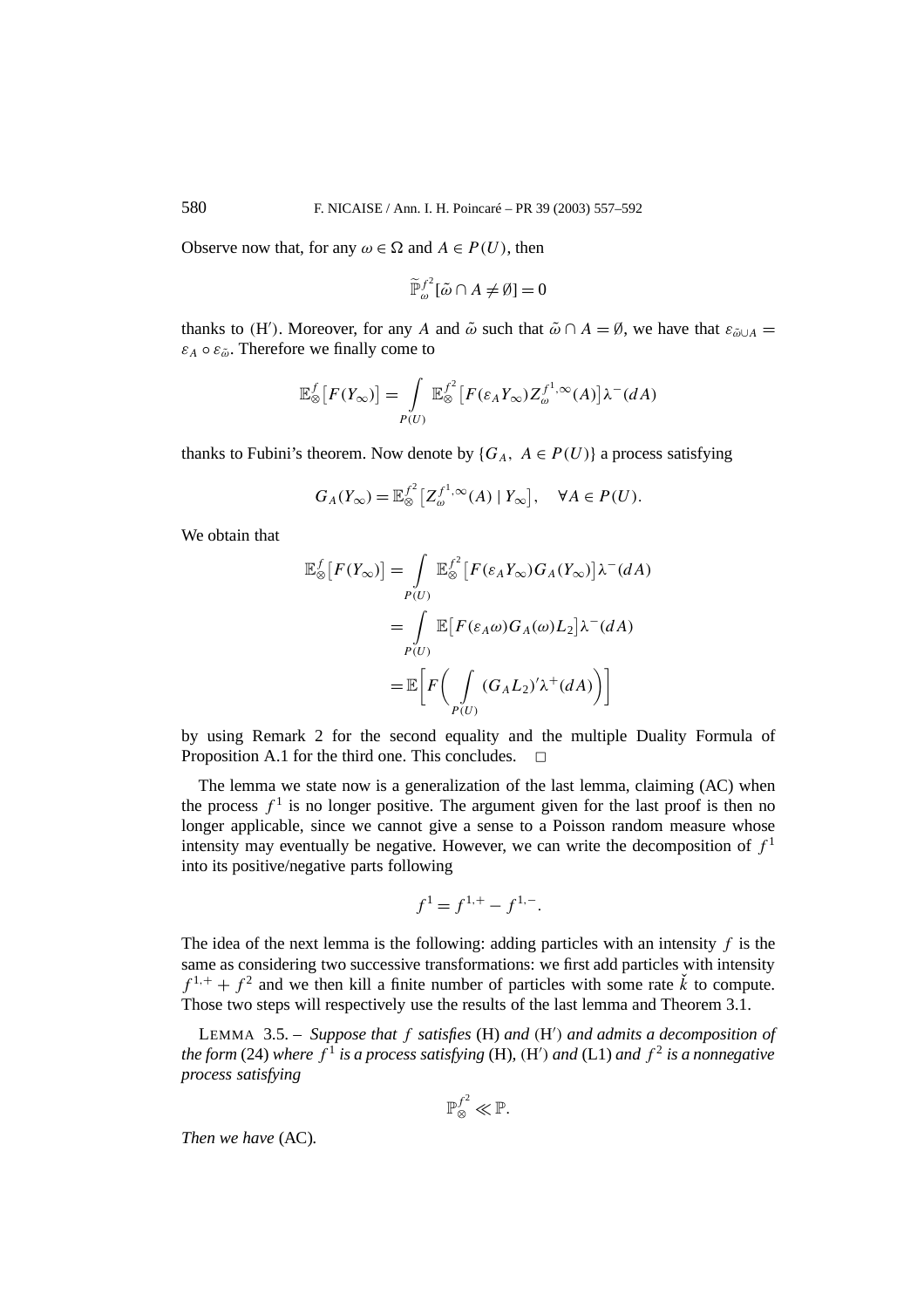*Proof. –* We fix for a moment *ω* such that

$$
\int\limits_U |f_u^1(\omega)|\lambda^-(d u) < \infty \tag{25}
$$

and consider  $\hat{\mathbb{P}}_{\omega} \in \mathcal{M}_1(\Omega, \mathcal{F})$  such that  $\lambda^+$  is under  $\hat{\mathbb{P}}_{\omega}$  a Poisson random measure on  $(U, U)$  with intensity

$$
\hat{\lambda}_{\omega}^{-}(\mathbf{.}) = (f^{1,+}(\omega) + f^{2}(\omega))\lambda^{-}(\mathbf{.}).
$$

We now define

$$
\check{k}_u^{\omega} = (f_u^{1,-}(\omega)) / (f_u^2(\omega) + f_u^{1,+}(\omega)) \in [0;1]
$$

and the process  $\check{f}^{\omega}$ :  $U \times \Omega \rightarrow [0; 1]$  given by

$$
\check{f}_u^{\omega}(\omega') = \omega'(\{u\})\check{k}_u^{\omega},
$$

which satisfies (H). It may be seen that the direct transformation associated with  $\check{f}^{\omega}$  kills a particle of an initial condition  $\omega'$  in *u* with the deterministic rate  $\check{k}_u^{\omega}$  – remember that  $\omega$ is fixed – and almost surely never adds particles. Remark that

$$
\int_{\Omega} \left( \int_{U} \check{f}_{u}^{\omega}(\omega')(\omega'(du) + \hat{\lambda}_{\omega}^{-}(du)) \right) \hat{\mathbb{P}}_{\omega}(d\omega')
$$
\n
$$
= \hat{\mathbb{E}}_{\omega} \left[ \int_{U} \check{k}_{u}^{\omega} \omega'(du) \right] + \hat{\mathbb{E}}_{\omega} \left[ \int_{U} \check{f}_{u}^{\omega}(\omega') \hat{\lambda}_{\omega}^{-}(du) \right]
$$

and it may be easily seen that the second expectation is null since  $\hat{\lambda}_{\omega}^-$  is a diffuse measure. Hence the last expression is equal to

$$
\int\limits_U \check k_u^\omega \hat \lambda_\omega^-(du) = \int\limits_U f_u^{1,-}(\omega) \lambda^-(du) < \infty.
$$

This implies that  $\check{f}^{\omega}$  satisfies (L1) with  $\mathbb{P} := \widehat{\mathbb{P}}_{\omega}$  and  $\lambda^-(du) := \hat{\lambda}^-_{\omega}(du)$ . Consequently, by using Theorem 3.1 in the setup of the Poisson space  $(\Omega, \mathcal{F}, \widehat{\mathbb{P}}_{\omega})$ , we obtain that there exists a positive, measurable  $\check{L}^{\omega} \in L^1(\Omega, \mathcal{F}, \hat{\mathbb{P}}_{\omega})$  such that for every  $F \in \mathcal{E}_b(\Omega)$ :

$$
\int_{\omega'\in\Omega}\bigg(\int\limits_{\widetilde{\Omega}}F(\varepsilon_{\widetilde{\omega}}\omega')\widetilde{\mathbb{P}}_{\omega'}^{\check{f}^{\omega}}(d\widetilde{\omega})\bigg)\widehat{\mathbb{P}}_{\omega}(d\omega')=\widehat{\mathbb{E}}_{\omega}\big[F\check{L}^{\omega}\big].
$$

On the other hand, we can show by standard arguments that  $\omega'$  is under  $\check{L}^{\omega}\hat{\mathbb{P}}_{\omega}(d\omega')$  a Poisson random measure with intensity

$$
(1 - \check{k}^{\omega})\hat{\lambda}_{\omega}(.) = (f^{2}(\omega) + f^{1,+}(\omega) - f^{1,-}(\omega))\lambda^{-}(.) = f(\omega)\lambda^{-}(.)
$$

This roughly says that if you kill the particles of a Poisson random measure with intensity  $m(du)$  with a deterministic rate  $k$ , one independently of each others, then the final system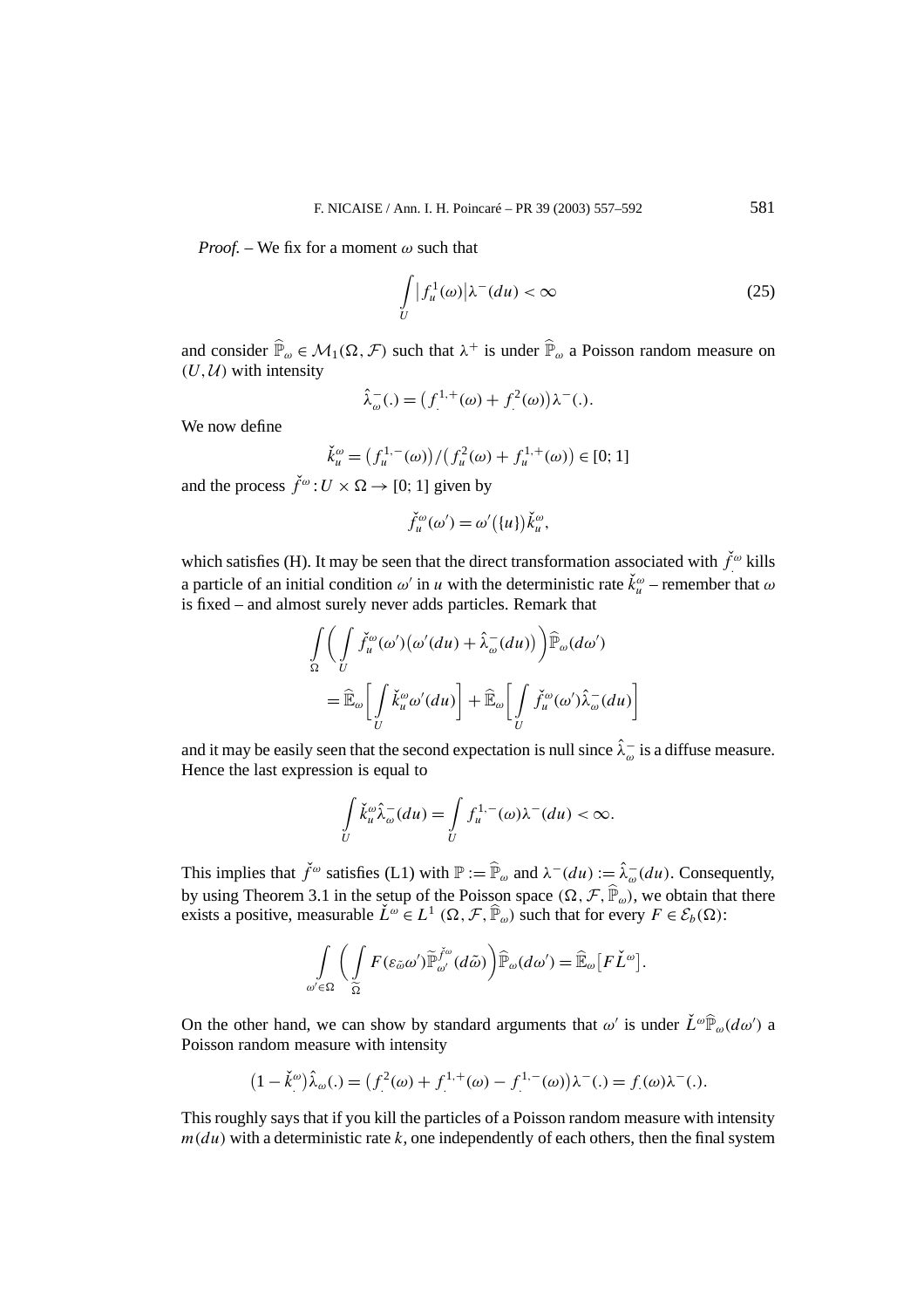has the distribution of a random Poisson measure with intensity  $(1 - k)m(du)$ . This remark implies that for every  $F \in \mathcal{E}_b(\Omega)$ , then

$$
\int_{\Omega} F(\omega') \check{L}^{\omega}(\omega') \widehat{\mathbb{P}}_{\omega}(d\omega') = \widetilde{\mathbb{E}}_{\omega}^{f} [F(\tilde{\omega})],
$$
\n(26)

where  $\tilde{\omega} \in \Omega$  is identified to an element of  $\Omega$  in the last expression. All what we told until now is true for  $\omega$  satisfying (25), that is, for P-almost every  $\omega$  thanks to the hypothesis. Let us now introduce the probability  $\widehat{P}_{\otimes} \in \mathcal{M}_1(\Omega^2, \mathcal{F} \otimes \mathcal{F})$  defined by

$$
\widehat{P}_{\otimes}(d\omega', d\omega) = \widehat{\mathbb{P}}_{\omega}(d\omega')\mathbb{P}(d\omega).
$$

An application of Lemma 3.4 with  $f := f^{1,+} + f^2$  gives that

$$
\widehat{P}_{\otimes} \circ (\varepsilon_{\omega'} \omega)^{-1} \ll \mathbb{P}
$$
\n(27)

and we note *L* the associated density. Let *G* a random variable such that

$$
G(\varepsilon_{\omega'}\omega)=\widehat{E}_{\otimes}[\check{L}^{\omega}(\omega')\mid \varepsilon_{\omega'}\omega],
$$

we conclude by using (26) and then (27) following

$$
\mathbb{E}_{\otimes}^{f}[F(Y_{\infty})] = \mathbb{E}\bigg[\int_{\Omega} F(\varepsilon_{\omega'}\omega) \check{L}^{\omega}(\omega') \hat{\mathbb{P}}_{\omega}(d\omega')\bigg]
$$

$$
= \hat{E}_{\otimes}[F(\varepsilon_{\omega'}\omega)G(\varepsilon_{\omega'}\omega)]
$$

$$
= \mathbb{E}[F(GL)].
$$

It is over.  $\Box$ 

The main result is an exploitation of the above Lemma 3.5 in the case of an adapted process  $f^2$ , whose related absolute continuity problem is solved thanks to Theorem 3.2.

THEOREM 3.3 (Anticipative theorem). – *Assume that f satisfies* (H) *and (*H *) and has a decomposition*

$$
f = f^1 + f^a
$$

*where*  $f^1$  *is a process satisfying* (H), (H') *and* (L1) *and*  $f^a$  *is a nonnegative adapted process satisfying* (L2)*. Then we have* (AC)*.*

The proof is a direct implication of Lemma 3.5 and of the adapted Theorem 3.2. It tells that a system perturbated by an adapted cloud – which may be infinite – and an independent, almost surely finite anticipative cloud has the wished absolute continuity property. We give now an example. Remember that our notion of adaptation is related with the initial *choice* of our direction; the fact that it is a choice may be useful.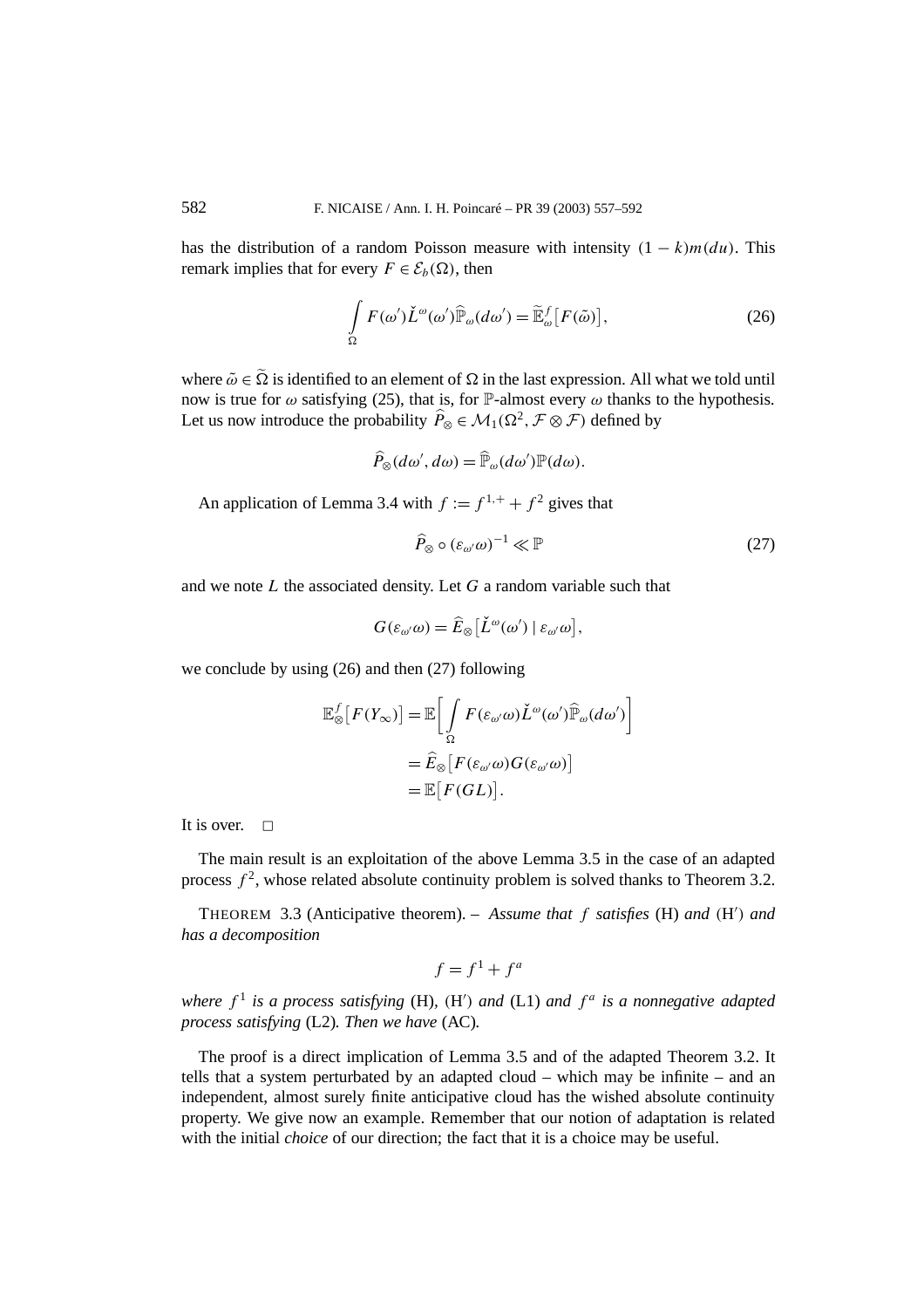#### **4. Example and sufficient conditions to solve the original problem**

We study in this section some examples of applications of the anticipative Theorem 3.3 in the particular setup of the canonical example of Section 1.2. in this setup, we have  $U = [0; 1] \times (\mathbb{R}^d \setminus \{0\})$  for some  $d \in \mathbb{N}^*$ . This space is equipped with a measure  $\lambda^-$  having the product form  $dt \mu(dx)$  for some  $\sigma$ -finite, positive measure on  $\mathbb{R}^d$ satisfying (6). The direction is chosen following

$$
U_t = \{ [0; 1] \times \{x : |x| \geq 1/t \} \}
$$

and we can define a Lévy process  $X:[0;1] \times \Omega \to \mathbb{R}^d$  with Lévy measure  $\mu$ following (7). We are interested with a particular type of applications: let give us a bounded, measurable mapping  $\hat{f}: U \times \mathbb{R}^d \to \mathbb{R}^+$ . We consider a process  $Z: [0; 1] \times$  $\Omega \to \mathbb{R}^d$  and define an intensity process  $f: U \times \Omega \to \mathbb{R}^+$  following

$$
f_u(\omega) = \hat{f}_u(Z_1(\omega)) \big( 1 - \omega(u) \big). \tag{28}
$$

It obviously fulfills (H<sup>'</sup>) and, by assuming that  $\hat{f}$  is bounded on each  $U_t$ , it satisfies also (H). The question that we will investigate in this section is: let *Z* be a given process, can we find sufficient conditions on  $\hat{f}$  to have that the direct transformation associated with the process *f* given by (28) satisfies the (AC) problem?

The study of this example is divided into three parts. The first one gives a sufficient condition for a general process Z, up to some restrictions on  $\hat{f}$ . In the second part – Section 4.2, we will study the sophisticated example of a process *Z* which is the solution of an SDE driven by the jumps of the Lévy process *X* given by (7) and we will deduce a sufficient condition thanks to the anticipative Theorem 3.3. For sake of clearness, this section is made in a  $L^2$  framework. In the last Section 4.3 we turn back to the original problem of our introduction and find some sufficient conditions to solve it in a larger *L<sup>p</sup>* context for  $p \geqslant 1$ .

# **4.1. General framework of the example**

From now, *C* will denote a finite, positive constant which may change from one line to another. We do not assume here that *Z* has a special shape and then we have to deal with a direct, *a priori* anticipative transformation. Hence we want to use the anticipative Theorem 3.3 and find a decomposition of *f* into a positive, adapted process satisfying the (L2) assumption and a process  $f^1$  satisfying (L1).

We assume that there exists a collection  $(Z^t)_{t \in \mathbb{R}^+}$  of processes on [0; 1]  $\times \Omega$  satisfying (i) for every *t*,  $Z_1^t$  is a  $\mathcal{F}_t$ -measurable random variable,

(ii)  $(t, \omega) \mapsto Z_1^t(\omega)$  is measurable.

We outline that  $(Z<sup>t</sup>)<sub>t</sub>$  may be arbitrary chosen provided that it satisfies both last points. We define

$$
f_{sx}^{a}(\omega) = \hat{f}_{sx} \left( Z_1^{1/|x|}(\omega) \right) \left( 1 - \omega(u) \right). \tag{29}
$$

It is obvious that it is a non negative,  $(\mathcal{F}_t)_t$ -adapted process since the gauge function *G* of the direction  $(U_t)_t$  is given by  $G(s, x) = 1/|x|$ . Let us introduce a first assumption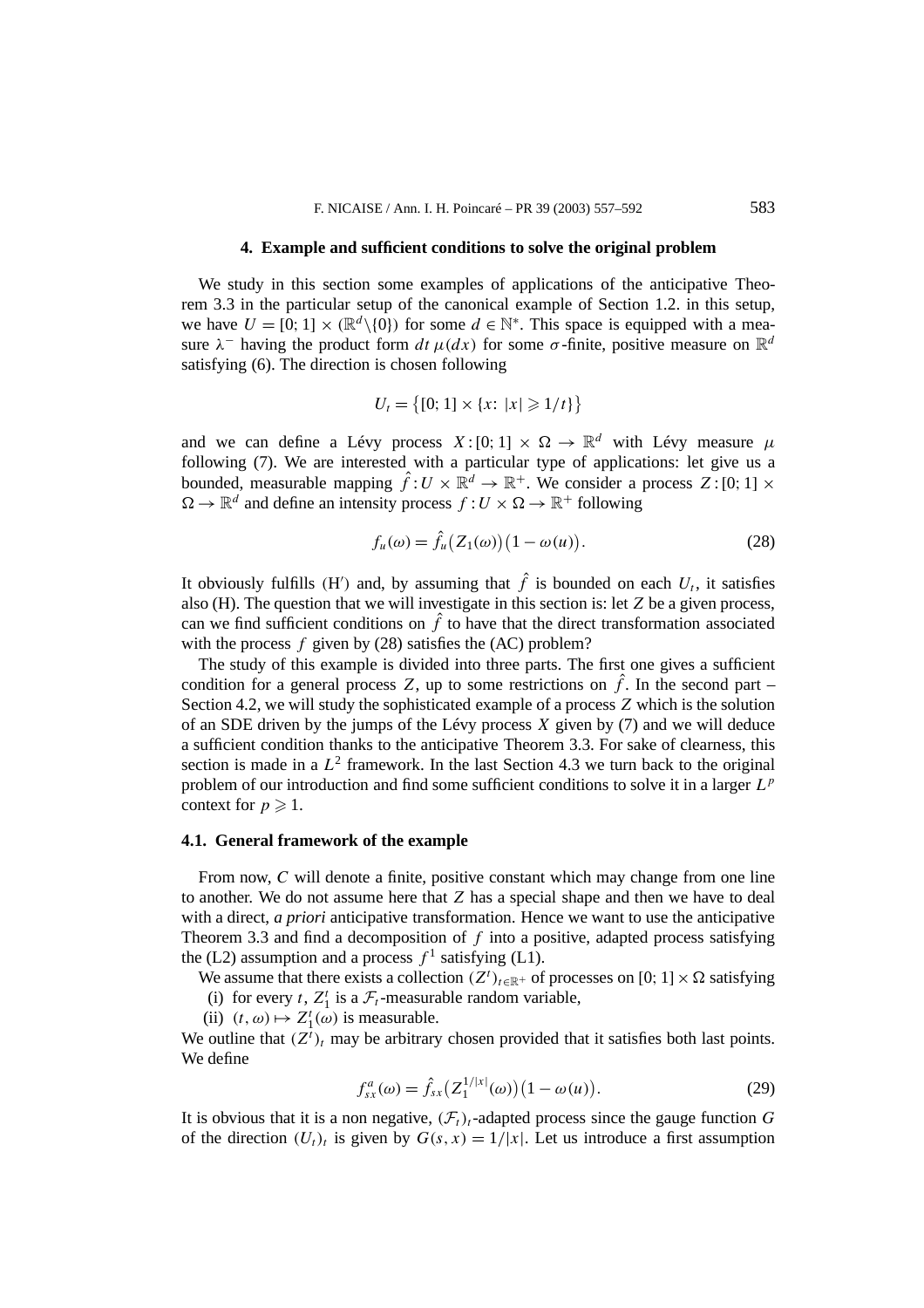on  $\hat{f}$ :

$$
u \mapsto \left(\sup_{x} |\hat{f}_u(x)|\right) \in L^2(U, \mathcal{U}, \lambda^-). \tag{30}
$$

This assumption implies that  $f^a$  fulfills the (L2) assumption. We now define  $f^1$  =  $f - f^a$  which obviously satisfies (H),  $(H')$  and aim at finding sufficient condition to ensure that it satisfies (L1). Notice that this process has no reason to be non negative and this illustrates why Lemma 3.5 is actually an improvement of Lemma 3.4. We introduce a new Lipschitz assumption on  $\hat{f}$ : we assume that there exists a measurable mapping  $\hat{c}$ on *U* such that for every *u* in *U*,  $\hat{f}_u$  is a Lipschitz function with constant  $\hat{c}(u)$ . We will assume that  $\hat{c}$  satisfies the (p-Lip) assumption given by

$$
(p-Lip): \hat{c} \in L^p(U, \lambda^-)
$$

for some  $p \ge 1$ . In the following, q will denote the conjugate of p given by

$$
\frac{1}{p} + \frac{1}{q} = 1.
$$

Thanks to Hölder's inequality, we obtain that  $f^1$  satisfies (L1) if

$$
\int_{\mathbb{R}^d} \mathbb{E}[|Z_1 - Z_1^{1/|x|}|]^q \mu(dx) < \infty. \tag{31}
$$

In the two following examples of Sections 4.2 and 4.3, we will give us the process *Z*. By choosing a good collection  $(Z<sup>t</sup>)_t$ , we will give sufficient conditions for the (AC) problem by proving that (30), (p-Lip) and (31) assumptions are in force for some  $p \ge 1$ .

# **4.2. The case of** *Z* **satisfying an SDE**

In this example,  $Z$  is a solution to a SDE driven by the jumps of  $X$ : we give us two measurable mappings  $g: U \times \mathbb{R}^d \to \mathbb{R}^d$  and  $h: [0; 1] \times \mathbb{R}^d \to \mathbb{R}^d$  such that:

(i) There exists  $c \in L^2(U, \lambda^-)$  such that for every  $(u, a, b) \in U \times \mathbb{R}^d \times \mathbb{R}^d$ , then

$$
|g(u,a)-g(u,b)|\leqslant c(u)|a-b|,
$$

where  $|.|$  stands for the Euclidean norm in  $\mathbb{R}^d$ .

(ii) There exists  $d \in L^1([0; 1], dt)$  such that for every  $(s, a, b) \in U \times \mathbb{R}^d \times \mathbb{R}^d$ , then

$$
|h(s,a) - h(s,b)| \leq d(s)|a - b|.
$$

(iii)  $\int_U |g|^2(u, 0)\lambda^-(du) < \infty$  and  $\int_0^1 |h|(s, 0) ds < \infty$ . We consider the SDE given by

(E): 
$$
Z_r(\omega) = 1 + \int_{0}^r \int_{x \in E} g(s, x, Z_{s-}) \lambda(\omega, ds, dx) + \int_{0}^r h(s, Z_{s-}) ds, \quad r \in [0; 1].
$$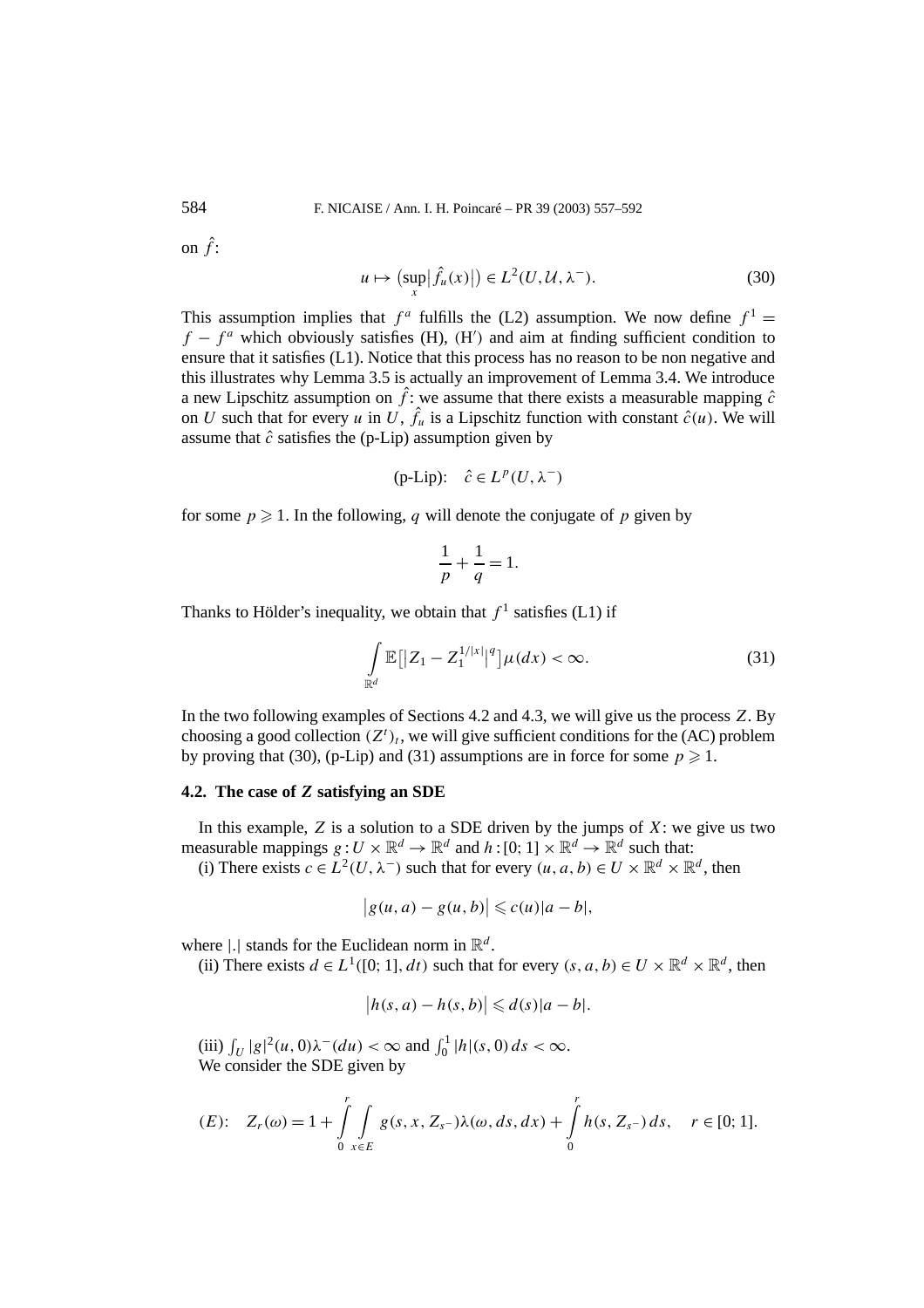Under the assumptions (i) and (ii), one can show by a Picard iteration that this equation has an unique càd làg solution satisfying

$$
\mathbb{E}\big[\sup_{0\leq s\leq 1}|Z_s|^2\big]\leqslant C<\infty.\tag{32}
$$

Let give us  $\hat{f}$ . The question is to solve the (AC) problem related with the process  $f$  given by (28). We will here restrict our study to the case of  $\hat{f}$  satisfying (30) and checking (2-Lip). For  $t \in \mathbb{R}^+$  we introduce the process  $Z^t: [0, 1] \times \Omega \to \mathbb{R}^d$  solution to the equation

$$
Z_r^t(\omega) = 1 + \int_0^r \int_{|x| \ge \frac{1}{t}} g(s, x, Z_{s-}^t) \lambda(\omega, ds, dx) + \int_0^r h(s, Z_{s-}^t) ds, \quad r \in [0; 1].
$$

Notice that for every *r*, *t*, the random variable  $Z_r^t$  is  $\mathcal{F}_t$ -measurable, that is, it depends of the jumps of *X* having a size greater than 1*/t*. One sees easily that such a collection  $(Z<sup>t</sup>)$ <sub>t</sub> satisfies the points (i) and (ii) of Section 4.1 and we finally define  $f<sup>a</sup>$  by (29). The last thing to prove is the (31) sufficient condition in the case of  $q = 2$ . Let  $r \in [0; 1]$  and  $t \in \mathbb{R}^+$ ; we set

$$
V_r^t = \mathbb{E}\big[\big|Z_r - Z_r^t\big|^2\big]
$$

we have

$$
V_r^t \leq C \Bigg( \mathbb{E} \Bigg[ \Bigg| \int_{([0; r] \times \mathbb{R}^d) \cap U_t} \big( g(s, x, Z_{s^-}) - g(s, x, Z_{s^-}^t) \big) \lambda(\omega, ds, dx) \Bigg|^2 \Bigg] + \mathbb{E} \Bigg[ \Bigg| \int_{([0; r] \times \mathbb{R}^d) \setminus U_t} g(s, x, Z_{s^-}) \lambda(\omega, ds, dx) \Bigg|^2 \Bigg] + \mathbb{E} \Bigg[ \Bigg( \int_0^r d(s) \big| Z_s - Z_s^t \big| ds \Bigg)^2 \Bigg] \Bigg) = C(E_1 + E_2 + E_3)
$$

where  $E_1$  to  $E_3$  are the respective expectations of the above sum. By using the isometric nature of the Ito stochastic integral and the Lipschitz assumption (i) we obtain that

$$
E_{1} = \int_{([0,r] \times \mathbb{R}^{d}) \cap U_{t}} \mathbb{E}[|g(s, x, Z_{s^{-}}) - g(s, x, Z_{s^{-}}^{t})|^{2}] \lambda^{-}(ds, dx)
$$
  

$$
\leq \int_{([0,r] \times \mathbb{R}^{d}) \cap U_{t}} c^{2}(s, x) \mathbb{E}[|Z_{s^{-}} - Z_{s^{-}}^{t}|^{2}] \lambda^{-}(ds, dx)
$$
  

$$
= \int_{0}^{r} \left(\int_{\{x: |x| \geq 1/t\}} c^{2}(s, x) \mu(dx)\right) V_{s}^{t} ds.
$$

By using (i) and (iii) we obtain that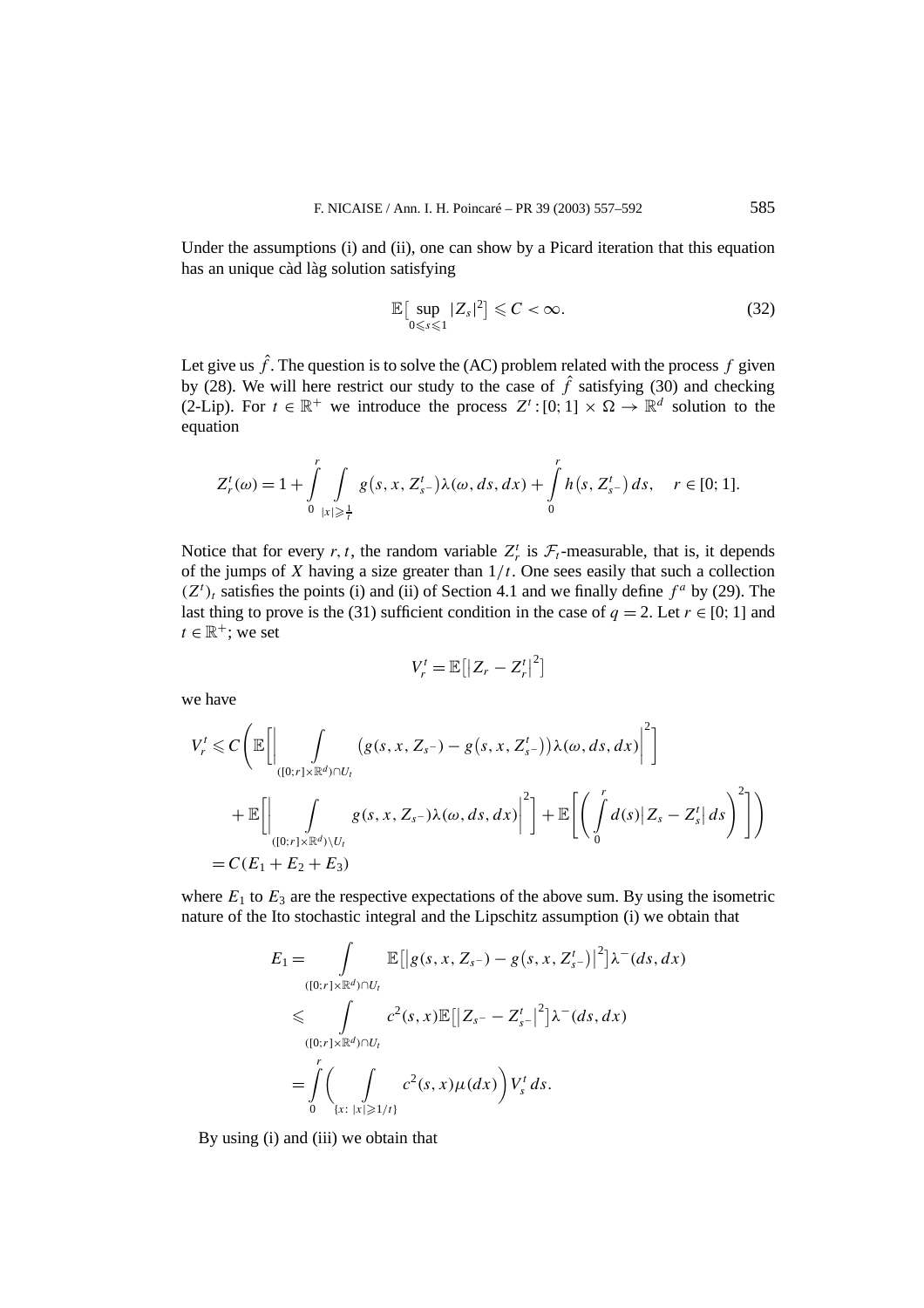586 F. NICAISE / Ann. I. H. Poincaré – PR 39 (2003) 557–592

$$
E_2 \leq C \Bigg( \int_0^r \Bigg( \int_{\{x: 0 < |x| < 1/t\}} c^2(s, x) \mu(dx) \Bigg) \mathbb{E} \Big[ \sup_{0 \leq s \leq 1} |Z_s|^2 \Big] ds
$$
\n
$$
+ \int_{\substack{[0; 1] \times \{x: 0 < |x| < 1/t\}} } |g(u, 0)|^2 \lambda^-(du) \Bigg)
$$
\n
$$
\leq C P(1/t)
$$

where for any  $T \in \mathbb{R}^+$  we note

$$
P(T) = \bigg(\int_{[0;1] \times \{x: \ 0 < |x| < T\}} \big(c^2(s,x) + \big|g(s,x,0)\big|^2\big) \, ds \, \mu(dx)\bigg).
$$

By using the Cauchy–Schwarz inequality with respect to the finite measure *d(s) ds* on [0; 1] we obtain that

$$
E_3 \leqslant C \int\limits_0^r d(s) V_s^t ds.
$$

We deduce from those estimations that for every  $r \in [0, 1]$  we have

$$
V_r^t \leqslant CP(1/t) + C \int\limits_0^r \left(d(s) + \int\limits_{\mathbb{R}^d} c^2(s,x)\mu(dx)\right) V_s^t ds
$$

and by a Gronwall argument this gives by using the assumptions on *c* and *d* that

 $V_1^t \leqslant CP(1/t).$ 

Finally, the sufficient condition (31) giving (AC) is implied by

$$
\int_{\mathbb{R}^d} P(|x|) \mu(dx) < \infty. \tag{33}
$$

We give a short example in which we may explicit the above sufficient condition. We consider that  $\mu$  has the form

$$
\mu(dx) = 1_{\{|x| \le 1\}} \frac{dx}{|x|^{d+\beta}}
$$

for some  $\beta \in ]0; 2[$ . In this case, the process *X* given by (7) is a truncated,  $\beta$ -stable isotropic Lévy process. We assume moreover that  $d \equiv 0$  and

$$
\sup_{s}|c(s,x)|+\sup_{s}|g(s,x,0)|\leqslant C|x|^{\alpha}
$$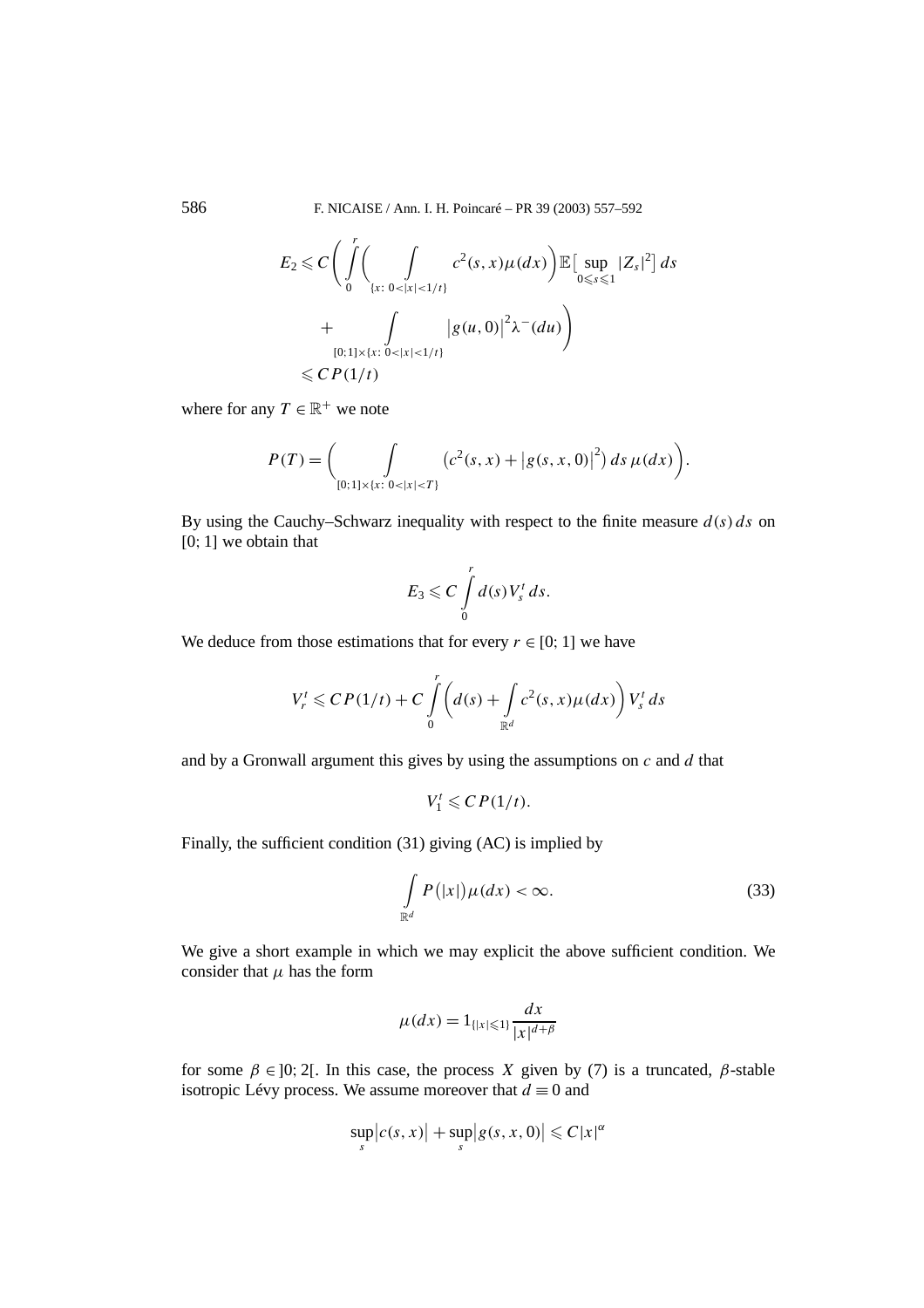for some  $\alpha \in \mathbb{R}$ . The assumptions (i) and (iii) of the beginning of this section are in force if

$$
\alpha > \frac{\beta}{2}.
$$

On the other hand a short computation gives that

$$
P(|x|) \leqslant C(|x| \wedge 1)^{2\alpha - \beta}
$$

and then (33) is in force if

*α > β.*

# **4.3.** The case of  $Z = X$ **: coming back to the original problem**

Let us come back to our original motivation exposed in the introduction and we will here use the notation of this first paragraph of the paper. Notice that one may chose the triplet  $(\Omega, \mathcal{F}, \mathbb{P})$  equal to the Poisson space of the canonical example with a measure  $\mu$ given by

$$
\mu(dx) = \frac{dx}{|x|^{d+\beta}}
$$
\n(34)

and the process  $X$  may be chosen as the one given by  $(7)$ : it is a Lévy, isotropic and  $\beta$ -stable process. We now show how some sufficient conditions to this original problem may be deduced from our study of the (AC)-type problem examinated in Section 4.1: thanks to Proposition 4.1, we will simulate the perturbation of the paths of  $X(\omega)$  by the path of  $\Psi(X_1(\omega))X'(\omega')$  thanks to an anticipative perturbation of the Poisson space by a direct transformation associated with some process *f* . This intensity *f* will have the form (28) with  $Z \equiv X$  therefore we will use the preliminary results of Section 4.1.

Let us note

$$
\mu'(dx) = \frac{dx}{|x|^{d+\beta'}}
$$

the Lévy measure of *X'*. We will assume that  $0 < \beta' < 1$  and that  $\Psi$  is a bounded, Lipschitz function for the rest of the paper. The assumption on  $\beta'$  implies that  $X'$  is a finite variation process and in fact it is the convergent sum of its jumps. The distribution of the process  $X'$  is defined by the characteristic function

$$
\mathbb{E}'\big[\exp\big(i\langle \lambda, X'_1\rangle\big)\big] = \exp\biggl(\int\limits_{\mathbb{R}^d} \big(e^{i\langle \lambda, x\rangle} - 1\big)\mu'(dx)\biggr) \tag{35}
$$

for every  $\lambda \in \mathbb{R}^d$ . Let  $\omega \in \Omega$ . For  $s \in \mathbb{R}^+$  we denote by  $H(s)$  the scalar multiplicator by *s* on  $\mathbb{R}^d$ . It is obvious that for every  $z \in \mathbb{R}^d$ , the process  $\{\Psi(z) \times X'_t, t \in [0, 1]\}$  is under  $\mathbb{P}'$  a Lévy process with a Lévy measure equal to

$$
\mu'_z = \mu' \circ \left[ H(\Psi(z)) \right]^{-1}.
$$
\n(36)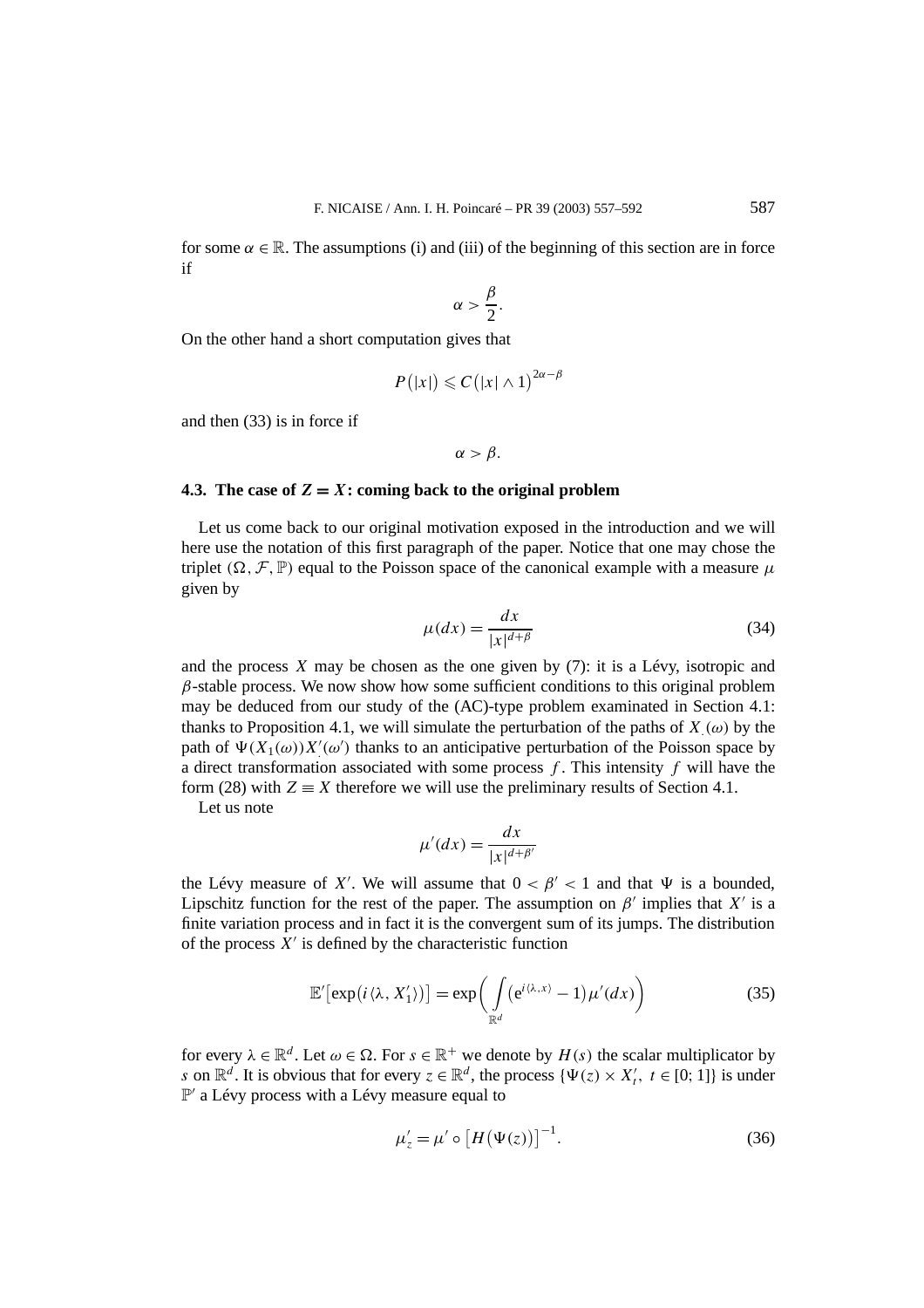Now we define the measure  $\lambda_z^-$  on *U* by  $\lambda_z^-(ds, dx) = ds \mu'_z(dx)$  and for  $z \in \mathbb{R}^d$  we define  $\hat{f}(z)$  following

$$
\hat{f}_{sx}(z) = \frac{\lambda_z^-(ds, dx)}{\lambda^-(ds, dx)} = |\Psi(z)|^{\beta'} \times |x|^{\beta - \beta'}.
$$
\n(37)

We then define the process *f* by (28) with  $Z \equiv X$ . The next proposition links the original problem and the (AC) problem – the process  $\overline{X}$  is given in the first part of the introduction:

PROPOSITION 4.1. – *Then we have the following distribution equality*:

$$
\mathbb{P}_{\otimes}^f \circ \left\{ X_t(\varepsilon_{\tilde{\omega}}\omega), t \in [0;1] \right\}^{-1} = \mathbb{P}' \circ \left\{ \bar{X}_t, t \in [0;1] \right\}^{-1}.
$$

In particular, sufficient conditions to the original problem may be given by the sufficient conditions to the (AC) problem of Section 4.1. This proposition may be quickly proven since conditionally on *ω*, we add in the right side a finite variation Lévy process having a Lévy measure  $\mu'_{\Psi_1(\omega)}$ . In the left side, we include – and never remove, thanks to the  $(H')$  assumption – the particles of a Poisson random measure  $\tilde{\omega}$  associated with the intensity

$$
\lambda_{\Psi_1(\omega)}^-(ds, dx) = ds \mu'_{\Psi_1(\omega)}(dx)
$$

in the set

$$
\{(s,x)\in[0;1]\times(\mathbb{R}^d\backslash\{0\})\colon \Delta X_s(\omega)=x\}.
$$

This is the same than adding to the path  $X(\omega)$  the jumps of a (finite variation) Lévy process having a Lévy measure  $\mu'_{\Psi_1(\omega)}$  and this concludes. Observe now that for every  $\omega$ 

$$
\int\limits_{(s,x):\,|x|>1}f_{sx}(\omega)\lambda^-(ds,dx)<\infty.
$$

By using Lemma 3.4 with

$$
f_{sx}^1 := 1_{\{|x| > 1\}} f_{sx} \tag{38}
$$

and  $f^2 := f - f^1$  we obtain that the (AC) problem may be reduced to the case of a truncated  $f := f^2$ : this philosophically tells that the large jumps of  $X'$  – which are almost surely finite – are not involved in the absolute continuity question and from now we study the (AC) problem associated with  $f := f^2$ , which is null if  $|x| > 1$ . This comes back to consider that  $\hat{f}_{sx}$  and its Lipschitz factor  $\hat{c}(s, x)$  are null if  $|x| > 1$ . For  $t \in \mathbb{R}^+$ , we introduce the process:

$$
Z_s^t(\omega) = \int_{[0;s] \times \{1/t \le |x| \le 1\}} x \lambda(\omega, ds, dx) + \int_{[0;s] \times \{|x| > 1 \vee (1/t)\}} x \lambda^+(\omega, ds, dx). \tag{39}
$$

We will use the results of Section 4.1 in the following order: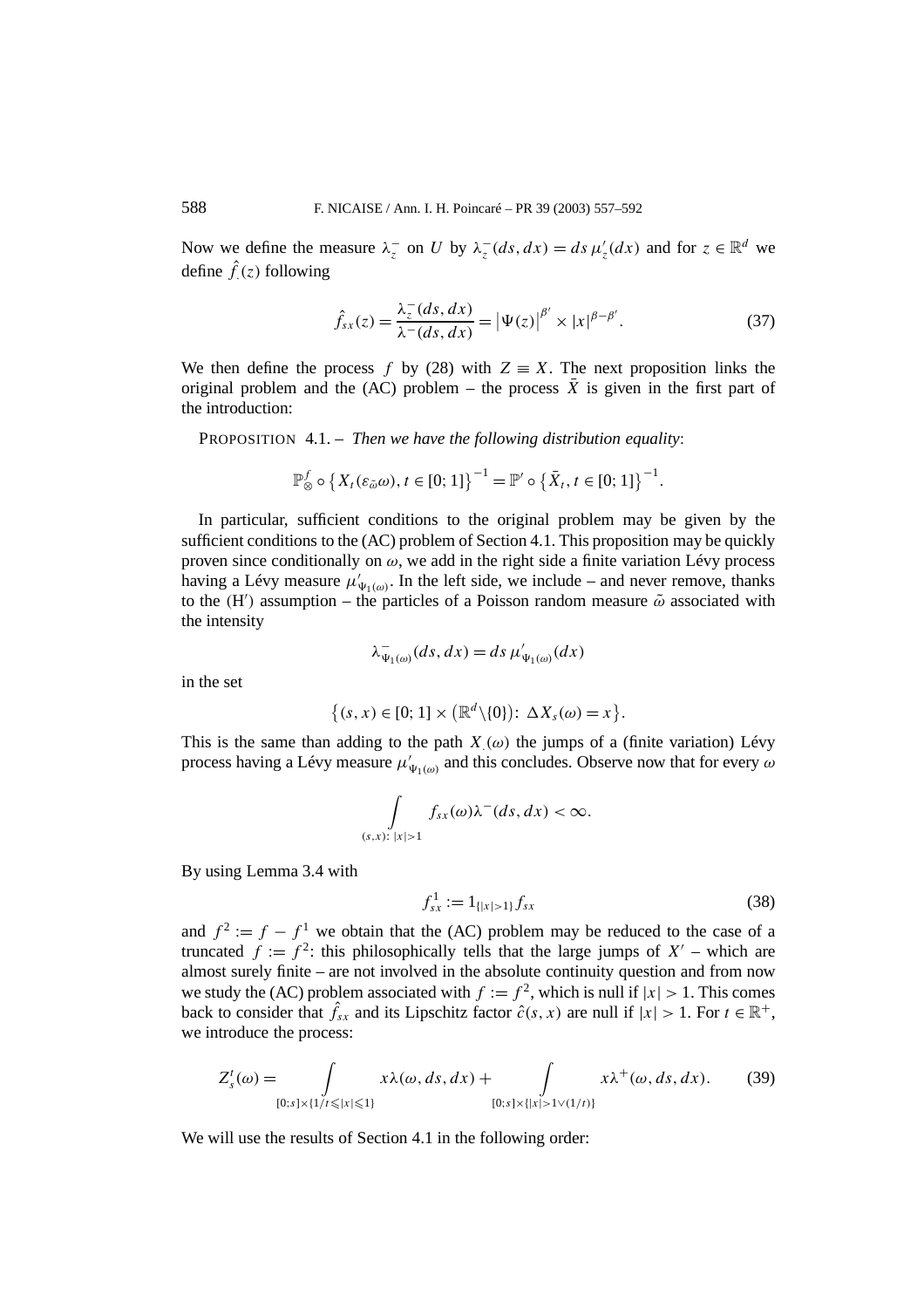- We satisfythat the sequence  $(Z<sup>t</sup>)<sub>t</sub>$  given by (39) satisfies both points (i) and (ii) of Section 4.1.
- We give sufficient conditions on  $\Psi$ , *β* and *β'* to have the condition (30).
- We give sufficient conditions on the same objects to have the (p-Lip) assumption for some  $p \geqslant 1$ .

– We discuss the last condition (31) with the values of *q* given by the last point. The first point is easily checked.

*Second point.* A simple computation shows that (30) is in force if

$$
\beta' < \frac{\beta}{2} \tag{40}
$$

since  $\Psi$  is bounded.

*Third point.* We now have for which values of *p* the Lipschitz factor  $\hat{c}$  of  $\hat{f}$  is in  $L^p(U, \lambda^-)$ . We now assume that

$$
z \mapsto |\Psi(z)|^{\beta'} \text{ is a Lipschitz function.}
$$
 (41)

A simple computation shows that one can set

$$
\hat{c}(s, x) = C|x|^{\beta - \beta'} 1_{\{|x| \leq 1\}}.
$$

Hence  $\hat{c}$  satisfies (p-Lip) if

$$
p > \frac{\beta}{\beta - \beta'}.\tag{42}
$$

Note that (40) implies that the right side term is smaller than 2.

*Fourth point.* Notice that, thanks the truncation argument (38), the integral of the last condition (31) shall be considered on the domain  $\{(s, x): |x| \leq 1\}$ . For  $|x| \leq 1$  we have

$$
\mathbb{E}\big[|Z_1 - Z_1^{1/|x|}\big|^q\big] = \mathbb{E}\bigg[\bigg|\int_{[0;1] \times \{|y| \leq |x|\}} y\lambda(\omega, ds, dy)\bigg|^q\bigg]
$$
  
 
$$
\leq C \mathbb{E}\bigg[\bigg(\int_{[0;1] \times \{|y| \leq |x|\}} |y|^2\lambda^+(\omega, ds, dy)\bigg)^{q/2}\bigg]
$$

by using the Burkholder–Davis–Gundy estimates for the last inequality. We use Lemma 5.1 with  $a := 1$ ,  $b := q/2$  and  $f(s, x) = |x|^2$  to estimate the above expectation. We obtain that it is smaller than  $-$  [.]<sub>2</sub> is given by (A.2) and we convent that  $\sum_0^{-1}$ (...) = 0:

$$
C\left(\sum_{k=0}^{[q/2]_2-1} \left(\int\limits_{\{|y|\leq |x|\}} |y|^{2^{k+1}} \mu(dy)\right)^{\frac{q}{2^{k+1}}} + \int\limits_{\{|y|\leq |x|\}} |y|^q \mu(dy)\right)
$$
  
= 
$$
C\left(\left(\sum_{k=0}^{[q/2]_2-1} |x|^{(1-\frac{\beta}{2^{k+1}})\times q}\right) + |x|^{q-\beta}\right)
$$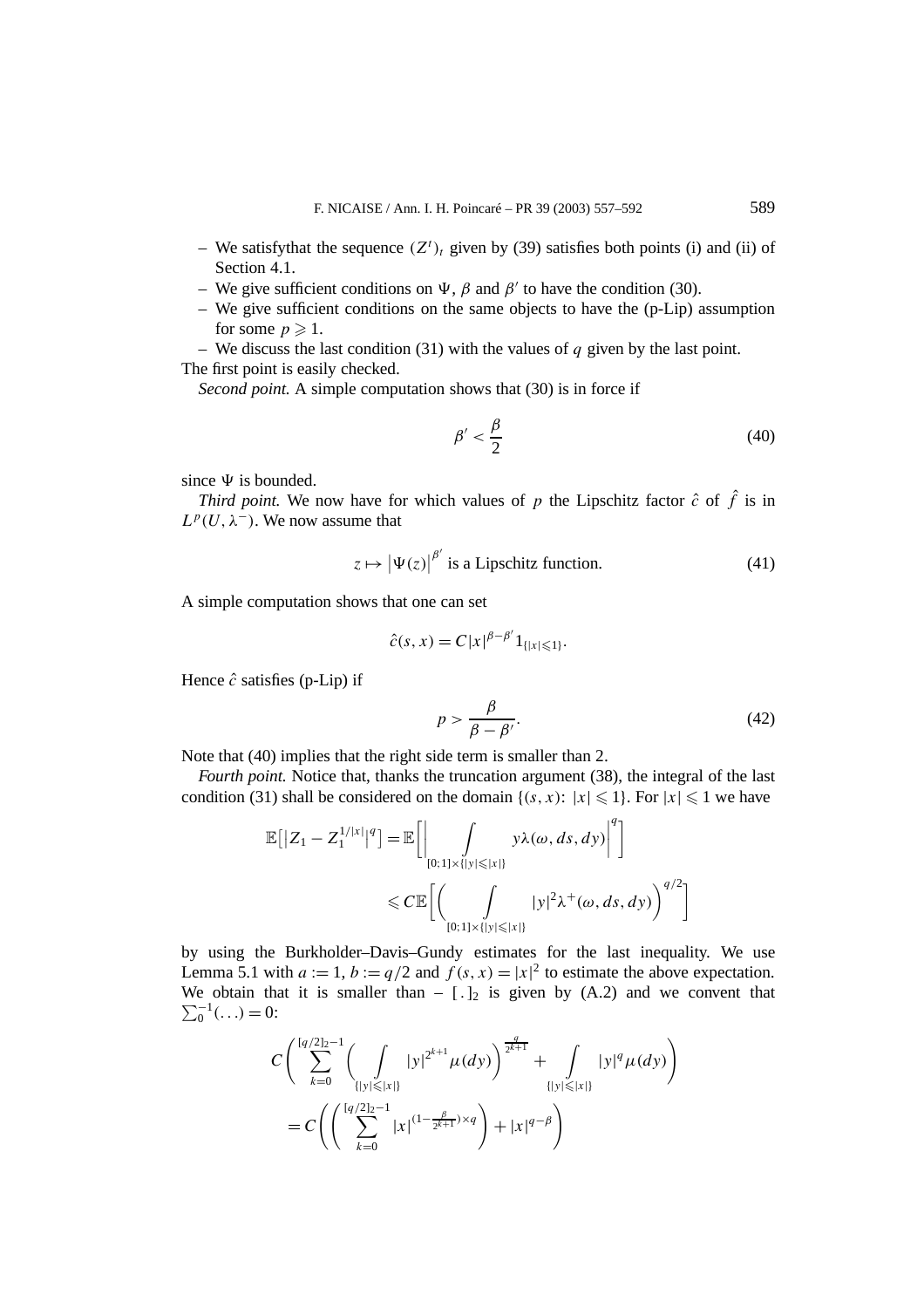provided that  $q > \beta$  to ensure the existence of the above integrals. A simple computation of those terms shows that the necessary condition (31) giving (AC) is satisfied if

$$
\beta < \left(\frac{2q}{q+2} \wedge \frac{q}{2}\right). \tag{43}
$$

*Conclusion.* Remind that we are free to chose *p* provided that it satisfies (42) and we actually have to do the best choice implying that (43) is the weakest possible, that is, the best value of *p* to have the biggest right side term of (43). Note that the functions of *q* of the right side of this relation are continuous, increasing functions. On the other hand we have

$$
p \downarrow \frac{\beta}{\beta - \beta'} \quad \Leftrightarrow \quad q \uparrow \frac{\beta}{\beta'} > 2,
$$

the last inequality is due to (40). This implies that

$$
\frac{2q}{q+2} \uparrow \frac{2\beta}{\beta+2\beta'} \quad \text{and} \quad \frac{q}{2} \uparrow \frac{\beta}{2\beta'}.
$$

By using those approximations in the (40) and (43) relations, we respectively obtain the relations

$$
\beta' < \frac{\beta}{2}
$$
,  $\beta < 2(1 - \beta')$ ,  $\beta' < \frac{1}{2}$ .

It may be easily seen that the two first conditions imply the third one if  $\beta \in ]0; 2[$ . We formulate all the work of this section in the following proposition.

PROPOSITION 4.2 (Sufficient conditions for the original problem). – *Assume that*  $\Psi: \mathbb{R}^d \to \mathbb{R}$  *is a bounded function satisfying the Lipschitz assumption* (41)*. Assume that*

$$
\beta' < \left(\frac{\beta}{2}\right) \land \left(1 - \frac{\beta}{2}\right),\tag{44}
$$

*then the original problem is solved and we have the wished absolute continuity result.*

We conclude by some comments:

- in an adapted context, for instance if  $\Psi$  is a constant function, the only needed condition is the first half (40) of (44) thanks to the adapted Theorem 3.2. It should be possible that it is also a necessary condition in this case.
- The domain of *β* for which our conditions are the best possible is for *β* ∈ ]0; 1]. In this case, the (44) system turn simply to (40), as in the adapted case.
- The second part of the (44) condition is a purely anticipative one. It is a direct consequence of our method, namely of the necessity to have an almost surely finite anticipative part of the cloud. It illustrates the limit of our method because the closer we are to the Brownian case  $\beta = 2$ , the smaller  $\beta'$  should be. It may be possible that this condition could be relaxed.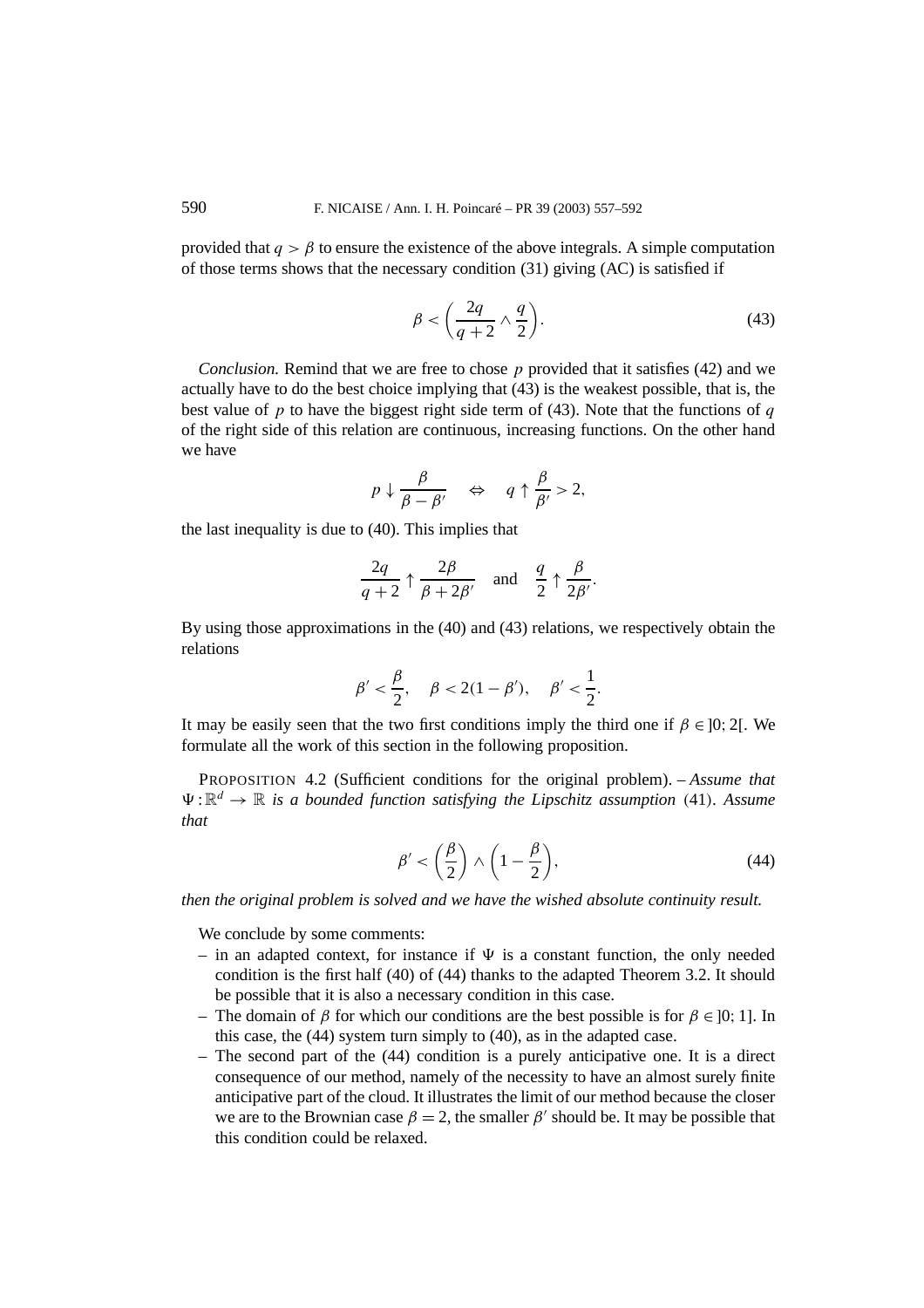## **Appendix A**

# **A.1 Duality Formulae**

We give here without proof the Duality Formulae of [10].

PROPOSITION A.1 (Duality Formula). – *Single version: Let*  $Z: U \times \Omega \rightarrow \mathbb{R}$  *a positive process, then*

$$
\mathbb{E}\bigg[\int\limits_U z_u |\lambda|(\omega, du)\bigg] = \mathbb{E}\bigg[\int\limits_U z_u \circ \varepsilon_u |\lambda|(\omega, du)\bigg].
$$

*Multiple version:* Let  $Z_A$ ,  $A \in P(U)$  *be a positive process; we denote by*  $Z'_A$  *the P*(*U*)*-indexed process*  $Z_A \circ \varepsilon_A$ *. Let*  $\Phi$  *the mapping from*  $P(U) \times \Omega$  *in itself defined*  $by \Phi(A, \omega) = (A, \varepsilon_A \omega)$ *. Then we have* 

$$
\int_{P(U)\times\Omega} (G\circ\Phi)(A,\omega)Z_A(\omega)\nu(dA,d\omega) = \int_{P(U)\times\Omega} G(A,\omega)Z'_A(\omega)\nu(dA,d\omega).
$$

By using the single version, one easily satisfies that for every  $|\lambda|$ -integrable processes *z* and *g*, one has

$$
\mathbb{E}\bigg[\int\limits_{U}g_u\bar{D}_uz_u|\lambda|(\omega,du)\bigg]=\mathbb{E}\bigg[\int\limits_{U}\bar{D}_ug_uz_u|\lambda|(\omega,du)\bigg].
$$

# **A.2 Moment estimation**

We will here use that for any  $\alpha \leq 1$  we have

$$
\left(\sum_{i} x_{i}\right)^{\alpha} \leqslant \left(\sum_{i} x_{i}^{\alpha}\right) \tag{A.1}
$$

for any sum of positive  $(x_i)_i$ . For  $q \in \mathbb{R}^+$ , we note

$$
[q]_2 = \inf\{n \in \mathbb{N}: q/2^n \leq 1\}.
$$
 (A.2)

LEMMA A.1. – Let  $f: U \to \mathbb{R}^+$  a measurable mapping. Let us note for  $a, b \in \mathbb{R}^+$ 

$$
I^{\pm}(a,b) = \mathbb{E}\bigg[\bigg(\int\limits_{U} f^{a}(u)\lambda^{\pm}(du)\bigg)^{b}\bigg].
$$

*Then* – we convent that  $\sum_{0}^{-1} (...)=0$ :

$$
I^+(a, b) \leq C \left( \sum_{k=0}^{\lfloor b \rfloor_2 - 1} I^- \left( 2^k a, \frac{b}{2^k} \right) + I^-(ab, 1) \right).
$$